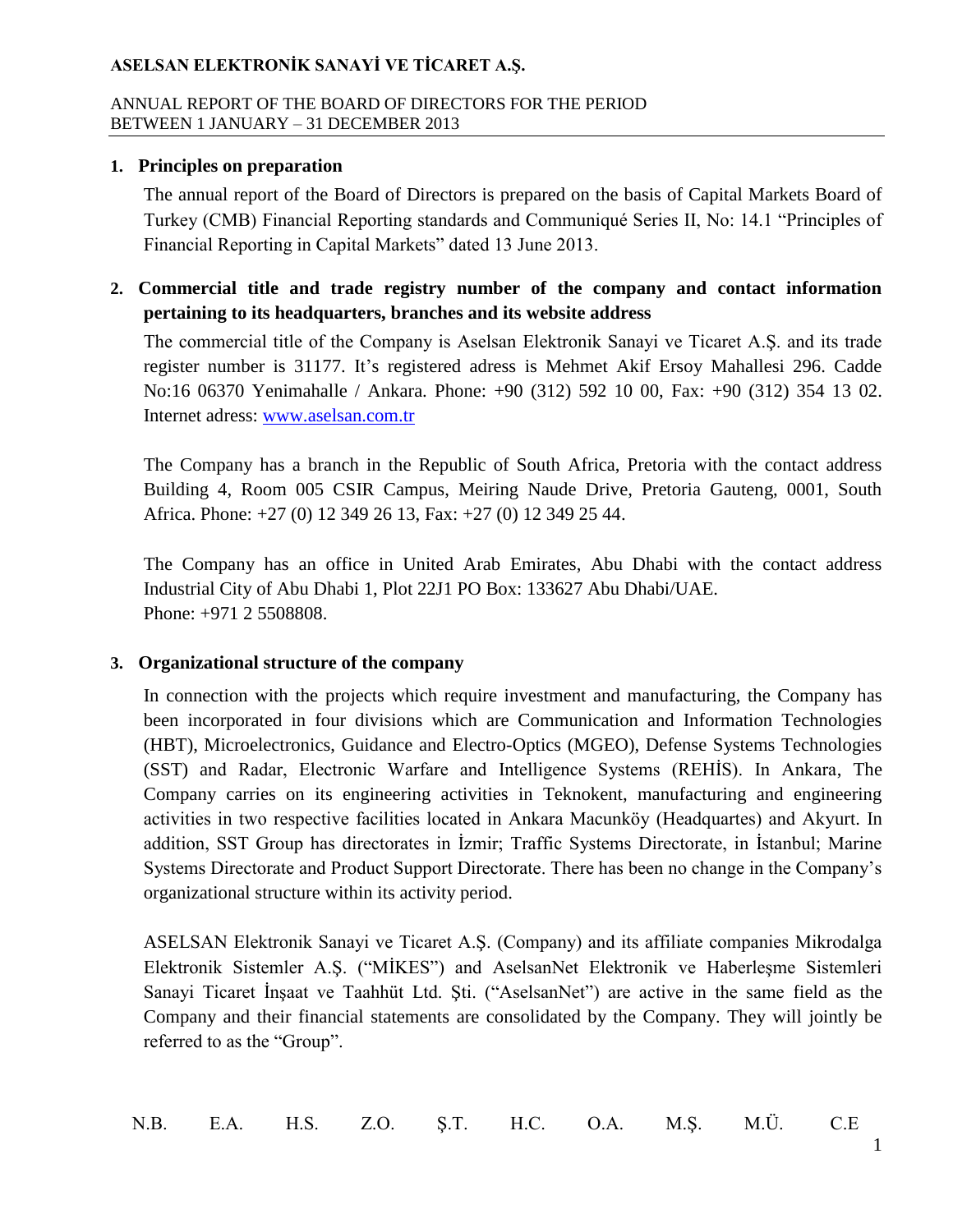#### ANNUAL REPORT OF THE BOARD OF DIRECTORS FOR THE PERIOD BETWEEN 1 JANUARY – 31 DECEMBER 2013

## **4. The Company's capital and partnership structure with the changes during the accounting period**

The capital structure as of 31 December 2013 and 31 December 2012 are as follows:

|                                        | <b>Share</b> | 31 December | <b>Share</b> | 31 December |
|----------------------------------------|--------------|-------------|--------------|-------------|
| <b>Partners</b>                        | $(\%)$       | $2013$ (TL) | (%)          | $2012$ (TL) |
| <b>Turkish Armed Forces Foundation</b> |              |             |              |             |
| (TAFF)                                 | 84,58        | 422.912.812 | 84,58        | 422.912.812 |
| Other shareholders                     | 0,12         | 577.846     | 0,12         | 577.846     |
| Quoted in stock exchange               | 15,30        | 76.509.342  | 15,30        | 76.509.342  |
| Nominal capital                        | 100          | 500.000.000 | 100          | 500.000.000 |
| Share capital adjustment               |              | 98.620.780  |              | 98.620.780  |
| Inflation adjusted capital             |              | 598.620.780 |              | 598.620.780 |

The nominal capital of the Company is TL 500.000.000 (TL fivehundred million) and is divided into 50.000.000.000 (fifty billion) shares, each having a nominal value of 1 Kuruş (1% of 1 Turkish Lira). 30.272.727.273 (Thirtybillion twohundred and seventytwomillion sevenhundred and twentyseventhousand twohundred and seventythree) of the shares are Group A shares and 19.727.272.727 (nineteenthousand sevenhundred and twentysevenmillion twohundred and seventytwothousand sevenhundred and twentyseven) of the shares are Group B Shares. All shares are in the name of the holder. Group A shares are nominative preferred shares and 6 of the Members of the Board of Directors are elected among the Group A preferred shareholders or among the candidates designated by them. Furthermore, while issuing a new share, the proportion of the Group A nominative shares in the capital is preserved.

No change has occured in the shareholders' structure and the Company's capital during the period.

**5. Reporting period, title of the partnership, names, surnames and jurisdiction of the chairman, members and the managing members who served in the board of directors during the period, the term of office of the duties (with commence and end dates)** 

### **Members of the Board of Directors**

Pursuant to the provisions of the Company Articles of Association, the Board of Directors comprise 6 members to be elected among the Group A preferred shareholders or among the candidates designated by them along with the 3 independent members to be elected in scope of the CMB regulations which make 9 members in total. Information regarding the Members of the Board of Directors are as follows: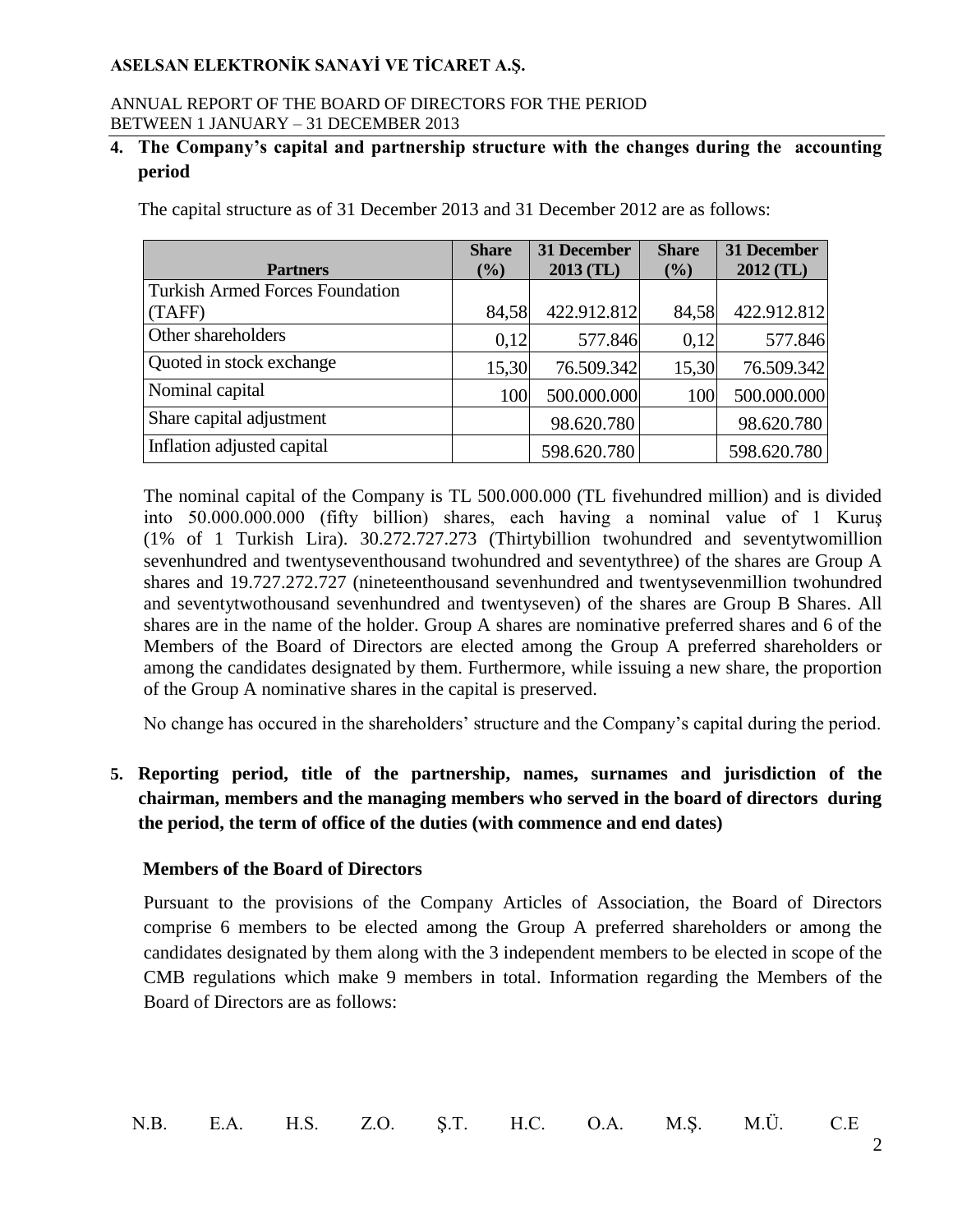#### ANNUAL REPORT OF THE BOARD OF DIRECTORS FOR THE PERIOD BETWEEN 1 JANUARY – 31 DECEMBER 2013

| Members of the Board of Directors (*) |                                   |                                                                       |                                                |
|---------------------------------------|-----------------------------------|-----------------------------------------------------------------------|------------------------------------------------|
| <b>Name and Surname</b>               | <b>Position</b>                   | Date of<br><b>General</b><br><b>Assembly for</b><br><b>Assignment</b> | End of<br><b>Term of</b><br><b>Office</b>      |
| Necmettin BAYKUL                      | Chairman/ Managing Member         | March 2013                                                            | March 2014                                     |
| Erhan AKPORAY                         | Vice Chairman/ Managing<br>Member | March 2011                                                            | March 2014                                     |
| Halil SARIASLAN                       | Independent Member (**)           | March 2013                                                            | March 2014                                     |
| Lamia Zeynep ONAY                     | Independent Member (**)           | March 2013                                                            | March 2014                                     |
| Cumhur Sait Şahin TULGA               | Independent Member (**)           | March 2013                                                            | March 2014                                     |
| Hasan CANPOLAT                        | Member                            | <b>BoD</b> decision<br>on 16.05.2013                                  | <b>First General</b><br>Assembly to<br>be held |
| Orhan AYDIN                           | Member                            | <b>BoD</b> decision<br>on 16.05.2013                                  | <b>First General</b><br>Assembly to<br>be held |
| Mustafa Murat ŞEKER                   | Member                            | <b>BoD</b> decision<br>on 16.05.2013                                  | <b>First General</b><br>Assembly to<br>be held |
| Murat ÜÇÜNCÜ                          | Member                            | <b>BoD</b> decision<br>on 16.05.2013                                  | <b>First General</b><br>Assembly to<br>be held |

(\*) There is no executing member in the Board of Directors.

(\*\*) The independence statements of the Independent Members, which comply with the Corporate Governance Principles of Capital Market Board, are exist. Statement of Independence of independent members are attached at the end of Corporate Governance Principles Compliance Report.

The Members of the Board of Directors are entitled with the authorizations stipulated in the Turkish Code of Commerce (TCC) and in article 13 of the Articles of Association of the Company.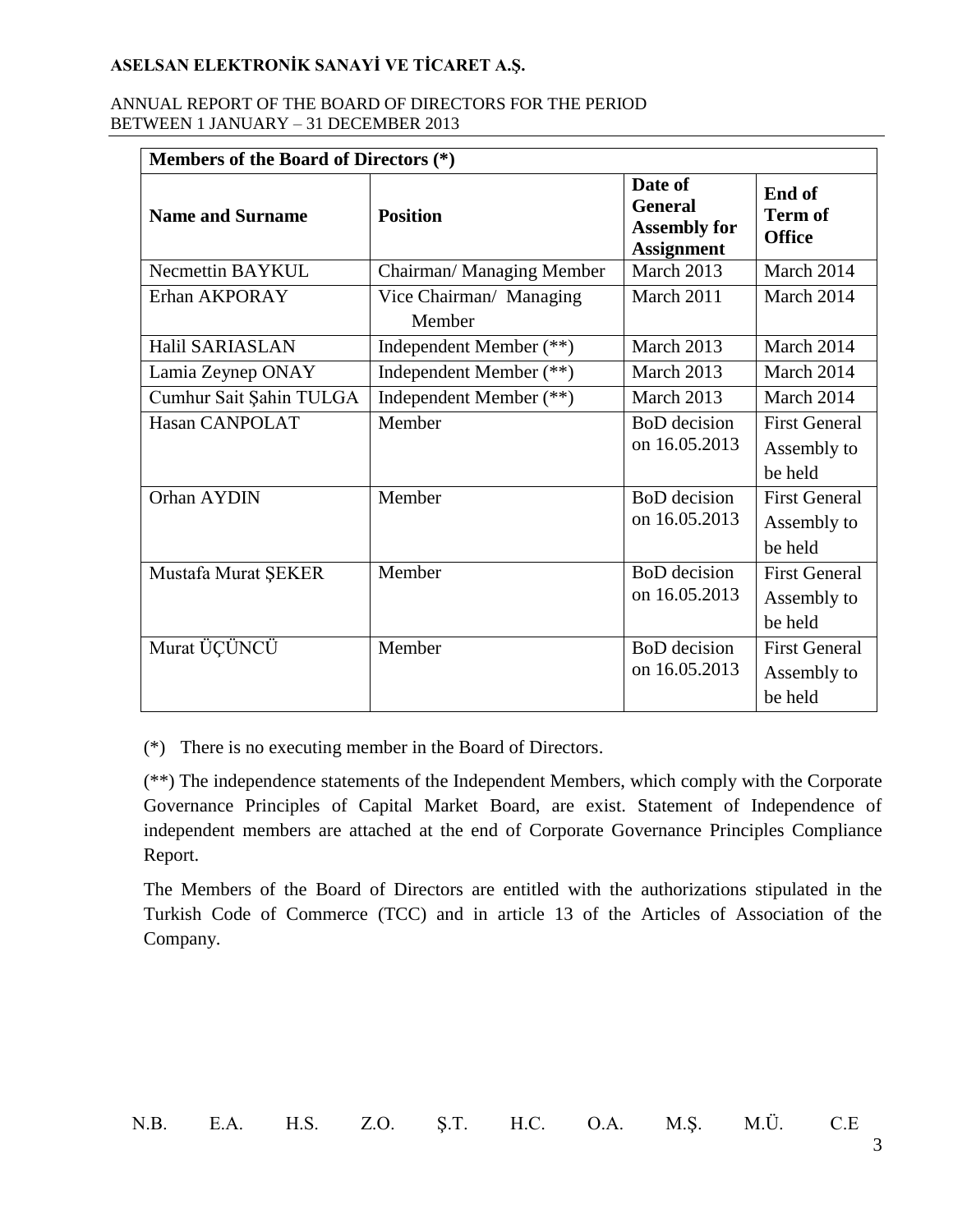#### ANNUAL REPORT OF THE BOARD OF DIRECTORS FOR THE PERIOD BETWEEN 1 JANUARY – 31 DECEMBER 2013

There is no authorization granted to the ruling shareholders with regard to the Company Management, members of the board of directors, senior executives and to their spouses and relatives up to second degree and kins by marriage for them to perform acts which would cause conflict of interest with the Company or its affiliates or to compete.

There is not any forbidden operation with the Company which board members perform their own or on behalf of someone. There is no operation regarding prohibiton of competition by member of the board.

| Changes of Members of the Board of Directors During the Period | 1 January – |
|----------------------------------------------------------------|-------------|
| 31 December 2013:                                              |             |

During the ordinary General Assembly Meeting held on 29 March 2013, Necmettin BAYKUL, Birol ERDEM, Ahmet ŞENOL, Osman Kapani AKTAŞ and Aykud Alp BERK were elected for 1 year of service, Erhan AKPORAY was decided to continue service for 1 year; Halil SARIASLAN, Lamia Zeynep ONAY ve Cumhur Sait Şahin TULGA were elected as independent members of the Board of Directors for 1 year of service.

The Vice Chairman of Board of Directors Birol ERDEM and members of the Board of Directors Osman Kapani AKTAŞ, Ahmet ŞENOL and Aykud Alp BERK, have resigned as of 15 May 2013. For the vacant positions with the resignations Hasan CANPOLAT, Mustafa Murat ŞEKER, Orhan AYDIN and Murat ÜÇÜNCÜ were elected on the Board of Directors meeting held on 16 May 2013 according to the article 363 of Turkish Commercial Code and it was decided to be submited to the approval on the upcoming General Assembly.

**6. Main factors that affect the performance of the company, significant changes occurred in the environment where company is active, policies implemented by the company with respect to these changes, investment and dividend policy of the company to strengthen its performance**

The Company operates in the field of defense industry. Regarding the uncertainty after the global crisis, the resources allocated for defence expenditures by the countries varies. Since 2008, Turkey has preserved the level of resources it has allocated to defense industry while it has increased the share of domestic procurement.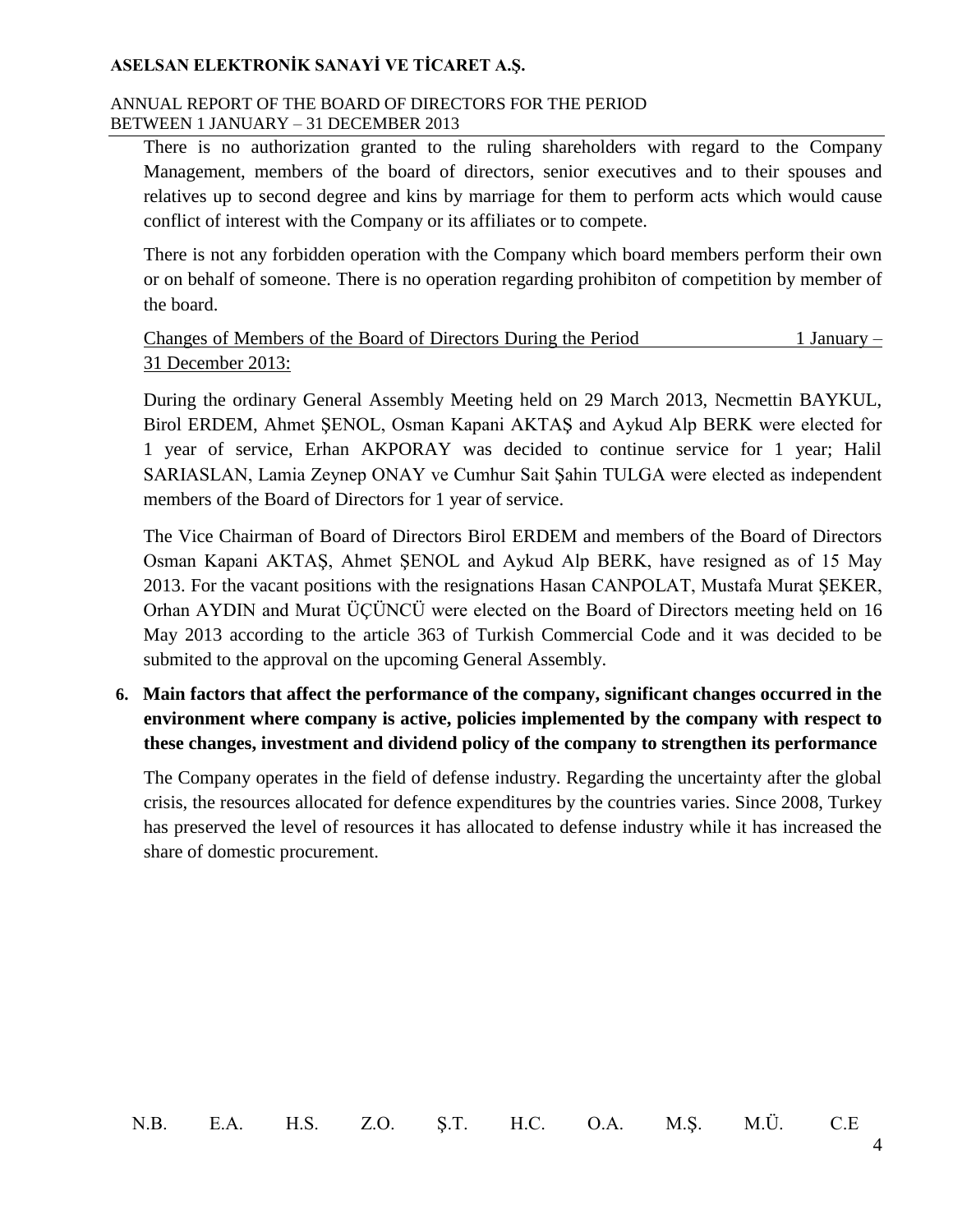#### ANNUAL REPORT OF THE BOARD OF DIRECTORS FOR THE PERIOD BETWEEN 1 JANUARY – 31 DECEMBER 2013

Given the nature of defence industry, the project lifetime varies between 4-5 years in average. In this context, 2008 global financial crisis and the subsequent fluctuations did not have an adverse effect on the Group. Group takes actions for long-term and has signed contracts worth approximately TL 8,3 Billion (approximately USD 3,7 Billion) as of 31 December 2013. The Group's aims are parallel to designating target regions/countries, focusing on these markets and concentrating on marketing projects, direct sale, joint productions, technology transfer, strategic expansions with international firms for sales to third countries.

The revised dividend distribution policy that has been presented to shareholders' information on the Geneneral Assembly of 2013 regarding 2012 operations is as follows.

The amount of dividends shall be calculated by taking into consideration the pertinent legislation, the provisions of the articles of association, the equity capital ratio of the Company, the sustainable growth rate, market value and cash flows as the distributable profit by referring to the annual profit that is indicated in the financial statements of the Company, which had been prepared according to the laws and regulations (after subtracting from the reserves that had to be set aside according to the law, tax, funds, financial liabilities and the losses from previous years and adding the donations). Then, the recommendation prepared by the Board of Directors on the way such dividends would be distributed, i.e. as cash on the set dates, or as bonus shares that represent the profit which would have been added to the capital, is submitted to the approval of the General Assembly.

Following the approval of the General Assembly, the designated profit distribution is made on the determined dates by General Asesmbly within the legal timelines to the shareholders. There are no privileges in the Company regarding entitlement to the Company's profit. The profits are distributed for all of the shares evenly without considering the acquisiton or disposal dates of the shares.

According to the Capital Markets Law and the other legislation as well as the provisions of the articles of association, and as per the resolutions of the general assembly, in the year 2013 TL 78.500.000 (TL 0,157 per TL 1 share, 15,70% gross over capital) and (net TL 66.725.000 per TL 0,13345 - TL 1 share, 13,345% over capital) of the profit for 2012 has been distributed to shareholders as cash dividend.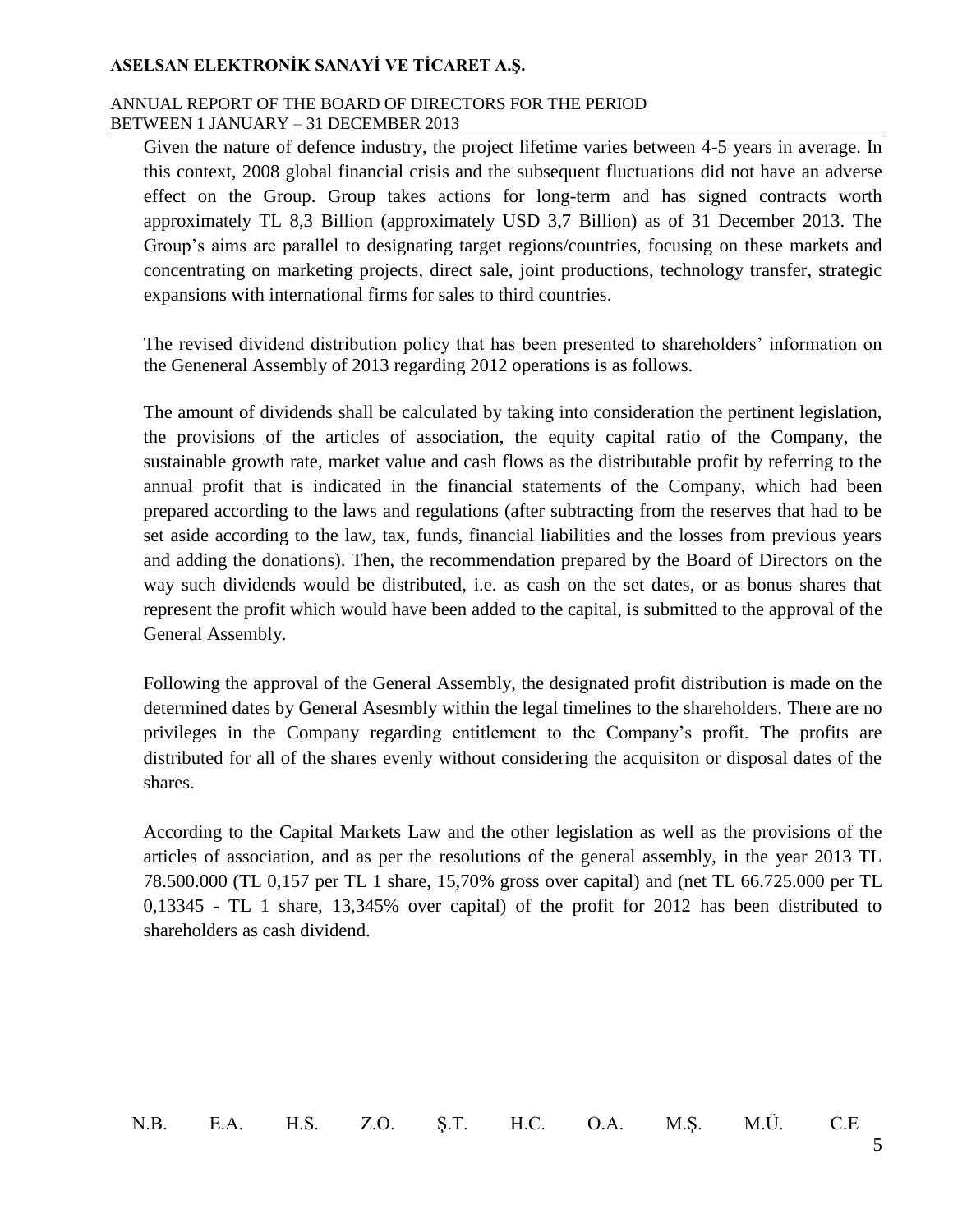#### ANNUAL REPORT OF THE BOARD OF DIRECTORS FOR THE PERIOD BETWEEN 1 JANUARY – 31 DECEMBER 2013

#### **7. Financial resources of the company**

The most substantial financial resource of the Company comprises the advance / interim payments taken in scope of the executed agreements and by the profit gained by the main activities.

During 1 January-31 December 2013 period, the cash requirements was met with the existing cash, cash inflows and new loans received in accordance with the decreasing interest rates in the first half of the year. In the scope of Eximbank Loan Program, during 1 January-31 December 2013 period, "Discounted Foreign Currency Loan" was obtained with the following maturities respectively: USD 10 Million with 120 days of maturity, USD 24,5 Million and EUR 17,5 Million with 180 days of maturity, USD 60 Million with 240 days of maturity. In the same period, the entity has obtained USD 25 Million loan with fixed rate of 2,1% for 5 years maturity (21 March 2018) with a grace period of 3 years from Defense Industry Support Fund.

### **8. Risk management policies of the Company**

### **a. Corporate Risk Management**

The Company's risk management policy is to develop and implement efficient and productive methods and systems in order to manage (define, rate, monitor, evaluate and form activity plans aimed at minimizing the effects) and anticipate the potential risks which it may be exposed to.

In the Corporate Risk Management studies, "top down" and "bottom up" approaches are applied together and the significant risks which are at a critical level to affect the Company to reach its long term targets are defined and classified under Strategic, Operational, Managerial, Financial and External Factors and are submitted to the Board of Directors and Independent Audit Company with the measures to be taken.

In order to identify the potential risks beforehand and to enable the management of these risks in compliance with the Company's risk-taking approach, an Early Risk Detection and Management Committee was established in 2012.

 In the scope of the operations carried out by the committee, the inventory related to the risks which could prevent the Company to reach its strategic targets were defined and prioritized pursuant to the opinions and proposals of the Company top management. The most significant risk factors defined in this scope are explained below.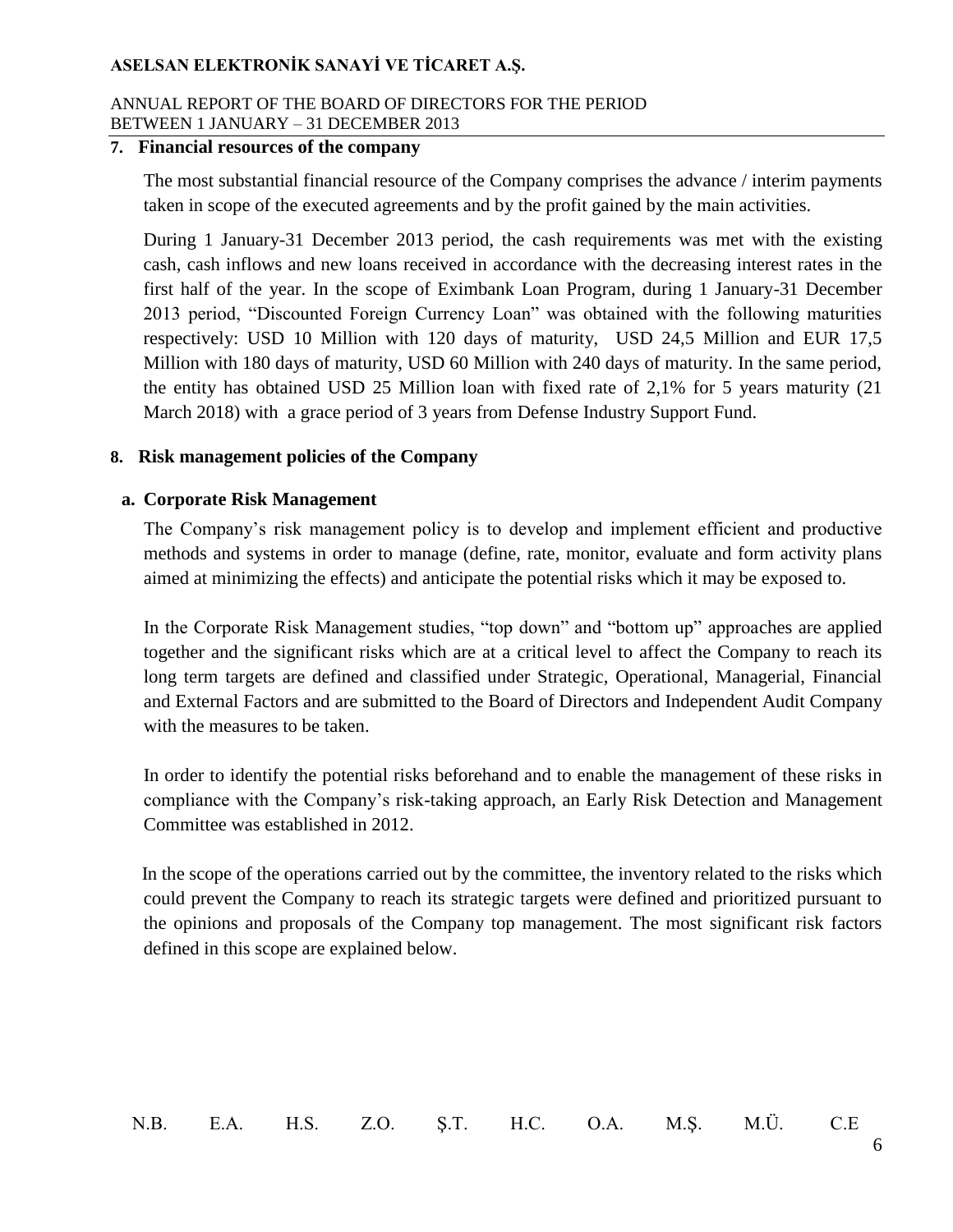#### ANNUAL REPORT OF THE BOARD OF DIRECTORS FOR THE PERIOD BETWEEN 1 JANUARY – 31 DECEMBER 2013

### **Single Customer Dependency in Sales**

The main customers of the Company are State Institutions such as Turkish Armed Forces. This brings about the steering of the Company's operations in accordance with the public demands.

The minimization of this risk is anticipated by the Company as the result of the studies carried out pursuant to the targets aimed at increasing export sales and transferring existing knowhow to the private sectors.

## **Cut-Backs in Defense Expense Budgets**

The Company realizes its sales both domestic and abroad in particular to the armed forces and governmental institutions. Defense expenditures in these markets depend on political and economic factors and may vary from year to year. The Governments' substantial cut-backs in the defense budget equipment items shall have a significant impact on the Company's activities and sales.

In recent years in our country, possible cuts in defense expenses are expected to be financed with other items such as personnel and logistics instead of equipment. Such improvements, as they increase the need for equipments produced with high technology, will bring new opportunities to the Company.

## **Supplier and Subcontractor Risks**

As for the Company which works with various number of local and foreign suppliers and subcontractors, provision of material quality and sustainable supply is essential in terms of operational results.

The probable inter-country political or economic developments constitute a supply risk for the critical materials supplied from abroad. In order to minimize this risk, importance is given to the domestic supply of these critical materials.

### **Compliance with Technological Developments**

An important feature of defense sector is high level technology and continious progress in the technology utilized. This situation leads changes in demands of the customers with regards to the product, systems, services and etc. Investing in and utilizing new technologies in the products is necessary to increase the Company's power of competition and success. Effecive and systemmatical technology management and timely investment of value added technology is a priority for the profitability and sustainability of the Company. Relations developed with the armed forces and related procurement authorities support the predetermination of the demands. The engineering directorates and "Technology Supreme Board" are compatible with the developments in technologies which shape the future.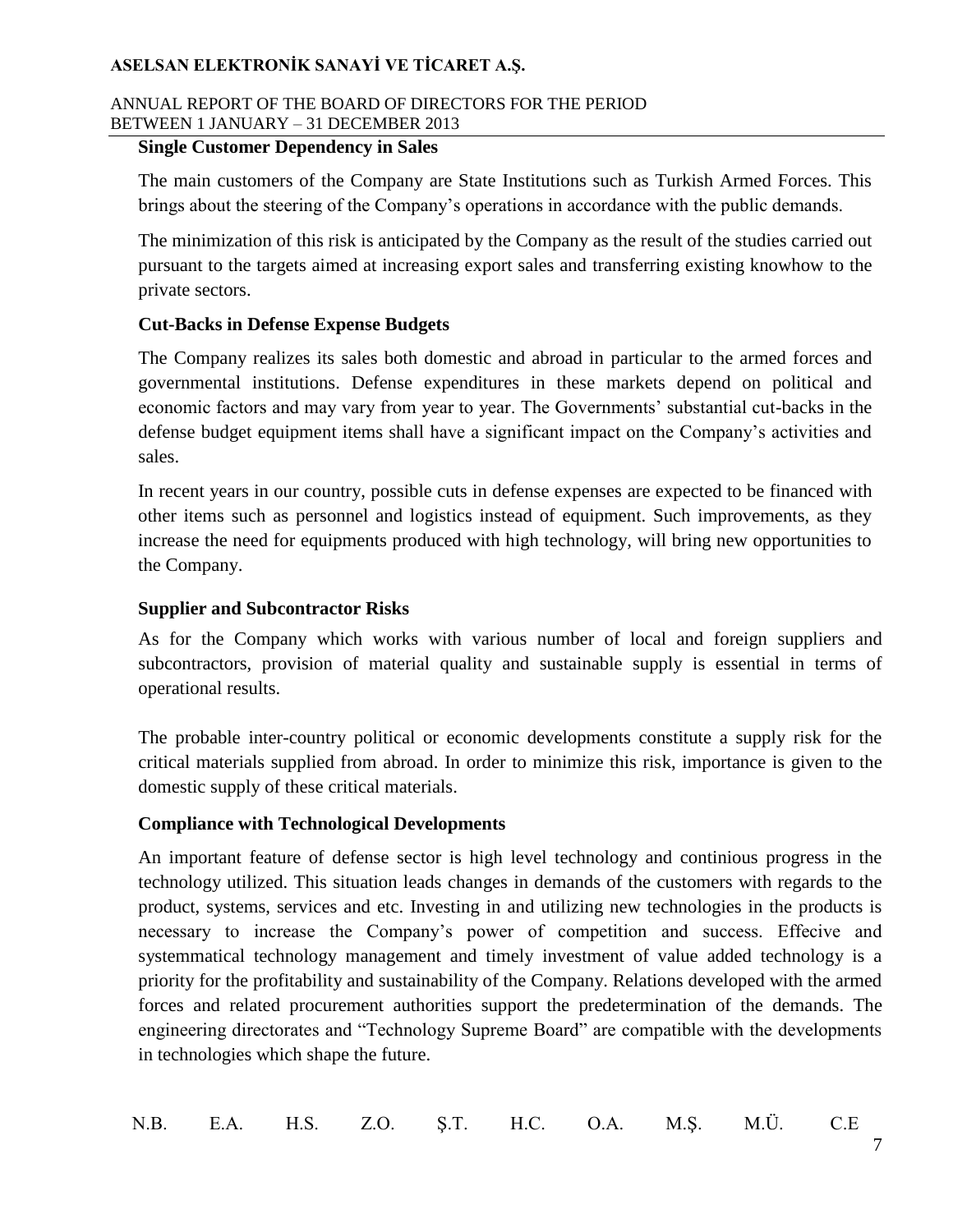#### ANNUAL REPORT OF THE BOARD OF DIRECTORS FOR THE PERIOD BETWEEN 1 JANUARY – 31 DECEMBER 2013

#### **Fixed Price and Fixed Term Contracts**

The products and systems produced by the Company have a complex structure when their technology, high quality and performance requirements, tough working conditions and sales contract stages are considered. This complexity, being a general feature of the sector in which the activities are carried out, is an element to cause the design, development and production cost estimations and contract terms to go above their initial planned status. The deviations (inflation, exchange rate and interest) in the assumptions made during the contract term may change as a result of an increase or decrease in profits for the fixed price contracts.

#### **Global Economic Slowdown and Financial Crisis**

Recession and crisis in global economy have an adverse impact on the economic activities of the countries and as a result may cause cut-backs in the defense budgets. This situation brings along the risks of decrease or cancellation in local or foreign customer requests, pressure of the customers regarding price and profitability, slowdown of investments with respect to the Company. Another impact of the global crisis is the increase of costs in connection with the vagueness caused by the fluctuation in financial markets. When the economic situation of Turkey is considered, it is anticipated that the possibility of the mentioned risks to be realized in the prospective period shall be low, yet the markets are still monitored very closely.

#### **b. Financial Risk Management**

In forming the financial risk management model of the Company, "Asset- Liability Management (ALM) Model" has been taken as the basis and foreign exchange risk, interest risk and liquidity risks have been defined as financial risks.

In the balance-sheet financial risk management, exchange risk, interest risk and liquidity risk which shall affect the assets and liabilities of the Company are defined, measured, managed and reported. Therefore, the adverse affects of the changes in financial markets on the Company's financial performance are minimized. In order to minimize the risks, the derivative financial tools are also utilized.

Off-balance-sheet financial risks arise from the inconsistency of cash inflows and outflows on the basis of currency or the deviation of the cash flow dates. Pursuant to off-balance-sheet financial risk management, financial risk management techniques aimed at protecting the targeted profitability of the projects are used.

Financial risk management is also applied by the Company's subsidiaries and affiliates pursuant to the policies approved by their own managing bodies.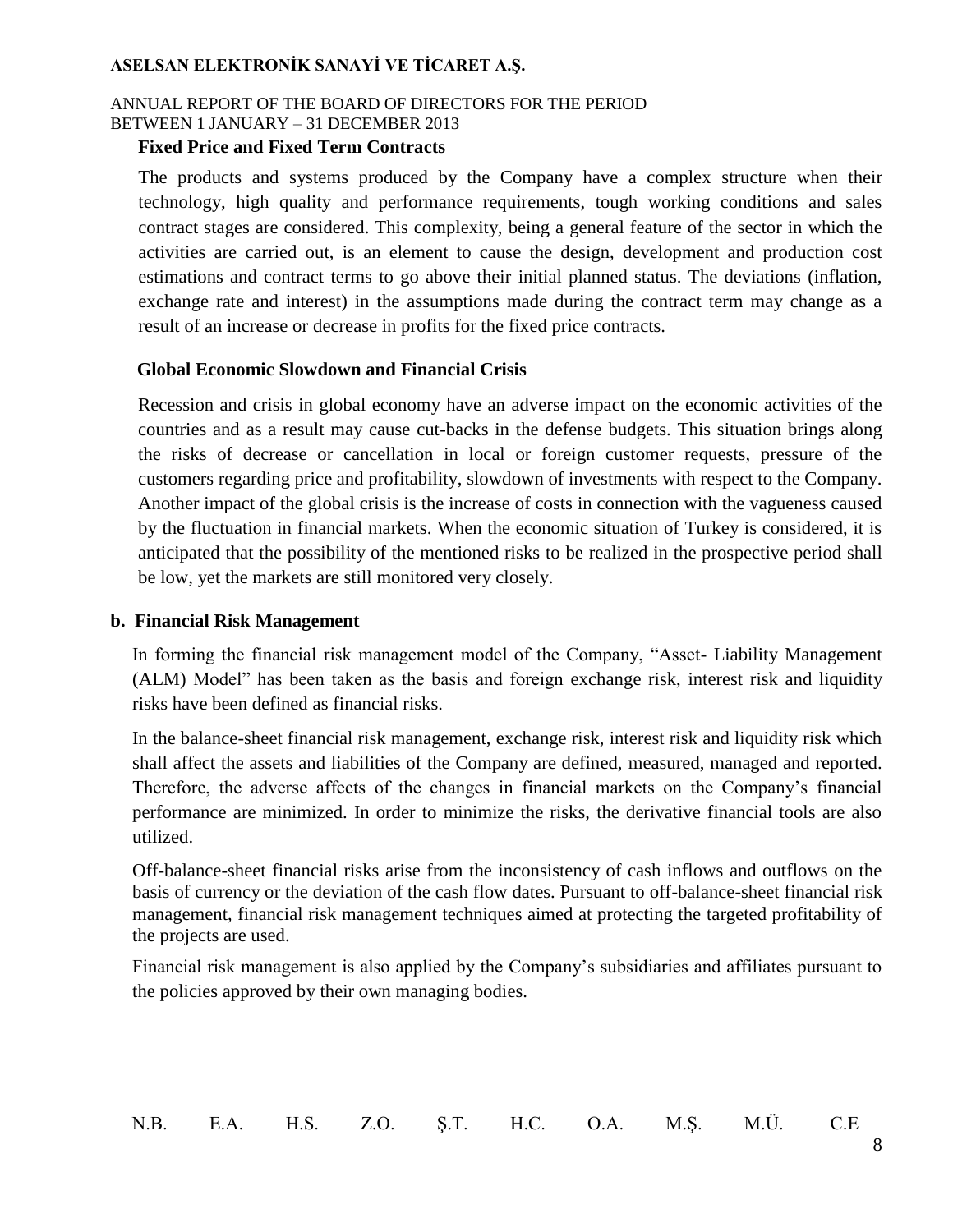#### ANNUAL REPORT OF THE BOARD OF DIRECTORS FOR THE PERIOD BETWEEN 1 JANUARY – 31 DECEMBER 2013

### **(1) Foreign Exchange Risk and Management Policy**

The main principle in foreign exchange management is to minimize the impact of the foreign exchange fluctuations by preventing foreign exchange short or long positions.

To define foreign exchange risks, taking the periodical foreign exchange position into consideration, loss and profits which would arise from upwards or downwards changes are calculated and the possible impacts of the foreign exchange risk incurred are measured. In this scope, the possible changes in foreign currency sensitive assets and liabilities for prospective financial periods are considered and the foreign currency position is estimated. The short foreign exchange position of the Company is monitored in balance sheet and off balance sheet. The Company finances its activities mainly with the advance payments received in foreign currency and the advances taken are subject to revaluation as they are denominated in foreign currency. Although substantial part of the advances taken is used in foreign currency denominated material purchases , monitoring the purchased material in terms of TL as they are recorded in the balance sheet causes the Company to be in short position. Such short position is structural as it is obligatory that the stocks and research and development costs are monitored in terms of TL and derivative tools out of cash portfolio are not used in its management.

During the periods when Turkish Lira devalues, net foreign exchange loss is incurred but the sales revenues and operating margin increase due to the reason that the 78,2% of the Company's backlog is denominated in foreign currency. Therefore, the adverse impact of the net foreign exchange loss is balanced with the increase in the operating margin.

As of 31 December 2013, as per financial statements prepared according to the Turkish General Notification of Accounting System Application (TGNASA), the company has a short position of TL 1.112.855.063 (31 December 2012: 839.601.463 TL). 72% of the related position is USD (31 December 2012: 80%) and 28% of the balance is EURO (31 December 2012: 20%).

The foreign exchange gain and loss noted in the financial statements are mainly comprised of the information indicated in the financial statements prepared in accordance with the TGNASA including the subsidiaries Mikes and AselsanNet which are subject to consolidation.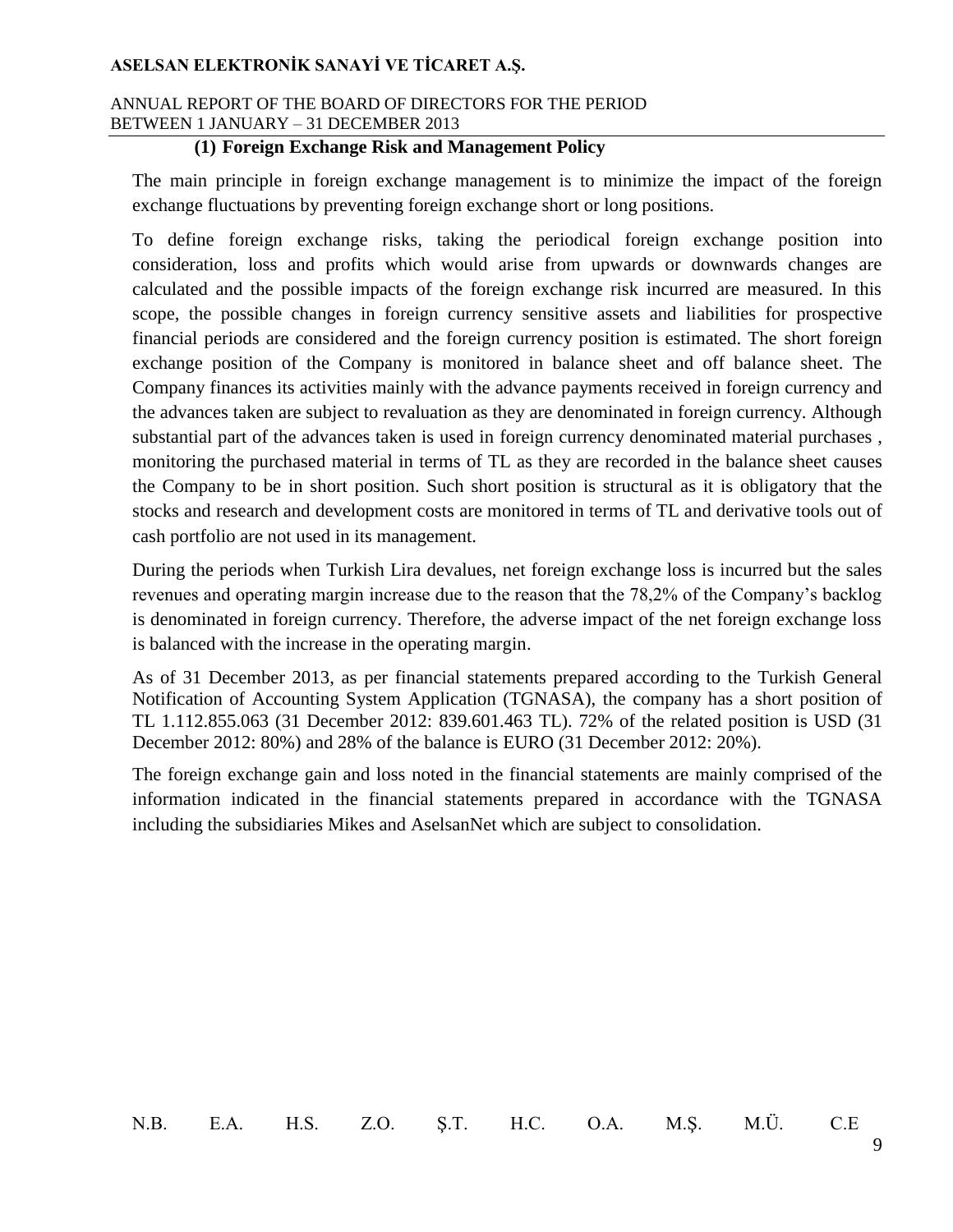#### ANNUAL REPORT OF THE BOARD OF DIRECTORS FOR THE PERIOD BETWEEN 1 JANUARY – 31 DECEMBER 2013

| Foreign Exchange Sensitivity Analysis Table of the Company Prepared According to<br><b>TGNASA</b> |                                   |                                  |  |
|---------------------------------------------------------------------------------------------------|-----------------------------------|----------------------------------|--|
|                                                                                                   | As of 31 December 2013            |                                  |  |
| Profit/Loss                                                                                       |                                   |                                  |  |
|                                                                                                   | Foreign currency<br>gaining value | Foreign currency<br>losing value |  |
| In the event USD changes by 10% against TL:                                                       |                                   |                                  |  |
| 1- USD Net Assets/Liabilities                                                                     | (80.691.917)                      | 80.691.917                       |  |
| In the event EURO changes by 10% against TL:                                                      |                                   |                                  |  |
| 2- Euro Net Assets/Liabilities<br>(31.356.086)<br>31.356.086                                      |                                   |                                  |  |

## **(2) Interest Risk and Management Policy**

The interest risk is defined by using the difference between the assets sensitive to interest in a certain term and liabilities sensitive to interest (gap analysis) and such difference is calculated by the help of the maturity ladder of the balance sheet. In the scope of fund management, a sensitivity test is carried out to measure the interest risk of the interest sensitive assets in the portfolio.

As of 31 December 2013, the Company has loan balance obtained from the Defence Industry Support Fund, for the first portion worth USD 40 Million with a grace period of 3 years, with a maturity of 5 years (18 August 2016) and with a fixed interest rate of 2,1% and for the second portion worth USD 25 Million with a grace period of 3 years, with maturity of 5 years (21 March 2018) and with a fixed interest rate of 2,1%, which sum up to USD 65 Million. No interest risks are deemed to exist. In order to finance the export, as of 31 December 2013 the Company has USD 60 Million loan balance obtained from Turkish Eximbank. The loans have a maturity of 240 days and they are indexed to LIBOR. Since LIBOR levels tend to remain low and Türk Eximbank demands 1% additional spread rate in order to Support export, the Company's sensitivity to floating rate loans is kept at minimum.

### **(3) Liquidity Risk and Management Policy**

Liquidity Risk comprises the risks when the matured liabilities cannot be fulfilled, when the increase in assets cannot be funded and the risks which arise due to the transaction realized in non-liquid markets.

Liquidity risk is managed by considering short term liabilities, assets with high liquidity, anticipated cash flows and balance sheet maturity ladder. In this scope, sufficient level of cash and assets which may be convertible to cash is maintained, attention is paid that the Company finances its activities without using any loans and the resources of funding are varied by keeping the bank credit limits ready for any instant cash requirement. As of 31 December 2013, 58% of the total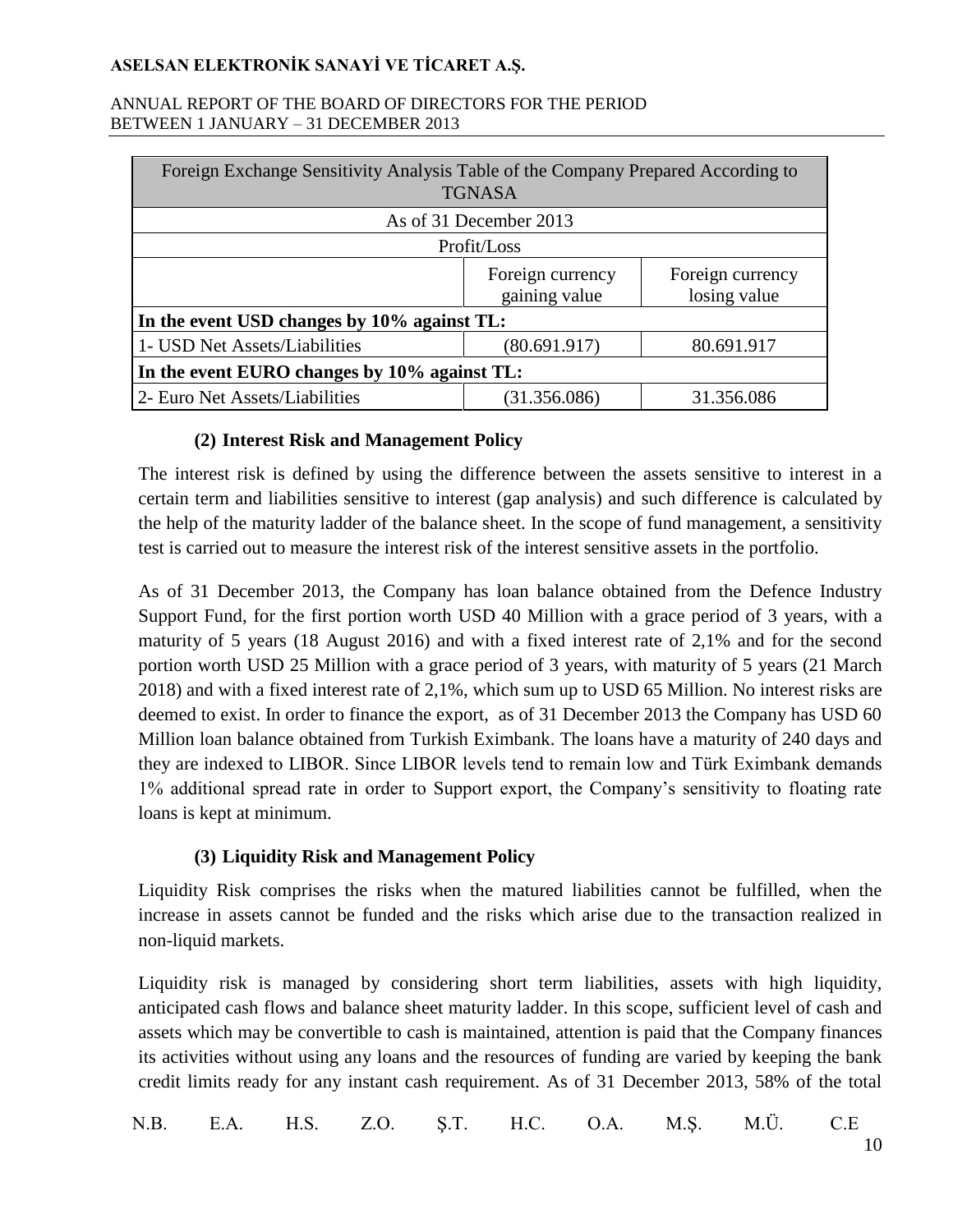#### ANNUAL REPORT OF THE BOARD OF DIRECTORS FOR THE PERIOD BETWEEN 1 JANUARY – 31 DECEMBER 2013

resources are comprised by the advance payments taken and when this is considered, the liquidity risk is at low levels as no maturity inconsistencies are experienced in the working capital management.

### **(4) Credit Risk and Management Policy**

The substantial part of the Company's present credit balance are comprised by the performance bonds and advance payment guarantees (letter of guarantees) granted to the customers in scope of agreements and which are monitored off balance sheet. Within this scope to manage the credit limits at the banks, risk balances are monitored periodically and necessary transactions are done for the letter of guarantees related to the agreements of which the liabilities are fulfilled to be deducted from the risk.

### **(5) Capital Risk Management**

In the capital management of the Company, enabling a debt-equity balance that would minimize the financial risks and costs to the lowest level is taken care of. The objective of the Company is to guarantee a consistent growth by means of the funds gained through its activities while providing its shareholders a regular dividend income and. The Company aims to keep its capital structure in balance by means of dividend payments as cash or in return for shares and issuance of new shares.

## **9. Other issues not included in the financial statements but which would be beneficial to the users**

As of 31 December 2013, the Company has a backlog of TL 8,3 Billion (approximately USD 3,7 Billion) and these orders include the period until 2020.

## **10. Significant events between 1 January – 31 December 2013 accounting period and the Board of Directors Meeting date when the relevant financial statements shall be negotiated**

- a) An agreement concerning the development of a radar valuing TL 32.975.000,- has been signed between ASELSAN and TÜBİTAK-SAGE. The deliveries within the context of this agreement will be made between 2014 and 2017. This disclosure is made according to the permission of TÜBİTAK-SAGE dated 02.01.2014.
- a) An agreement concerning the supply of Laser Guidance Kits for the need of Turkish Air Force valuing TL 31.000.000,- has been signed between ASELSAN and Ministry of National Defense. This disclosure is made according to the permission of Ministry of National Defense that has arrived to our company on 06.01.2014.
- b) An agreement concerning the supply of Precision Guidance Kits for the need of Turkish Air Force valuing TL 57.891.200,- has been signed between ASELSAN and Ministry of National Defense. This disclosure is made according to the permission of Ministry of National Defense that has arrived to our company on 06.01.2014.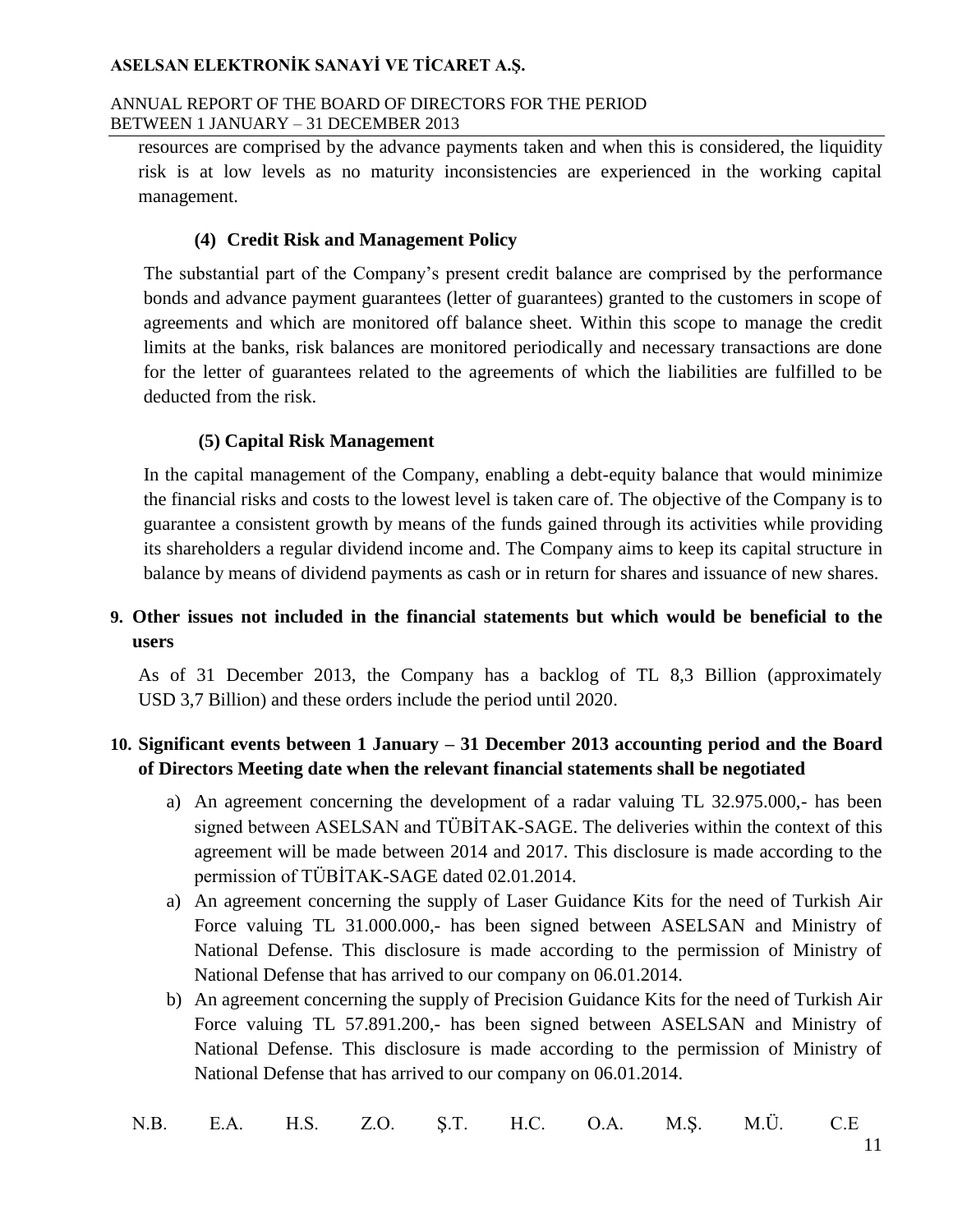#### ANNUAL REPORT OF THE BOARD OF DIRECTORS FOR THE PERIOD BETWEEN 1 JANUARY – 31 DECEMBER 2013

- c) ASELSAN has received an order from a foreign customer concerning electronic warfare systems valuing USD 26.070.132,-. The deliveries within this context will be made in 2014.
- d) An agreement concerning ANKA-S Project/Payload Systems Sub-Contract valuing USD 33.576.675,- has been signed between ASELSAN and TUSAS on 22.01.2014. The deliveries within this context will be made in 2015-2018.
- e) An agreement concerning General Utility Helicopter Program valuing USD 491.468.585, has been signed between ASELSAN and TUSAS on 21.02.2014. The deliveries within this context will be made in 2018-2025.
- **11. Anticipations for the development of the company, significant developments with respect to company activities and financial status, to observe whether past period targets were reached or not, whether the general assembly resolutions were fulfilled or not, and in the event the targets were not reached and the resolutions were not fulfilled, information regarding the grounds and assessments**

On 5 March 2013, the guidance on Group's financial results of 2013 shown below were disclosed to public:

- Consolidated income growth (TL): 15-17%
- EBITDA (Consolidated and adjusted without foreign exchange rate differences): 18-20%
- Consolidated investment expenditure: Approximately TL 150 Million
- Ratio of the consolidated Research and Development (R&D) expenses financed by Company resources to the consolidated sales: 7%

The guidance is based on the year average of USD/TL parity to be 1,85; EUR/TL parity to be 2,33. In 2013, the average USD/TL parity was 1,91 and 2,53 for EUR/TL parity. The growth in consolidated income in line with this increase in exchange rates is 33% in 2013. EBITDA (Consolidated and adjusted) was 20%. Ratio of the consolidated Research and Development (R&D) expenses was 6%.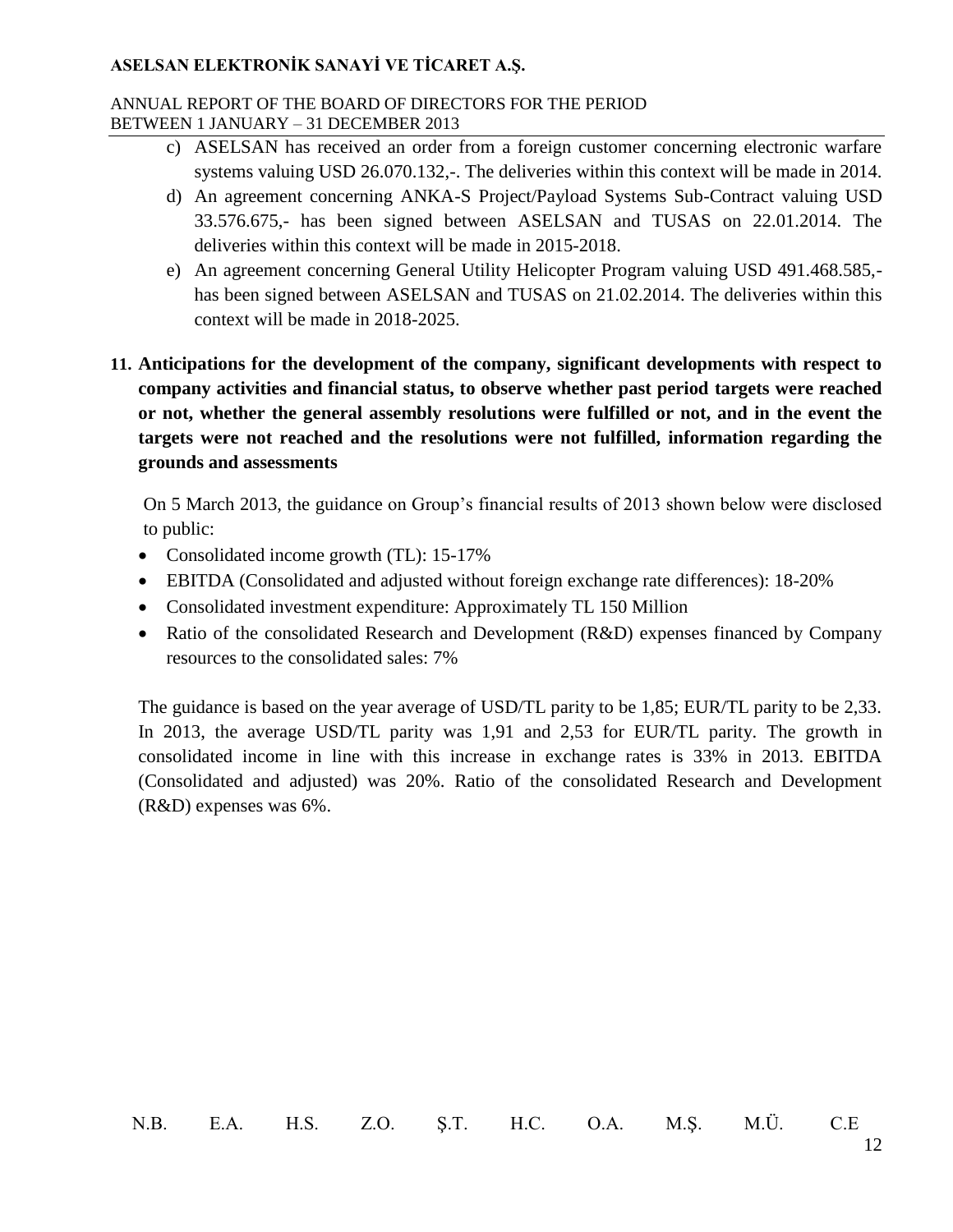#### ANNUAL REPORT OF THE BOARD OF DIRECTORS FOR THE PERIOD BETWEEN 1 JANUARY – 31 DECEMBER 2013

The expectations of Group on consolidated financial results for 2014 under normal circumstances are as follows:

- Consolidated income growth (TL): 15-17%
- EBITDA (Consolidated and adjusted without foreign exchange rate differences):18-20%
- Consolidated investment expenses: Approximately TL 175 Million
- Ratio of the consolidated Research and Development (R&D) expenses financed by Company resources to the consolidated sales: At the level of %6

These expectations are based on the yearly average of USD/TL parity to be 2,20: EUR/TL parity to be 2,95.

The Company's vision is "to become one of the first 50 defence industry companies in the World". 5 year strategic plans are prepared in the context of this vision. All operations are realized consistent with the strategic plan, in order to reach the defined targets. In this respect, qualified labor force, maturized procedures, resources reserved for R&D, infrastructure and organization and technology at World level have been maintained.

The Company has been in the most prestigeous list, "Defense News Top 100", which is published by "Defense News" magazine since 7 years and is aimed to increase its ranking in the list.

In order to achieve the sustainable growth:

- The new facility investment continues in line with the plan in the field of Radar and Electronic Warfare in Golbasi, Ankara The facility is expected to become operational in 2014.
- Technology development and conversion investments have continued in Macunkoy facility with the new Printed Circuit Facility with a closed area of 6.587 m2 where production started in 2012.
- The joint ventures, United Arab Emirates and Kazakhstan establisted in 2011 and joint venture in Jordan established in 2012, have completed most of their investments.
- The quality and technological perspectives of the cooperations formed with the universities have been increased.
- The efforts to form an eco-system with the sub-industry companies and SME's have continued.
- Since the entity is the biggest R&D center of the country, it is strategically important to have matured processes with technological depth and concentration. All Group Directorates have completed the certification process of Capability Maturity Model Integration-L3.
- The company aims to use its knowledge in civil areas other than defence industry. In this context, a cooperation contract was signed for domestic production of numerical tacograph. In addition, an R&D contract was signed for the base stations in the context of  $4<sup>th</sup>$  generation communication technology with local opportunities.

With reference to the decisions taken on General Assembly Meeting held on March 29, 2013;

The registered capital ceiling has been raised from TL 500.000.000 to TL 1.000.000.000.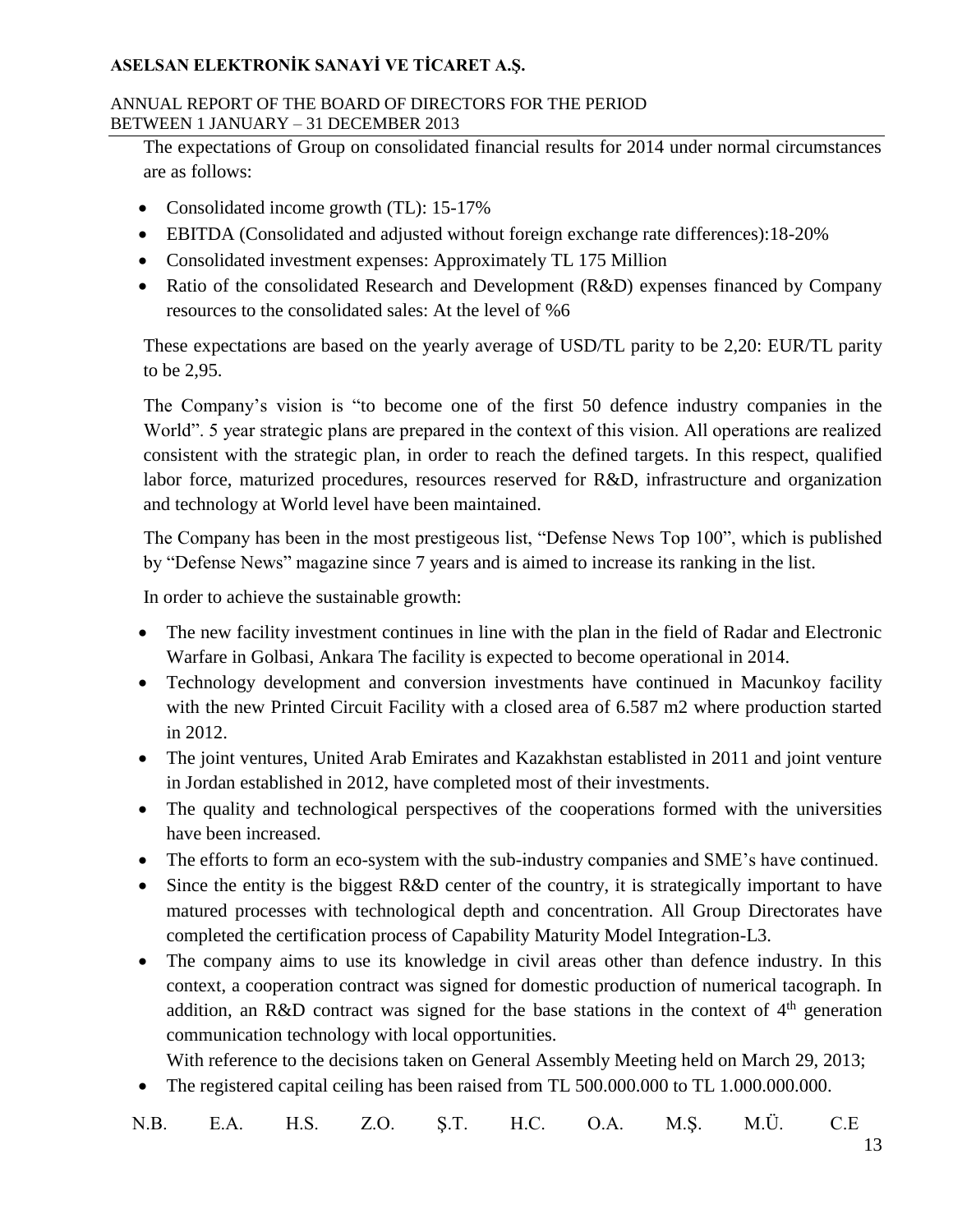#### ANNUAL REPORT OF THE BOARD OF DIRECTORS FOR THE PERIOD BETWEEN 1 JANUARY – 31 DECEMBER 2013

- The profit distribution payments for 2012 period began on 31 May 2013.
- $\bullet$  The amendment on  $6<sup>th</sup>$  article regarding the upper limit of registered capital in the Company's Articles of Association's and amendments on articles 1., 3., 4., 5., 9., 11., 12., 13., 14., 15., 16., 17., 18., 19., 21., 23., 24., 25., 26., 27., 28., 29., 30., 31., 32., 33., 34., 35., 36., and 37 in order to comply with Turkish Commercial Code numbered 6102 and Capital Market Law numbered 6362, was registered on 4 April 2013 and announced on 9 April 2013 by the Ordinary General Assembly Meeting Decisions, and copies of the related Trade Registry Gazette was sent to CMB and the Ministry of Customs and Trade.

## **12. Corporate Governance Principles Compliance Report**

The report is provided with Annex-1.

## **13. Research and Development Activities Realized**

The Group, being a leading defense industry establishment developing advanced technology system solutions on land, air, naval and aerospace platforms, has given importance to R&D activities and technological gains and targets to spend approximately 6% of the annual turnover to its R&D activities financed with its own resources.

By monitoring all kinds of technological developments with respect to product/technology systems for land, air, naval and aerospace platforms, the design, development and production of product/technology which includes advanced technology on the basis of not only using the technology but also having a structure to transfer/sell the technology it develops in national and international cooperation environments.

In order to increase the national contribution share in the projects, great effort is being paid for utilizing the existing local technological possibilities. For this purpose, cooperations with universities and some R&D institutions are formed and using of local subcontractors and subindustry have become significant.

As for the projects carried out within the Group, the R&D discount in compliance with the provisions of the Law on Corporate Tax numbered 5520 and R&D central application pursuant to the Law regarding the support of R&D activities numbered 5746 are being implemented together. For the R&D projects which are not aimed for public, the approval of TEYDEB (Technology and Innovation Support Programs Directorate) is taken and they are supported by this institution. Within the Company, there are 4 R&D centers namely SST, REHİS, MGEO and HBT. MİKES, which is an affiliate subject to consolidation and which also has 1 R&D center. 2.293 people are employed at the Group R&D centers.

The Company also is active in Teknokent facility within Middle East Technical University in scope of the Law numbered 4691 on Technology Development Regions. 163 people are employed within this region.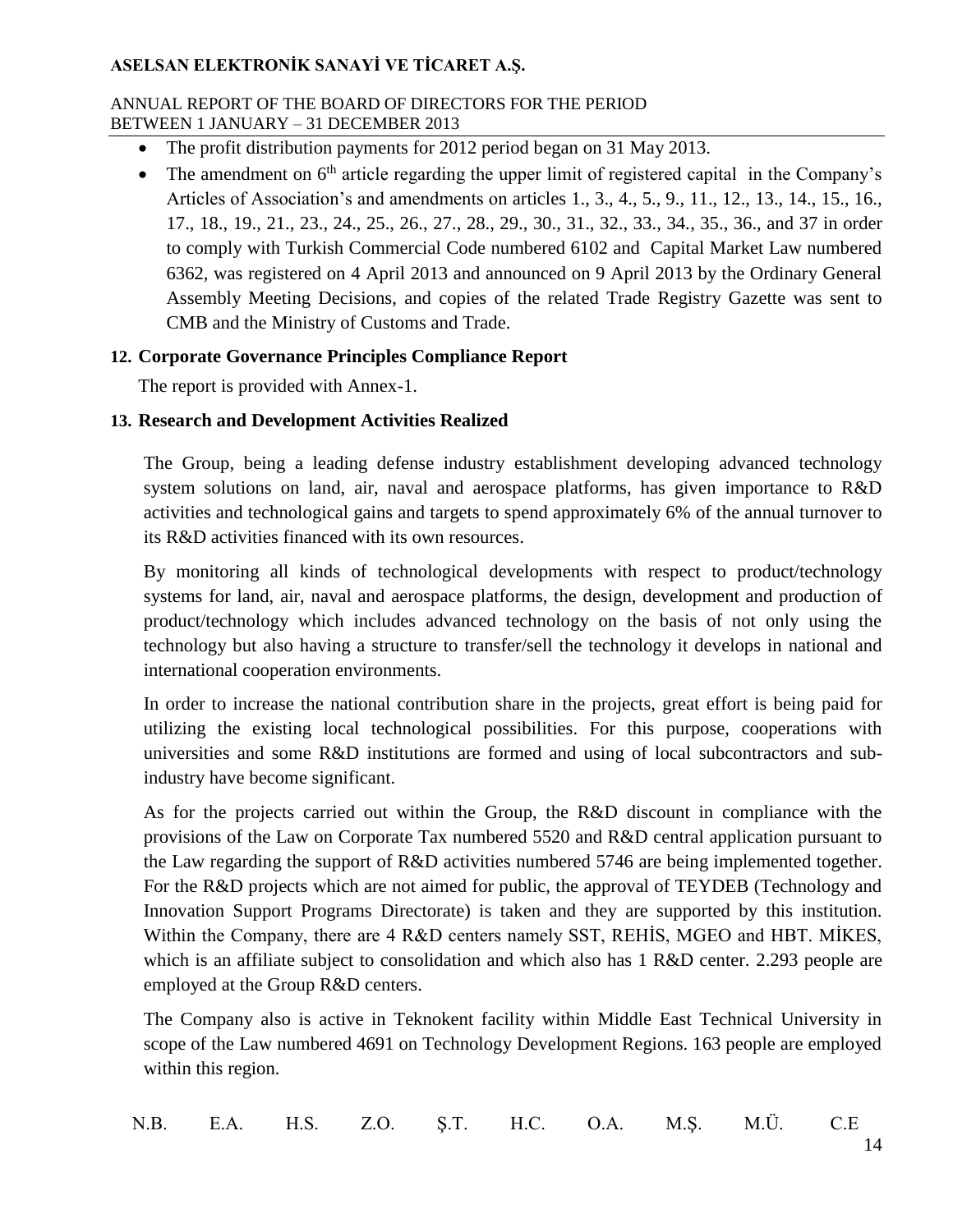#### ANNUAL REPORT OF THE BOARD OF DIRECTORS FOR THE PERIOD BETWEEN 1 JANUARY – 31 DECEMBER 2013

## **14. Amendments to the Articles of Association during the period along with the grounds**

The amendment on 6th article regarding the upper limit of registered capital in the Company's Articles of Association's and amendments on articles 1., 3., 4., 5., 9., 11., 12., 13., 14., 15., 16., 17., 18., 19., 21., 23., 24., 25., 26., 27., 28., 29., 30., 31., 32., 33., 34., 35., 36., and 37 in order to comply with Turkish Commercial Code numbered 6102 and Capital Market Law numbered 6362, was registered in the Trade Registry and noticed in the Turkish Trade Registry Gazette.

The increase of capital ceiling from TL 500.000.000 to TL 1.000.000.000 which is decided with the Board of Directors meeting on 31 October 2012 was approved on the general assembly meeting dated 29 March 2013 and registered and noticed with the general assembly decisions.

Between 1 January - 31 December 2013 period, no extraordinary General Assembly meeting was held.

### **15. The kinds of issued capital market instruments and their amounts, if any**

None.

#### **16. The sector the Company operates in and its position within the sector**

The Company is a leading defense industry institution developing advanced technology system solutions in land, air, naval and aerospace platforms.

The Company being an institution of TAFF is in a position of a technology center in the fields of design, development, manufacturing, system integration, modernization and after sales services of military and civil communication systems, avionic systems, electronic warfare and intelligence systems, radar systems, command and control systems, naval warfare systems, electro-optic systems and products.

The Company has increased its rankings to  $74<sup>th</sup>$  in 2012 from  $76<sup>th</sup>$  in 2011 in the "Defense News Top 100" list. In addition Aselsan has increased its rankings to 85<sup>th</sup> in 2012 in the "SIPRI Top 100" List from  $86<sup>th</sup>$  in 2011 in which the Company is the first Turkish firm that has taken place within 7 consecutive years.

The Company is  $46<sup>th</sup>$  in ISO 500 from-production-to-sale list and  $41<sup>st</sup>$  in the category of privately owned companies in 2012. Also, the Company became 63rd of "Fortune 500 Turkey" list where it was 69<sup>th</sup> in 2011 and 33<sup>rd</sup> in "The Companies to Increse their Exports the Most" 76<sup>th</sup> of "Capital" 500 Turkey" list in 2012 rankings where is was  $79<sup>th</sup>$  in 2011.

The Company is in the first position in the ranking of Deloitte "Deloitte Technology Fast: 50 Turkey-Big Stars".

The Company became  $128<sup>th</sup>$  in  $2012$  from  $527<sup>th</sup>$  in 2011 in Turkish Exporters Council's "First 1000 Exporter Firms".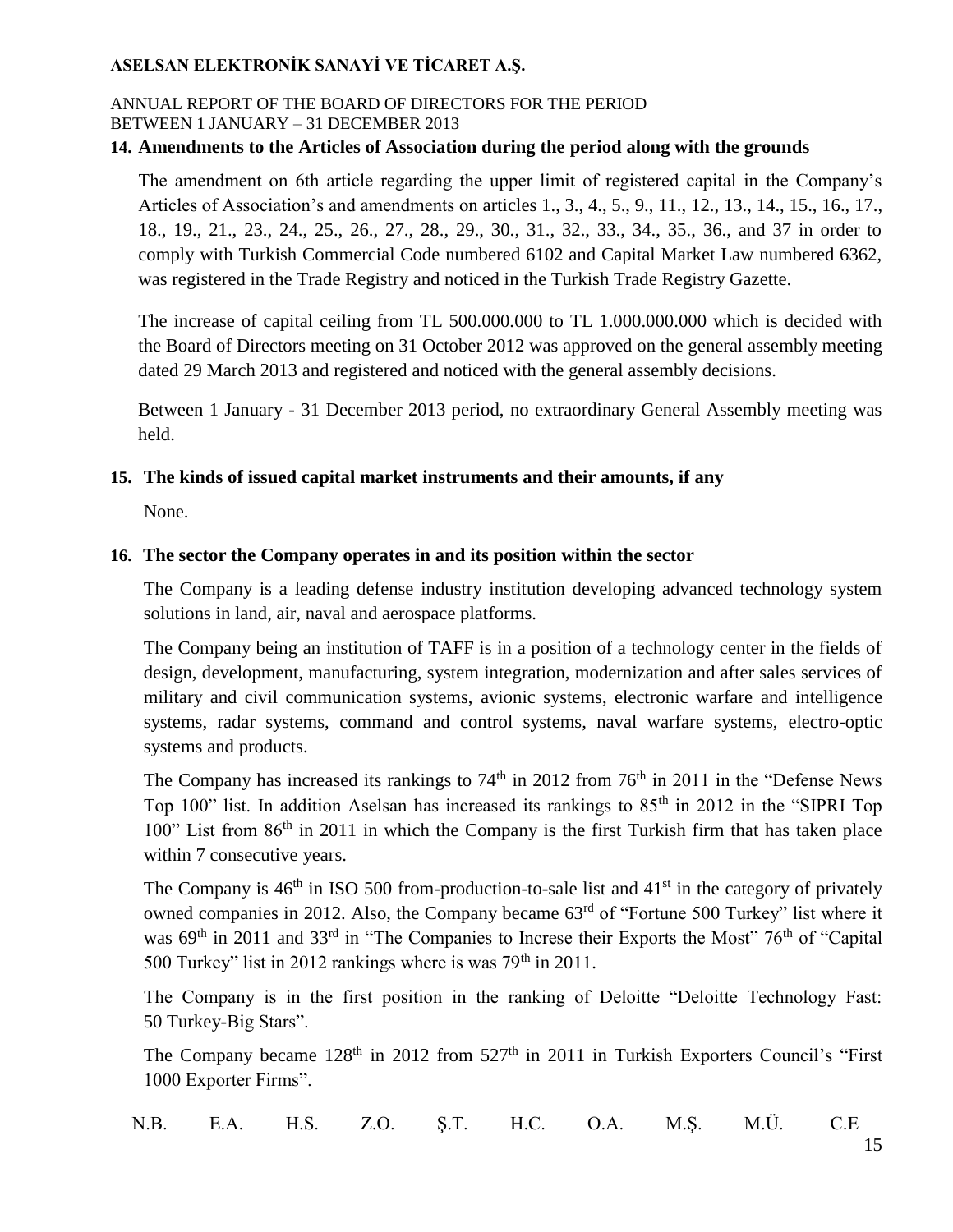#### ANNUAL REPORT OF THE BOARD OF DIRECTORS FOR THE PERIOD BETWEEN 1 JANUARY – 31 DECEMBER 2013

The Company took the first ranking in "R&D 250 Research" in 2012 which is prepared by Turkish Time on the basis of annual R&D expenditures where it was  $4<sup>th</sup>$  in 2011.

The Company became the second in "2013 Defense Industry Awards", organized by Undersecretary of Defense Industry, based on the financial and performance results.

The company is  $37<sup>th</sup>$  in 2012, Brand-Finance "published by the Turkey's Most Valuable Brands -100 Company" list. In addition, Company has achieved to take a place in "Turkey 159 Super Brand" ranking published by British-based brand assessment firm Superbrands. The Company took the first ranking in "Electronic Machinery and Technology Sectors-2012 Most Successful Exporters- Other Durable Consumption Goods Category" which is organized by İstanbul Electronic Machinery and Technology Exporters Association.

The Company is 11th in the research of Bloomberg Businessweek Turkey and Realta Consultancy amongst 96 Universities: "Most Anticipated 50 Companies.

The Company took the 3rd ranking in "Engineering and Information Technologies" branch of the analysis of Universum research company "Turkey's Ideal Employees: 2013" prepared among 7.835 university students for the first 100 companies.

## **17. Progress in investments and degree of incentive utilization if any**

## **Progress in Investments**

Directing the Company resources to profitable fields with high added value where advanced technology is used is anticipated in the first place by considering the global tendencies, technological developments and the actual and prospective requirements of all customers in particular the Turkish Armed Forces. The investments in the Company are realized by considering the technological plans, strategic plans and project requirements. Below are the leading investments in scope of these:

- A new facility investment is being made in the field of Radar and Electronic Warfare in Ankara province, Gölbaşı district. The construction works continue pursuant to the project plan and the activities are planned to be initiated in the second half of the year 2014. Upon the realization of this investment in scope of a structural growth, the product range of engineering, production, test and logistics support services in the field of Radar and Electronic Warfare shall be extended.
- Investments to meet the infrastructure and equipment requirements to be used with the R&D projects within the year are being carried out in compliance with the investment plan prepared pursuant to the efficient resource utilization principle.
- A land investment was made in Temelli organized industrial site in order to facilitate our production operations in progress.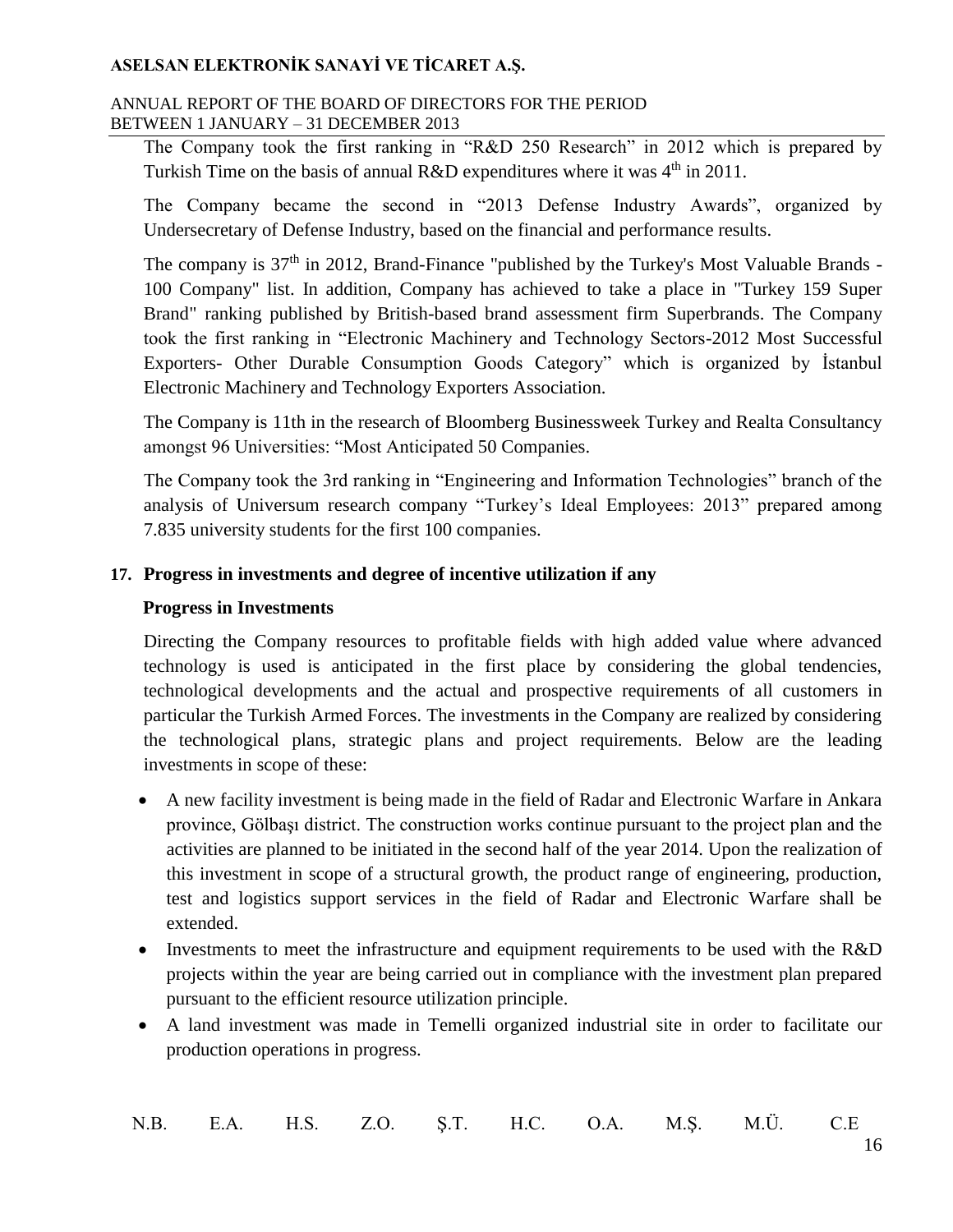### ANNUAL REPORT OF THE BOARD OF DIRECTORS FOR THE PERIOD BETWEEN 1 JANUARY – 31 DECEMBER 2013

### **Degree of incentive utilization if any**

The 1501 Industrial R&D Projects Support Programme has been formed in order to encourage the R&D operations of the companies creating added values at company level and to contribute to the enhancement of the R&D ability of the Turkish industry by this means. Within this scope, applications were filed to The Scientific and Technological Research Council of Turkey (TÜBİTAK) for 95 projects and 84 of the projects found appropriate for the incentive benefited from the allocated incentive amount.

5 new projects within the scope of 1511-Prioritized fields research Technologies development and innovation program were signed in 2013 and started being executed.

The 1007 Public Institutions R&D Project Support Program has been formed in order to meet the requirements of the Public Institutions with R&D or to support the projects aimed at solving their problems. In scope of this support, 5 R&D projects have been completed and 4 R&D projects are still ongoing.

Within the scope of the European Commission  $7<sup>th</sup>$  Cooperation Framework Programs, 2 integration projects were executed and went into effect in 2011 and 1 project which was initiated in 2008 was completed in June 2012 with success. In the "Circulation of the Researchers, Return Grants; Individual Support Private Programme" within the scope of the European Commission 7<sup>th</sup> Cooperation Framework Programmes, incentive applications for 4 projects were accepted and implied in the years 2010 and 2011. The support process of the 3 projects have been initiated as of July 2010 by EUREKA-International Industrial R&D Projects Support Program where market oriented projects for developing products and processes to be commercialized in short term are supported. Within the financial support mechanism for the European Commission nominee and potential nominee countries, namely IPA - Instrument for Pre-accession Assistance, 1 out of 2 border security projects was executed at the end of 2010 and the other was executed in March 2012 and came into effect.

22 projects were executed in the year 2011, 2012, 2013 and came into effect within the SAN-TEZ R&D support programme aimed at supporting the postgraduate and/or doctorate thesis works which shall contribute to increasing the competitiveness in international markets by means of commercializing the scientific studies at the universities and institutionalizing the University – Industry cooperation.

Expenses regarding the foreign market research travels realized with respect to the products and the foreign office expenses are used up by the rate and amount of subsidies implemented within the scope of Governmental Grants for Export.

Within the Decision Regarding the Governmental Grant in Investments, there are 4 Investment Incentive Certificates taken from the Turkish Republic Prime Ministry Undersecretariat for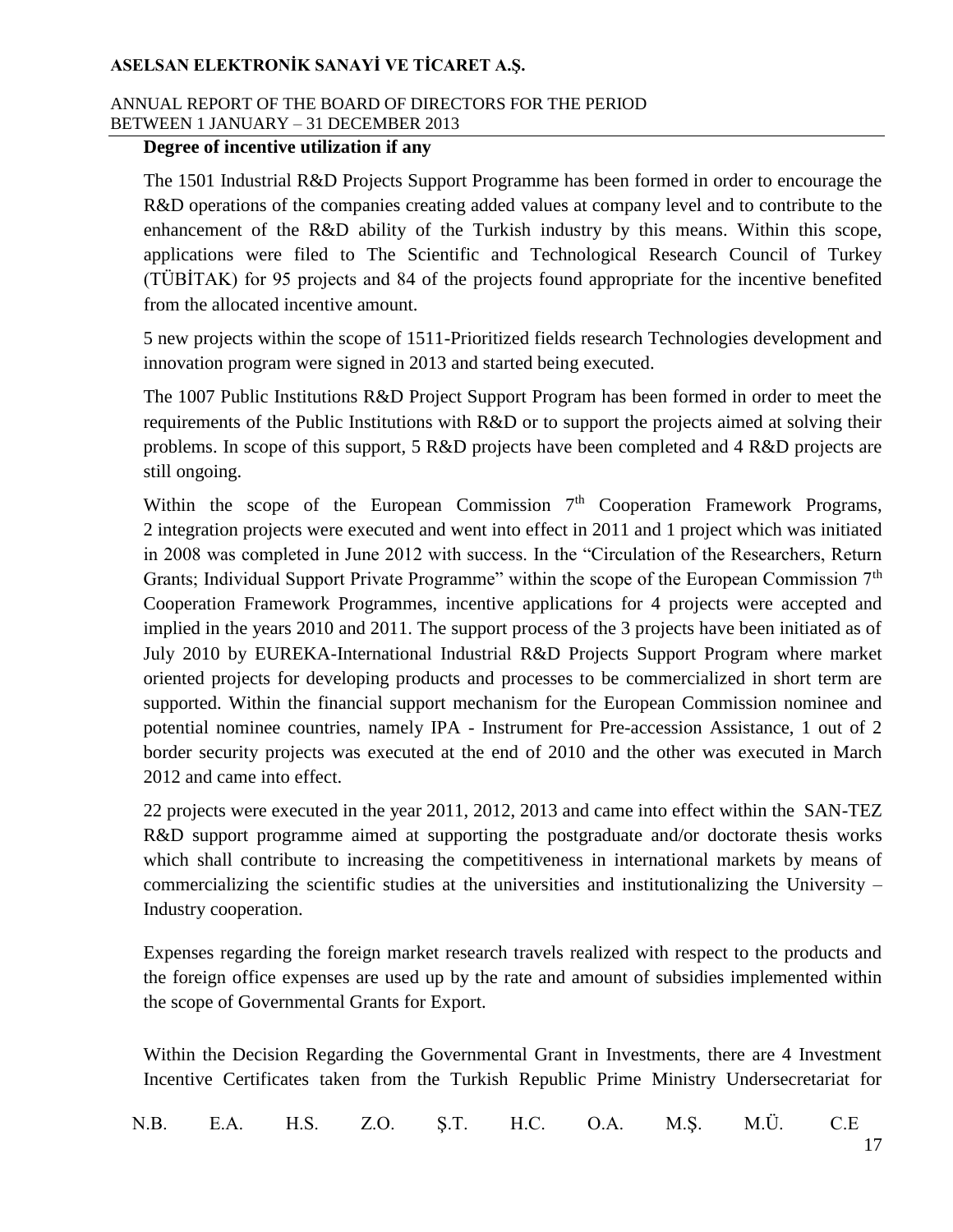#### ANNUAL REPORT OF THE BOARD OF DIRECTORS FOR THE PERIOD BETWEEN 1 JANUARY – 31 DECEMBER 2013

Treasury General Directorate of Incentives and Implementation. With such incentive certificates, VAT exemption and customs tax exclusion are utilized. VAT exemption is applied in domestic and foreign purchases and customs tax exemption is used in foreign purchases.

Income tax withholding incentive, insurance premium support, stamp tax exemption and R&D discount are utilized within the scope of the Law numbered 5746. Income tax withholding incentive, insurance premium support and stamp tax exemption is utilized by being calculated over the salaries of the R&D personnel and not being paid to the relevant institution and the R&D discount is utilized by means of applying a discount on the corporate tax return.

Within the scope of the Teknokent Law numbered 4691, incentive on witholding income tax, insurance premium support and stamptax exception is applied. These are utilized by making calculations on R&D and software personnel wages and not being paid to the related institution. The gain obtained with reference to the execution of Technology Development Zones Law numbered 4691 is exempted from the corporate tax of 31 December 2013.

**18. Comments including the qualities of the production units of the company along with the capacity utilization rates and their developments, general capacity utilization rate, developments in the manufacturing of the products and services which are subjects of activity, amounts, quality, circulation and the prices compared with the previous period figures**

The capacity utilization for the period between 1 January- 31 December 2013 was realized at the level of 97%.

Substantial part of the production is realized as order based production. R&D activities are carried out for the products designed to be tailored for the customer requirements and the qualities of the system and products alone with their quantities and prices may be subject to change. Upon the usage of Enterprise Resource Planning (ERP) system, the production processes have been managed more efficiently.

**19. The prices, sales revenues, sales conditions of the products and services which are subjects of activity with their improvements within the year, developments in the yield and productivity parameters and the reasons of the substantial changes in these compared to the previous years**

The Company carries out its operations in the basic fields of: "Communication and Information Technologies", "Defense System Technologies", "Radar, Electronic Warfare and Intelligence Systems" and "Microelectronics Guidance and Electro-Optics."

The Company's project revenues comprise, according to the relevant sales agreement terms and conditions, order based production, mass production product sales, services, commodities and progress billing sales. Sales terms and conditions are subject to change as for the respective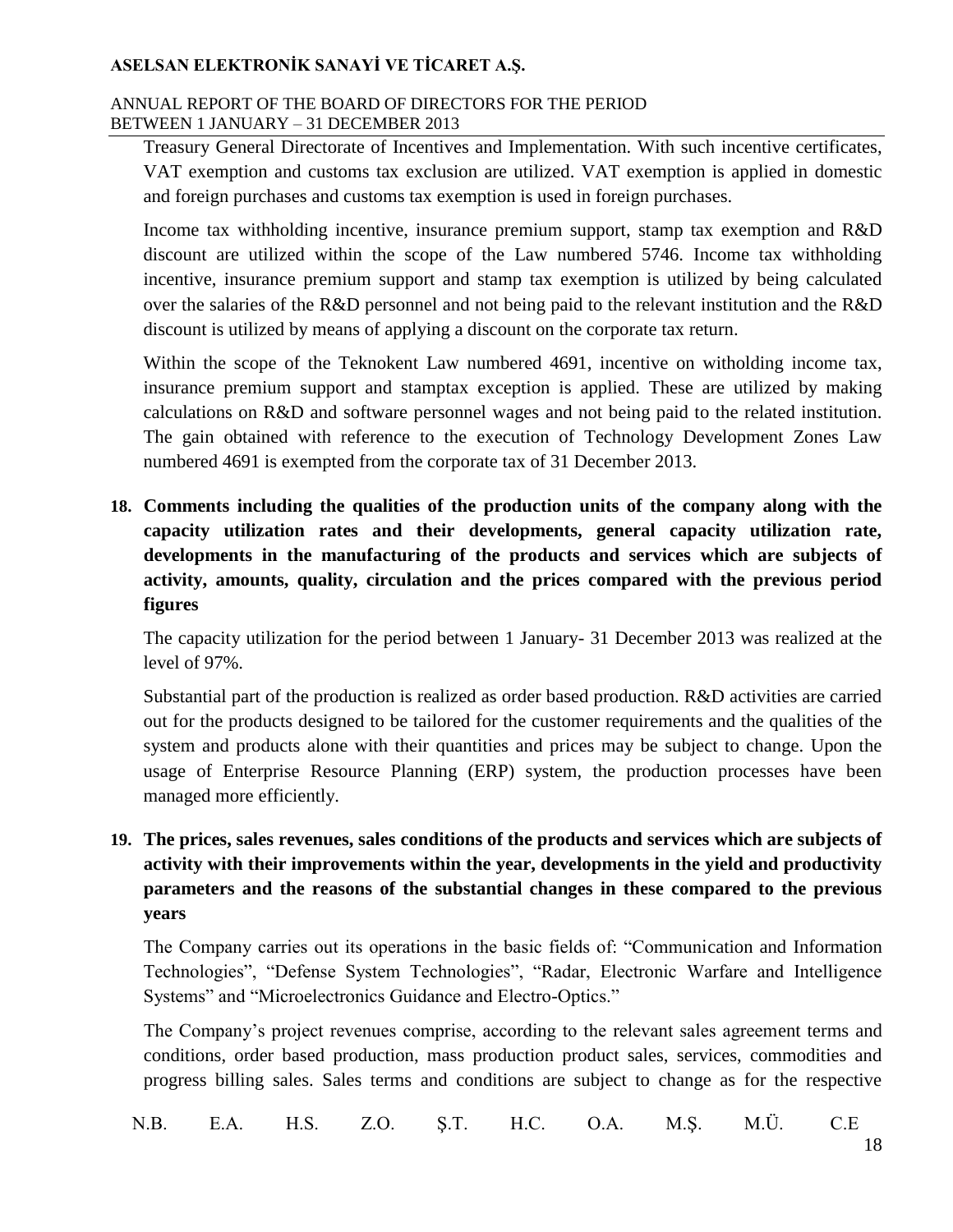#### ANNUAL REPORT OF THE BOARD OF DIRECTORS FOR THE PERIOD BETWEEN 1 JANUARY – 31 DECEMBER 2013

agreements.

As for the consolidated amount of the Group realized during the period 1 January-31 December 2013 TL 1.773 Million of this realized as the domestic sales and TL 398 Million as it realized as the foreign sales.

**20. The basic ratios regarding profitability and liabilites, as calculated on the basis of the financial statements, sales, efficiency, income generation capacity, profitability and liabilities/equity ratios in comparative basis with prior period and information about other matters and future expectations and risks that has been prepared in accordance with Capital Markets Board Communiqué Series:II and No:14.1**

| <b>BASIC RATIOS / CONSOLIDATED BALANCE</b><br><b>SHEET</b>                                                                       | 31 December<br>2013 | <b>31 December</b><br>2012 |
|----------------------------------------------------------------------------------------------------------------------------------|---------------------|----------------------------|
| <b>Current Ratio (Current Assets/Current Liabilities)</b>                                                                        | 2,19                | 2,50                       |
| Liquidity Ratio (Cash and Cash Equivalents+Financial<br>Investments+Trade Receivables+Other Receivables<br>/Current Liabilities) | 1,01                | 1,18                       |
| <b>Equity /Total Liabilities</b>                                                                                                 | 0.40                | 0,38                       |
| <b>Current Liabilities/Total Liabilities</b>                                                                                     | 0.23                | 0,23                       |
| Non-Current Liabilities/Total Liabilities                                                                                        | 0.36                | 0.39                       |

| <b>BASIC RATIOS / CONSOLIDATED PROFIT TABLE</b>         | 31 December<br>2013 | 31 December<br>2012 |
|---------------------------------------------------------|---------------------|---------------------|
| <b>Operating Profit/ Revenue</b>                        | 0.26                | 0.24                |
| Profit for the Period (Parent Company Shares) / Revenue | 0.11                | 0.19                |

As of 31 December 2013, based on Group's financial statements prepared in accordance with the Communiqué Series II, No:14.1 "Communiqué on Capital Market Financial Reporting Standards" issued by Capital Market Board, the net sales amount has increased 33% compared to the same period of prior year. The profit for period amounts to TL 238,5 Million, with a decrease of 22%. Equity has increased by 27% compared to December 2012. The liabilities of the Group are mainly consist of the short and long term order advances received. The Group's liquidity ratio is above the acceptable levels.

### **21. Measures planned to be taken to improve the financial structure of the Company**

The Group and the Company, as for their annual budgets and implementations for the period 2012 - 2014, have adopted the principles as the basis to take care of savings in all kinds expenditures, to closely follow up the advances and receivables, to pay attention to the proportion of the term and currency in purchasing and sales agreements with the risk status of the domestic/foreign sellers.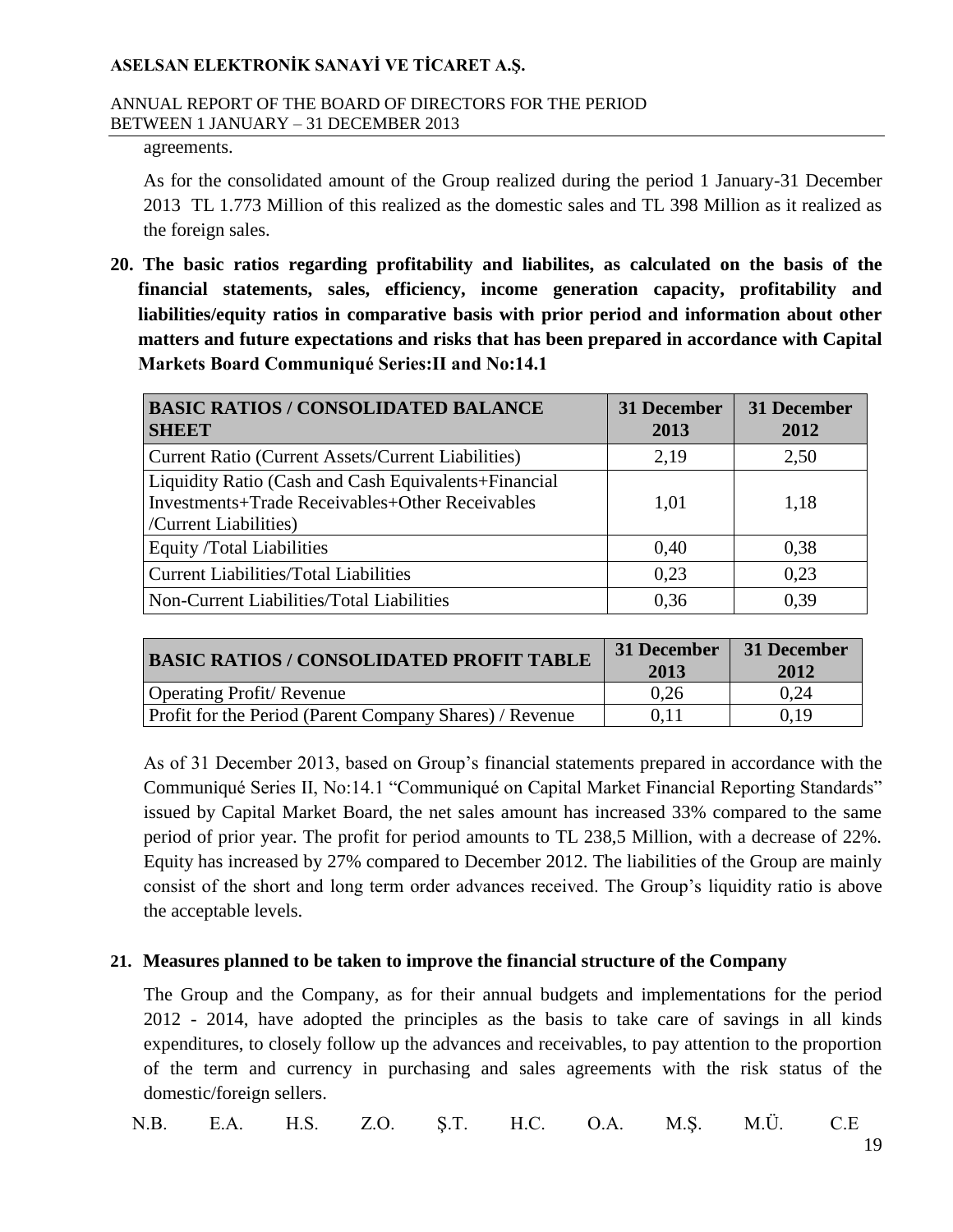#### ANNUAL REPORT OF THE BOARD OF DIRECTORS FOR THE PERIOD BETWEEN 1 JANUARY – 31 DECEMBER 2013

USD 40 Million portion of the credit line allocated to the Company with the decision of Defense Industry Executive Committee in order to finance the Gölbaşı investment was used in the third quarter of 2011 while USD 25 Million of the second portion amounting to USD 47 Million was used in March 2013 and USD 22 Million is planned to be used in 2014.

## **22. Changes in the top management within the period and the names and surnames of the ones who are on duty**

Changes in the top management within the period 1 January–31 December 2013 and information regarding the ones on duty are given in the below table:

|                | LIST OF UPPER MANAGEMENT IN SERVICE |                                  |                               |  |
|----------------|-------------------------------------|----------------------------------|-------------------------------|--|
| N <sub>0</sub> | <b>Name Surname</b>                 | Duty                             | Date of<br><b>Appointment</b> |  |
| $\mathbf{1}$   | Necmettin BAYKUL                    | Chairman/Managing Member         | 29 March 2013                 |  |
| $\overline{2}$ | Erhan AKPORAY                       | Vice Chairman / Managing Member  | 31 March 2011                 |  |
| 3              | Cumhur Sait Şahin<br><b>TULGA</b>   | Member of the Board of Directors | 29 March 2013                 |  |
| $\overline{4}$ | Lamia Zeynep ONAY                   | Member of the Board of Directors | 29 March 2013                 |  |
| 5              | Halil SARIASLAN                     | Member of the Board of Directors | 29 March 2013                 |  |
| 6              | Hasan CANPOLAT                      | Member of the Board of Directors | 16 May 2013                   |  |
| $\overline{7}$ | Orhan AYDIN                         | Member of the Board of Directors | 16 May 2013                   |  |
| 8              | Mustafa Murat ŞEKER                 | Member of the Board of Directors | 16 May 2013                   |  |
| 9              | Murat ÜÇÜNCÜ                        | Member of the Board of Directors | 16 May 2013                   |  |
| 10             | Cengiz ERGENEMAN                    | <b>CEO/President</b>             | 02 January 2006               |  |
| 11             | Ahmet DEMIR                         | <b>CFO/Vice President</b>        | 01 February 2005              |  |
| 12             | Özcan KAHRAMANGİL                   | Division CEO/Vice President      | 05 January 2006               |  |
| 13             | <b>Faik EKEN</b>                    | Division CEO/Vice President      | 21 January 2006               |  |
| 14             | Fuat AKÇAYÖZ                        | Division CEO/Vice President      | 01 February 2006              |  |
| 15             | Ergun BORA                          | Division CEO/Vice President      | 01 January 2008               |  |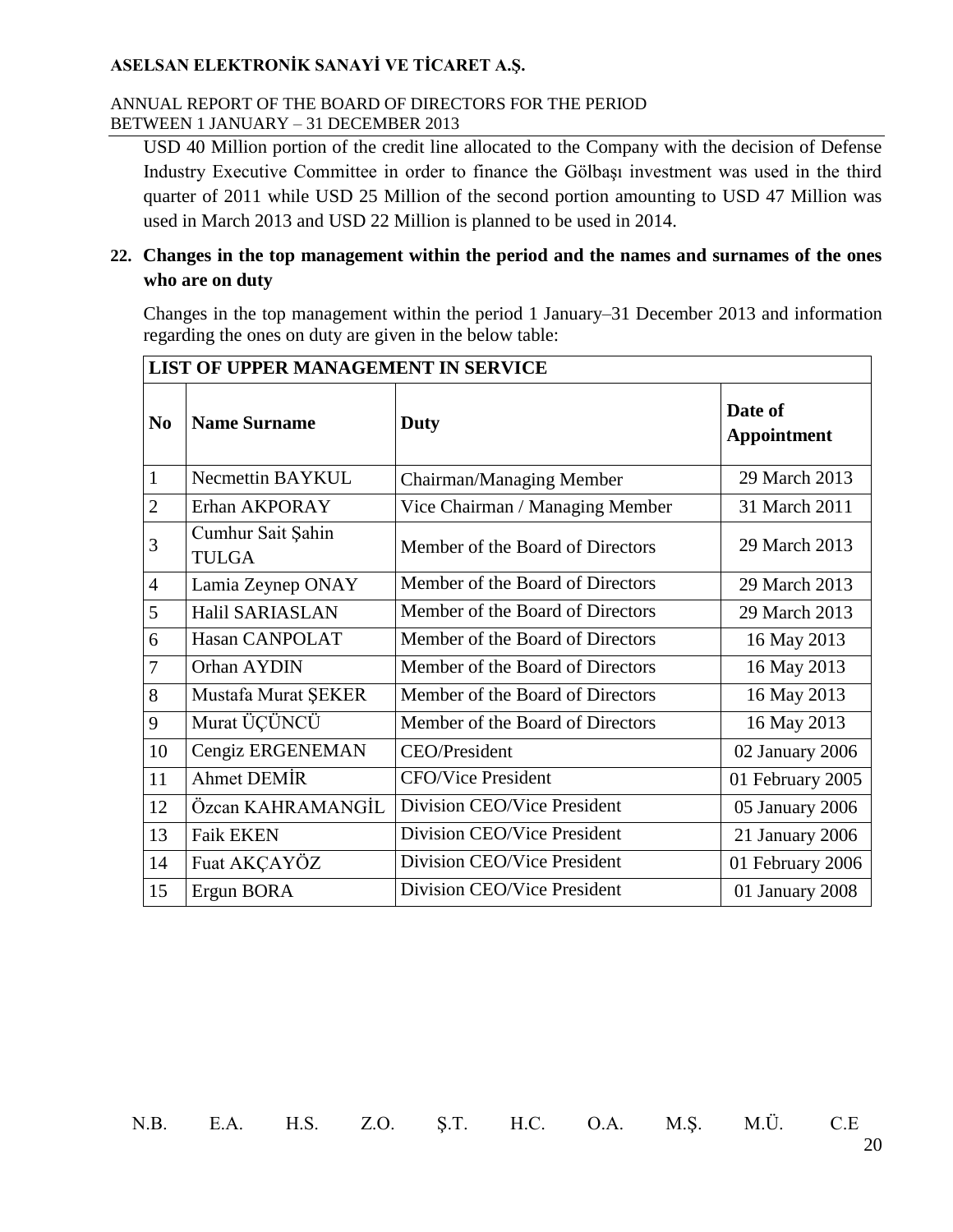#### ANNUAL REPORT OF THE BOARD OF DIRECTORS FOR THE PERIOD BETWEEN 1 JANUARY – 31 DECEMBER 2013

## **23. Total amounts of the financial benefits such as attendance fee, remuneration, premium, bonus payments, share profit provided to the managing members and senior executives**

The total amount of the remuneration and similar benefits paid to the senior executives by the Company as for the period 31 December 2013 is TL 4.555.169 (31 December 2012: TL 4.356.770). A monthly payment of net TL 2.200 is made to the Member of the Board of Directors and Managing Members.

# **24. Information regarding the allowances granted to the managing members and the senior executives with the travel, accommodation and representation expenses and financial benefits in kind, insurances and total amounts of the similar guarantees**

Information regarding the domestic and foreign allowances, travel, accommodation and representation expenses and financial benefits in kind and total amounts of insurances granted to the senior executives and members of the board of directors of the Company for the year 2012 and 2013 are summarized as follows:

| <b>Travel and Entertainment Expenses</b> |                                   |                   |                                   |                   |
|------------------------------------------|-----------------------------------|-------------------|-----------------------------------|-------------------|
|                                          | <b>January-December 2013 (TL)</b> |                   | <b>January-December 2012 (TL)</b> |                   |
|                                          | <b>Members of</b>                 |                   |                                   |                   |
|                                          | the Board of                      | <b>Senior</b>     | the Board of                      | <b>Senior</b>     |
|                                          | <b>Directors</b>                  | <b>Executives</b> | <b>Directors</b>                  | <b>Executives</b> |
| <b>Travel Expenses</b>                   | 65.655                            | 330.015           | 24.634                            | 280.913           |
| <b>Entertainment</b>                     |                                   |                   |                                   |                   |
| <b>Expenses</b>                          |                                   | 13.554            |                                   | 1.663             |
| <b>TOTAL</b>                             | 65.655                            | 343.569           | 24.634                            | 282.576           |

| <b>Health Insurance Expenses</b> |                                            |                                   |  |
|----------------------------------|--------------------------------------------|-----------------------------------|--|
|                                  | January-<br><b>December</b><br>$2013$ (TL) | January-<br>December 2012<br>(TL) |  |
| <b>Senior</b>                    |                                            |                                   |  |
| <b>Executives-</b>               |                                            |                                   |  |
| <b>Members of the</b>            |                                            |                                   |  |
| <b>Board of</b>                  |                                            |                                   |  |
| <b>Directors</b>                 | 959                                        | 1.284                             |  |
| <b>Senior Executives</b>         | 11.088                                     | 11.648 $(*)$                      |  |
| <b>TOTAL</b>                     | 12.047                                     | 12.932                            |  |

<sup>(\*)</sup> The expenses of 2012 included the annual health insurance payments made for the audit committee members. However, the aforomentioned health insurance expenses exist only for the first three months of 2013, since the audit comittee members services have ended as of the regular General Assembly held on 29 March 2013.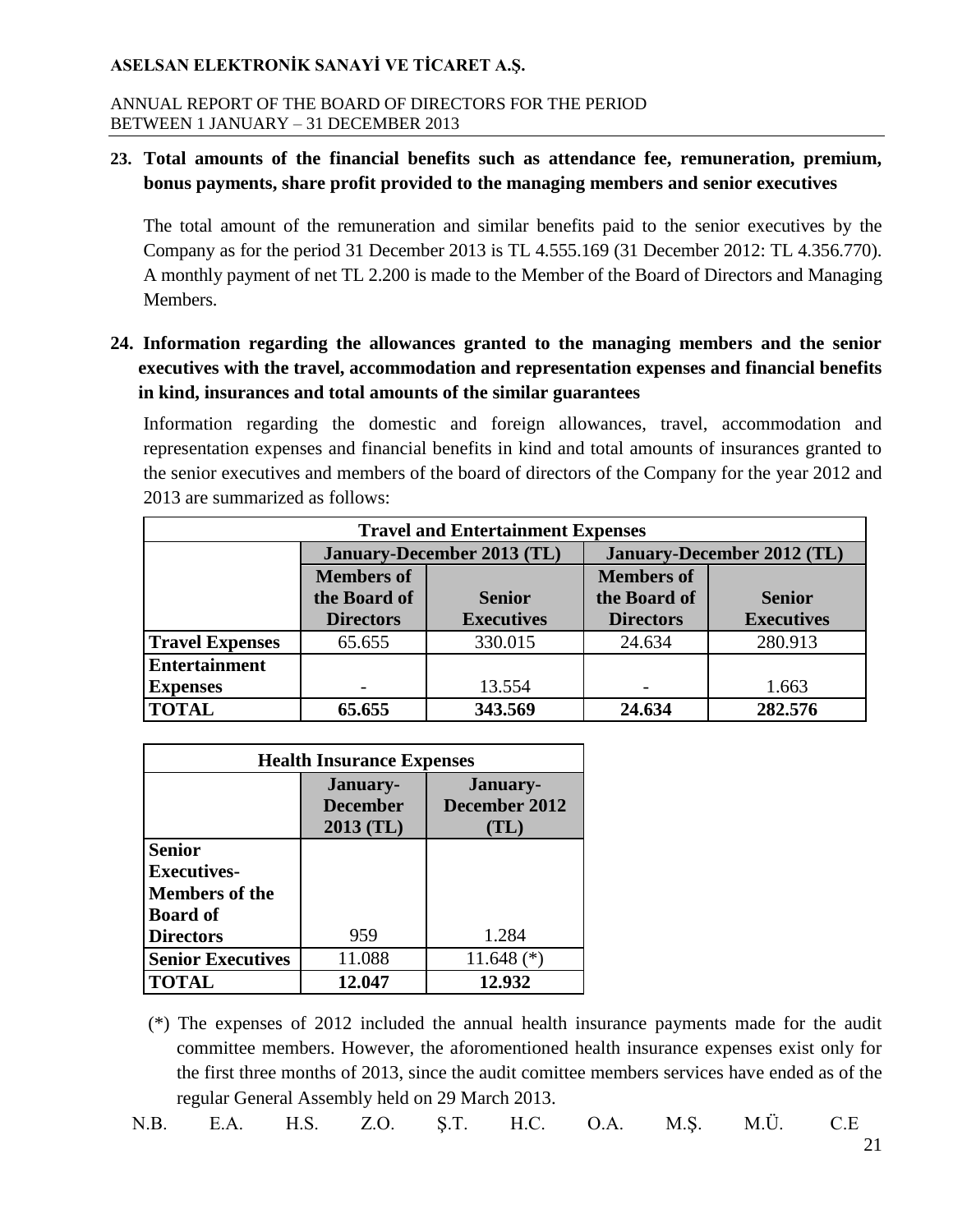#### ANNUAL REPORT OF THE BOARD OF DIRECTORS FOR THE PERIOD BETWEEN 1 JANUARY – 31 DECEMBER 2013

## **25. Personnel and workers turnover, collective agreement implementations, rights and benefits provided to the personnel and workers**

The Group recruited a total number of 333 people (119 personnel with fixed term contract) as the personnel including fixed-term contracted personnel, disabled and terror-stricken personnel during the period 1 January – 31 December 2013 and the number of people quit for the same period is 200 (28 personnel with fixed-term contracted).

The rights and benefits provided to the personnel by the Company are bonus payments, meal allowances, marriage benefits, maternity benefits, death allowances, transportation, private health insurance, childcare and kindergarten benefits.

The average number of personnel employed by the Group as of 31 December 2013 is 5.343 (The average number of personnel employed by the Group as of 31 December 2012: 5.088).

There is no collective bargaining agreement in the Company.

## **26. Information regarding the donations realized within the year and social responsibility**

There is no donation made by the Group between the period 1 January- 31 December 2013.

In May 2013, Republic of Turkey Ministry of Health, Public Health Agency of Turkey Institution had given the Company a plaquet named "Baby Friendly Workplace" because of fulfilling the criteria for the promotion of breastfeeding. In addition, a tree has been planted for each personnel recruited since the beginning of 2013 and it is planned to continue.

## **27. The Existence of Organizations outside the Center**

-Branch in Republic of South Africa; Pretoria -Office in United Arab Emirates; Abu Dhabi

## **28. Information regarding the shares of the companies subject to consolidation in the parent company**

There is no cross ownership relation between the companies subject to consolidation (MİKES and AselsanNet) and the Company.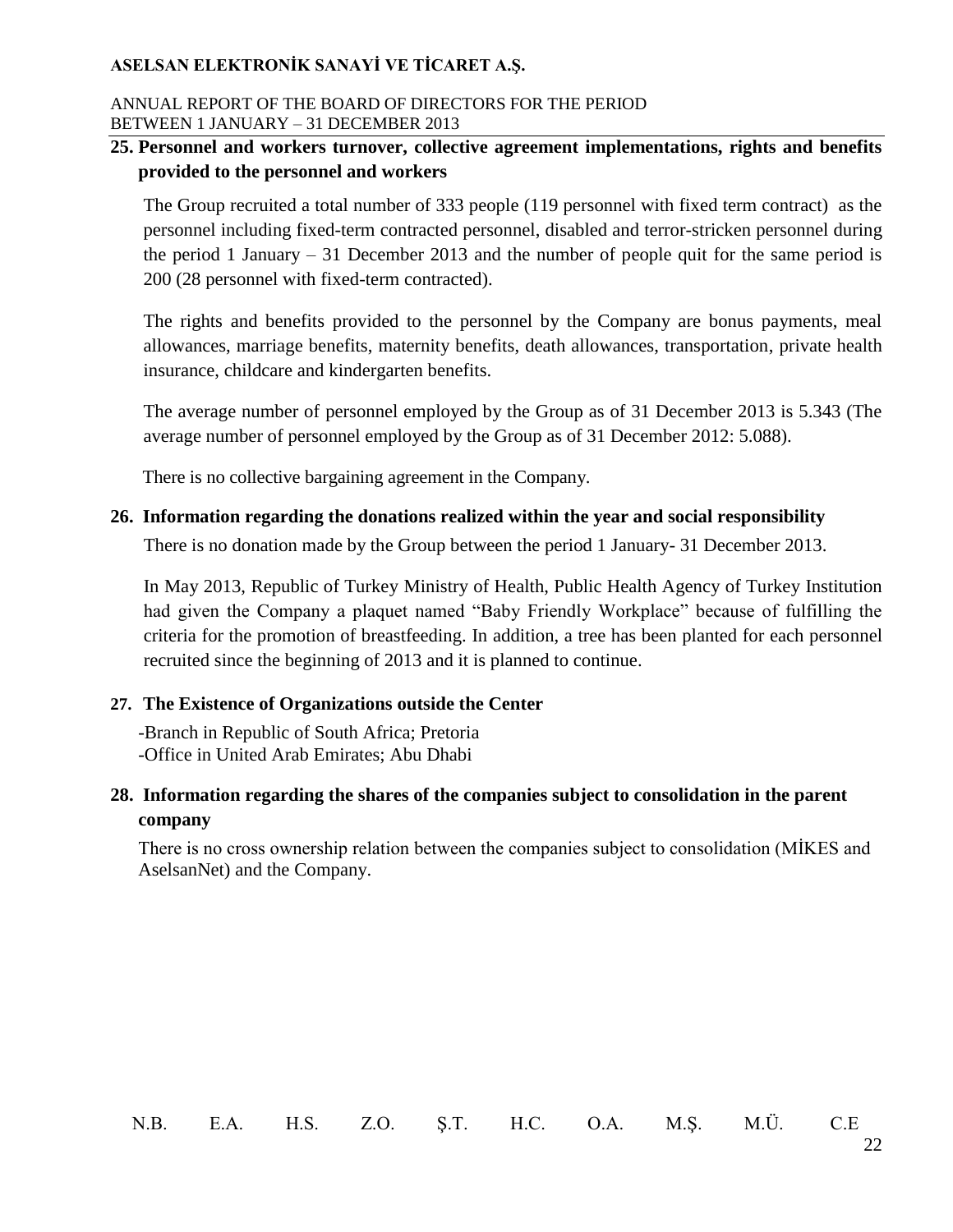#### ANNUAL REPORT OF THE BOARD OF DIRECTORS FOR THE PERIOD BETWEEN 1 JANUARY – 31 DECEMBER 2013

# **29. As for the preparation process of the consolidated financial statements; comments with respect to the principal factors of the internal audit, internal control and risk management systems of the Group and opinion of the managing body**

The controls are carried out by the Internal Audit and Assessment Board (IAAB), Audit Committee and members of the Board of Auditors within the parent company in order to minimize the substantial error risk on the financial statements of the Group. IAAB and Audit Committee carry out their duties independent from each other but within the direction of common objectives and targets by subject to maintain an internal control system which provides required controls in matters such as the reliability of the financial reporting system, the efficiency of the activities in order to eliminate the operational risks and compliance with the law. Furthermore, the efficiency and sufficiency of the internal control are supported with the directives in effect.

In order to determine the potential risks which may affect the Company and to govern them, the Committee for Early Determination and Management of Risks operates. The committee meets on a periodical basis and reports in every two months to the Board of Directors. The report is also shared with the independent audit firm.

**30. Direct and indirect affiliates of the Company and information regarding the share ratios** Aselsan is the 96,37% owner of the Mikes and 100% owner of the AselsanNet and these companies are consolidated in financial tables.

The affiliated partnerships, subsidiaries subject to joint management and affiliates of the Group recorded as financial investments with their participation ratios and amounts are as follows:

| <b>Company Name</b>                                | <b>Share</b><br>$($ %) | 31 December<br>2013 (TL) |
|----------------------------------------------------|------------------------|--------------------------|
| Aselsan Baku                                       | 100                    | 3.059.234                |
| Roketsan A.S.                                      | 14,897                 | 5.141.213                |
| Mikroelektronik Ar-Ge Tasarım ve Ticaret Ltd. Şti. | 85                     | 624.714                  |
| Aspilsan A.S.                                      |                        | 147.462                  |
| Havaalanı İşletme ve Havacılık End. A.Ş.           | 0,051                  | 86.953                   |
| Kazakhstan Aselsan Engineering LLP                 | 49                     | 388.023                  |
| IGG Aselsan Integrated Systems LLC                 | 49                     | 42.837                   |
| Aselsan Middle East PSC LTD                        | 49                     | 3.233.774                |
| <b>TOTAL</b>                                       |                        | 12.724.210               |

The above mentioned investments of the shares valuing TL 12.724.210 are ready to be sold and which do not have quoted market value and of which the realistic value cannot be reliably estimated due to the reason that the estimated value ranges are wide and that the probabilities related to the estimated values cannot be measured reliably and which are not traded in the stock exchange.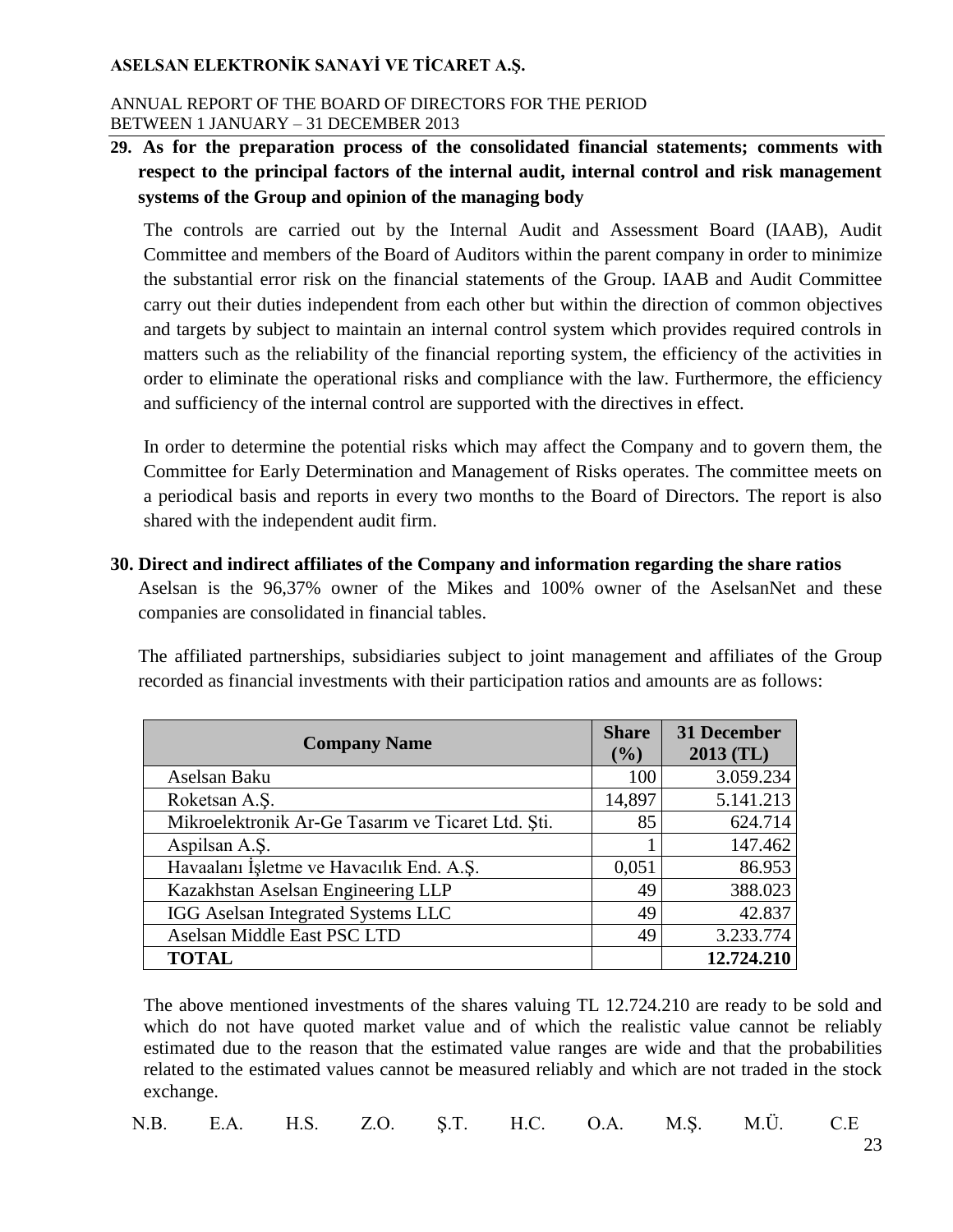#### ANNUAL REPORT OF THE BOARD OF DIRECTORS FOR THE PERIOD BETWEEN 1 JANUARY – 31 DECEMBER 2013

## **31. Information regarding the Company's own shares acquired by itself**

No such event has occured within the activity period.

# **32. Comments with respect to the private audit and governmental audit realized within the activity period**

"Risk Analysis Investigations" for the year 2010 was performed by tax inspection board of Finance Ministry and "Import and Export Transactions" investigation for the period between 2011-2013 was performed by Ministry of Customs and Trade in Company's affiliate Mikes.

No private or govermental audit was realized at Aselsan and AselsanNet.

**33. Information regarding the lawsuits filed against the Company which would have an impact on the financial status and activities of the Group and their probable outcomes**

The lawsuits and execution proceedings filed by or against the Group as of 31 December 2013 are summarized below:

| <b>Description</b>                                            | 31 December<br>$2013$ (TL) |
|---------------------------------------------------------------|----------------------------|
| a) Ongoing lawsuits filed by the Group                        | 3.757.739                  |
| Execution proceedings carried on by the                       |                            |
| Group                                                         | 5.048.050                  |
| All types of ongoing lawsuits filed against the Group         | 445.573                    |
| d) Lawsuits finalized in favor of the Group within the period | 1.019.456                  |
| e) Lawsuits finalized against the Group within the period     | 430.231                    |

**34. Comments with respect to the administrative and judicial sanctions applied to the Company and the managing members due to the acts contrary to the legislation provisions**

No penalties with substantial amounts were paid by the Group within the activity period.

**35. If it is an affiliate company, the legal transactions carried out in favour of the parent company or its affiliate with the parent company, with an affiliate company connected to the parent company with the direction of the parent company and all other measures taken or avoided to be taken in favour of the parent company or its affiliate in the previous activity year**

No such event occurred within the period.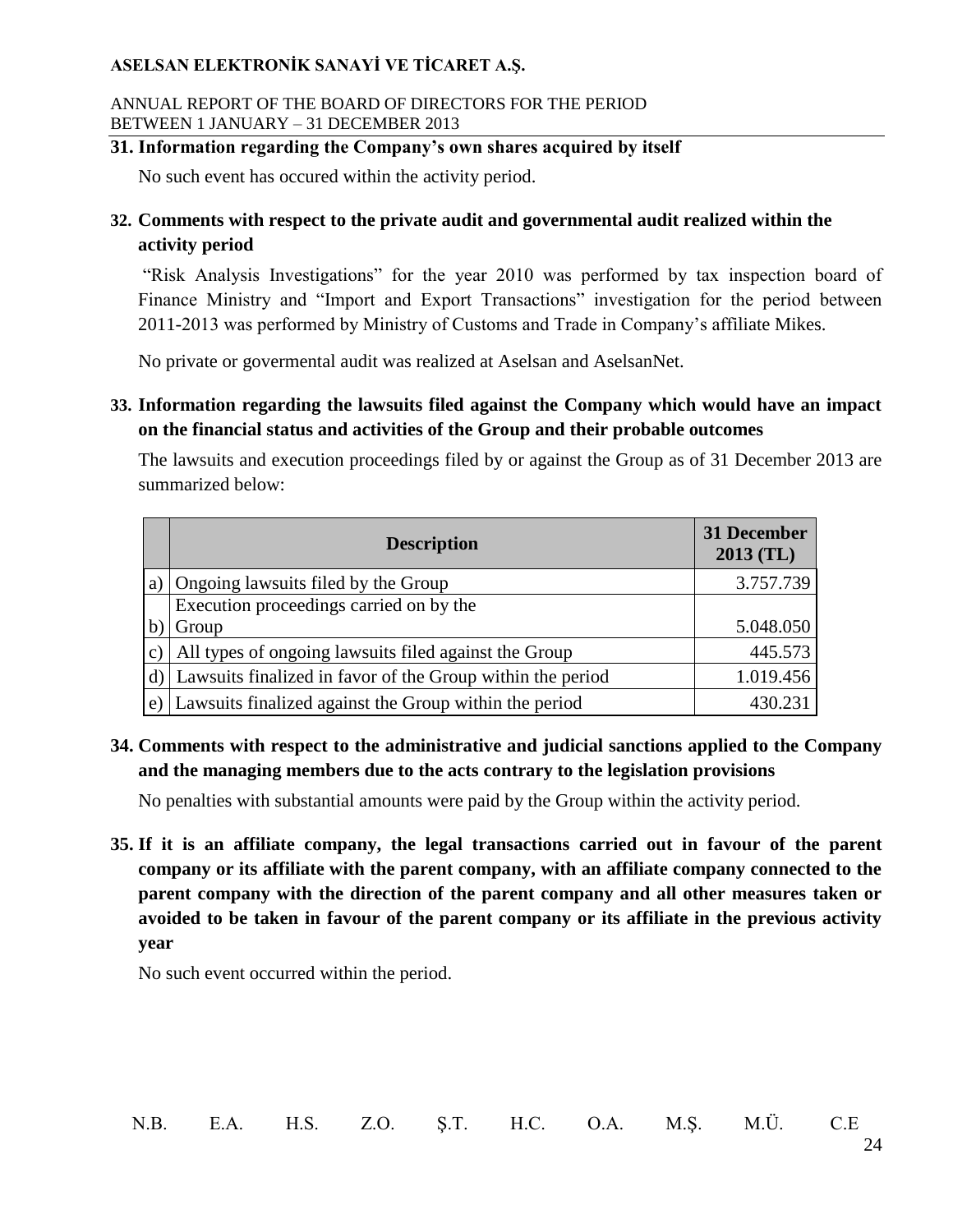#### ANNUAL REPORT OF THE BOARD OF DIRECTORS FOR THE PERIOD BETWEEN 1 JANUARY – 31 DECEMBER 2013

**36. If it is an affiliate company, whether any counter performance was realized for each legal transaction according to the known status and conditions at the time the legal transaction mentioned in article 33 was realized or at the time the measures were taken or avoided to be taken and whether the company incurred losses due to the taken or avoided measure and if the company incurred losses to observe whether this was equalized or not**

No such event occurred within the activity period.

**37. The determination and management assessment with respect to the Company's unpaid capital or whether the Company is deeply in debt**

No such event occurred within the activity period.

**38. The status of owning directly or indirectly five, ten, twenty, twenty five, thirty three, fifty, sixty seven or one hundred percent of the shares representing the capital of an equity company or in the event that the proportions go below these percentages and ground for this**

No such event occurred within the activity period.

#### **39. Related Party Transactions**

Detailed table is disclosed in Note 4 under Consolidated Financial Statements of 31 December 2013.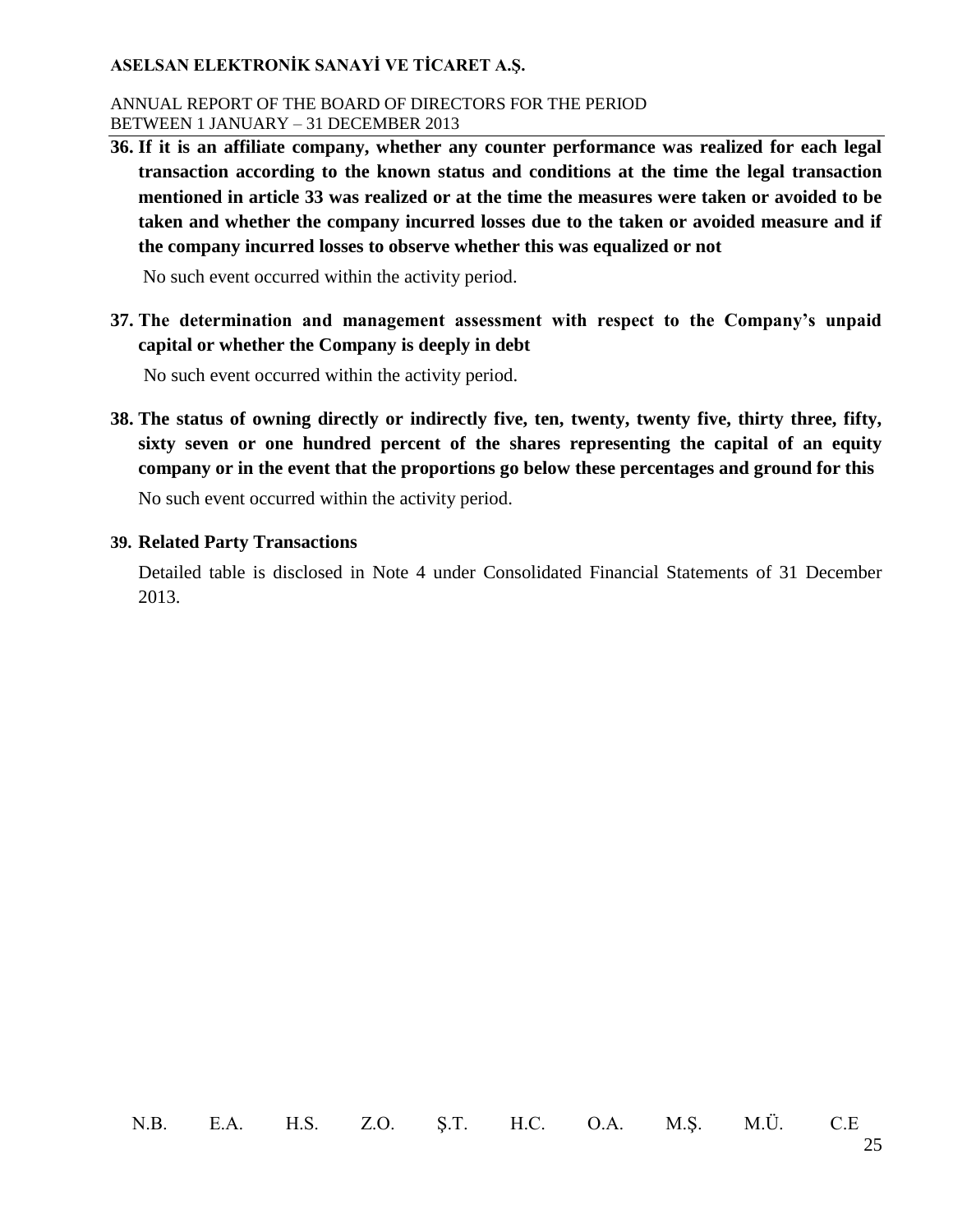#### ANNUAL REPORT OF THE BOARD OF DIRECTORS FOR THE PERIOD BETWEEN 1 JANUARY – 31 DECEMBER 2013

## **ANNEX-1 Corporate Governance Principles Compliance Report**

### **1. STATEMENT FOR COMPLIANCE WITH CORPORATE GOVERNANCE PRINCIPLES**

ASELSAN, in scope of the Corporate Governance Principles which has been implemented by Capital Markets Board (CMB) since 2003, has been making efforts to work in compliance with the principles under the titles shareholders, public disclosure and transparency, stakeholders and Board of Directors.

ASELSAN, adopting the corporate governance understanding as a principle, was rated with a grade of 87,73 (8,77) as the result of the Corporate Rating Studies realized by SAHA Corporate Governance and Credit Rating Services Inc (SAHA) in 2012 and therefore was included in the Borsa Istanbul Corporate Governance Index. As a result of the efforts carried out through 2013 in order to improve the compliance with corporate governance principles to the maximum level; according to the report of SAHA which was published on 13.12.2013, ASELSAN's corporate governance rating grade was updated to 9,07 out of 10 points.

Corporate governance rating grade shows to what extent the companies comply with the corporate governance principles set out by the CMB and the Company's compliance level with the principles is defined with a methodology measuring under the main titles Shareholders, Public Disclosure and Transparency, Stakeholders and Board of Directors.

ASELSAN, being considered as a relatively closed Company by the capital market participants due to the defense sector which it is active in, increased its grade on Public Disclosure and Transparency to 99,19, which wass 93,47 in 2012. The importance given to provide timely and accurate information to the investors and stakeholders by ASELSAN with respect to transparency and public disclosure shall continue as it is.

| <b>Main Titles</b>           | Weight | Score $(\% )$ |
|------------------------------|--------|---------------|
| Shareholders                 | 0,25   | 80,90         |
| <b>Public Disclosure and</b> | 0.25   | 99,19         |
| Transparency                 |        |               |
| <b>Stakeholders</b>          | 0,15   | 94,85         |
| <b>Board of Directors</b>    | 0,35   | 89,87         |
| <b>Total</b>                 | 1,00   | 90,71         |
|                              |        |               |
| <b>Company Score</b>         | 9,07   |               |

ASELSAN Corporate Governance Ranking Report published by SAHA can be accessed at the company website: [www.aselsan.com](http://www.aselsan.com/)

SAHA, has revised the 2013 corporate governance ratings of all its customers on 03.03.2014, regarding the resolution of Capital Market Board's meeting numbered 4/105 held on 01.02.2014. Our company's corporate governance rating grades announced on 13.12.2013 have been updated for every subtitle within the context of the CMB's regulations without making any change for the weights used in scoring.

| N.B. E.A. H.S. Z.O. Ş.T. H.C. O.A. M.Ş. M.Ü. C.E |  |  |  |  |  |  |  |  |  |
|--------------------------------------------------|--|--|--|--|--|--|--|--|--|
|--------------------------------------------------|--|--|--|--|--|--|--|--|--|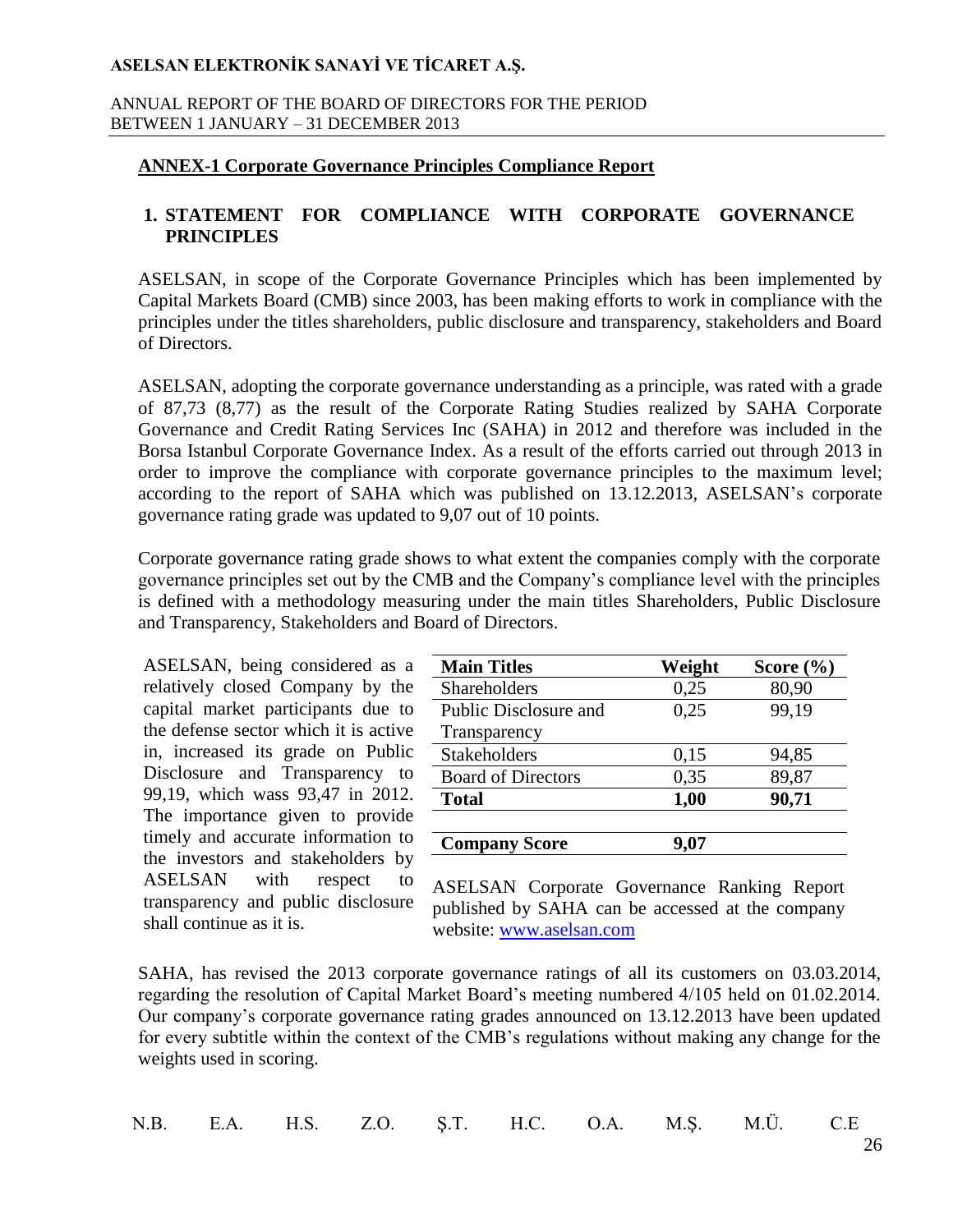#### ANNUAL REPORT OF THE BOARD OF DIRECTORS FOR THE PERIOD BETWEEN 1 JANUARY – 31 DECEMBER 2013

As per the new methodology, in case the company fulfills all the compulsory requirements of a principle, the maximum rate it can achieve shall be 85 over 100, and according to the additional good corporate governance practices regarding the related principles, the rate shall be converged to the maximum rating, 100. Within this context, ASELSAN's corporate governance rating grades are updated as given below.

| <b>Main Titles</b>           | Weight | $Score(\%)$ |
|------------------------------|--------|-------------|
| <b>Shareholders</b>          | 0,25   | 82,70       |
| <b>Public Disclosure And</b> | 0.25   | 85,30       |
| Transparency                 |        |             |
| Stakeholders                 | 0,15   | 94,80       |
| <b>Board of Directors</b>    | 0,35   | 84,34       |
| <b>Total</b>                 | 1,00   | 85,74       |
|                              |        |             |
| <b>Company Score</b>         | 8.57   |             |

The compliance with all the compulsory principles of Corporate Governance Principles was achieved. The titles regarding the arbitrary principles where compliance has not been achieved yet are given below and are explained in detail through the Compliance Report.

- Non-existence of a judgement in the Articles of Association; declaring that shareholders may individually demand the investigation of certain incidents from the General Assembly even if it is not on the meeting agenda, under the condition that the right to ask for information and investigation has been used before and if the appliance of shareholders rights is necessary,
- Non-existence of an article in the Articles of Association regarding the General Assembly meetings to be held as open to public including media and shareholders without the right to speak,
- No recognition of minority rights to those who own less than twentieth of the capital indicated in the Articles of Association,
- Non-existence of models supporting the participation of stakeholders, mainly the company personnel to the management of the company without interfering with the company's operations.

Corporate Governance Committee will carry on the necess ary efforts in order to achieve full compliance with Corporate Governance Principles.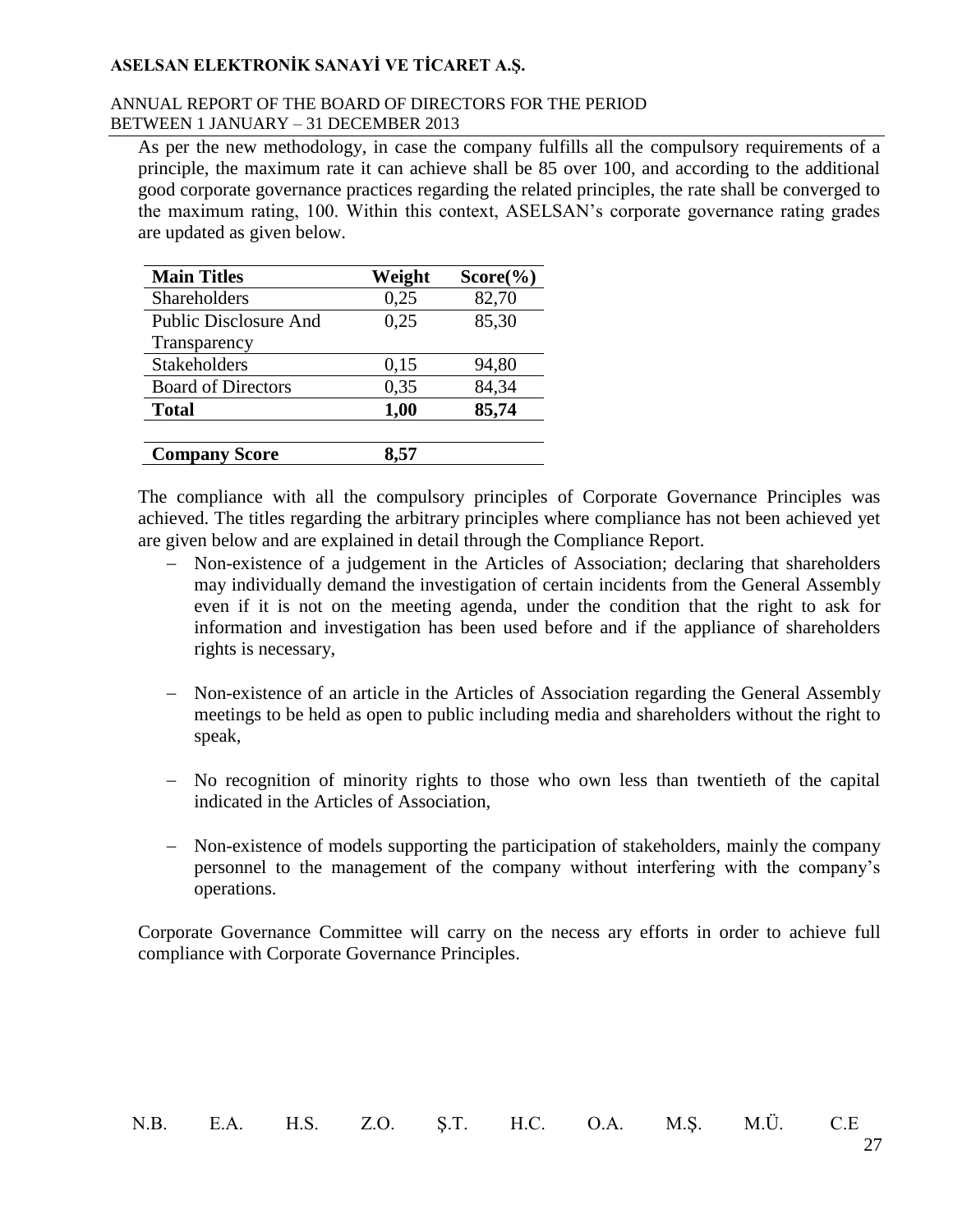#### ANNUAL REPORT OF THE BOARD OF DIRECTORS FOR THE PERIOD BETWEEN 1 JANUARY – 31 DECEMBER 2013

Cumhur Sait Şahin TULGA Independent Member of Board of Directors Corporate Governance Committee Chairman

Erhan AKPORAY Vice Chairman of Board of Directors Member of Corporate Governance Committee

Hasan CANPOLAT Member of Board of Directors Member of Corporate Governance Committee

Orhan AYDIN Member of Board of Directors Member of Corporate Governance Committee

Mustafa Murat ŞEKER Member of Board of Directors Member of Corporate Governance Committee

Murat ÜÇÜNCÜ Member of Board of Directors Member of Corporate Governance Committee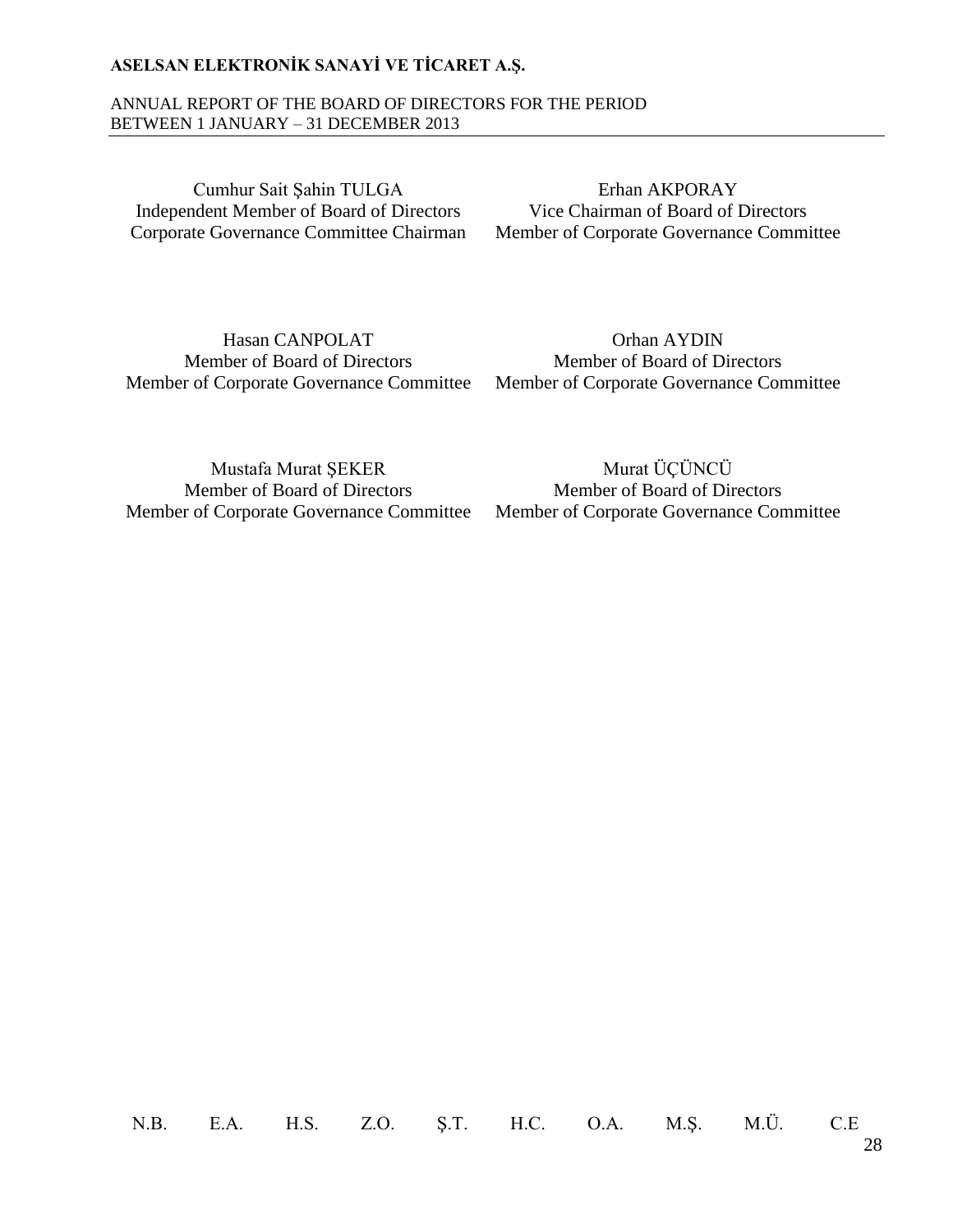#### ANNUAL REPORT OF THE BOARD OF DIRECTORS FOR THE PERIOD BETWEEN 1 JANUARY – 31 DECEMBER 2013

### **PART I -SHAREHOLDERS**

#### **2. Relations with Shareholders Department**

The information regarding Investor Relations and Subsidiaries Department responsible for the relations with shareholders is given below.

| Ahmet DEMIR      | Chief Financial Officer / Vice President                            |
|------------------|---------------------------------------------------------------------|
| Aykan ÜRETEN     | <b>Finance Director</b>                                             |
| Pinar CELEBİ     | Manager of Investor Relations and Subsidiaries Department           |
| Bâni Betül GÖKCE | <b>Investor Relations and Subsidiaries Department/Senior Expert</b> |
| Basak YÜCEKAYALI | Investor Relations and Subsidiaries Department/Expert               |

Contact information Phone: (312) 592 12 33 - 42 - 45 - 70 e-mail: ortaklar\_servisi@aselsan.com.tr

Main operations carried out by Investor Relations Department during 2013 are as follows:

- Maintenance of exercise of partnership rights of shareholders, updated and safe records regarding shareholders,
- Coordination of public disclosure of material events,
- Answering the written inquiries of shareholders regarding the company excluding the information considered as private and trade secret not disclosed to public,
- Ensurance of execution of General Assembly meeting in compliance with the regulation in force, Articles of Association and other company regulations, records being kept regarding the ballots and the results being reported to shareholders,
- Monitoring of every issue regarding the public disclosure including the regulations and company policies on information,
- Execution of tasks assigned by Corporate Governance Board,
- Operation of transactions regarding capital increase, profit distribution, amendments on Articles of Association and works of Corporate Governance Principles,
- Coordination of updating the list of people who have access to insider information; informing those people in purpose of protecting the insider information and obeying the privacy rules until financial and operational results are disclosed to public,
- Coordination of preparation and publishment of Sustainability Report.

The information and explanations which may affect the exercise of shareholders rights are provided in the company website.

### **3. Exercising of Information Acquisition Rights of the Shareholders**

Investor Relations Department has taken care of every written and verbal inquiry of all shareholders, particularly of Turkish Armed Forces Foundation, in 2013 with most accurate and fastest way. It is paid attention to respond to all the information demands of shareholders with complete and comprehensible responses.

| N.B. E.A. H.S. Z.O. Ş.T. H.C. O.A. M.Ş. M.Ü. C.E |  |  |  |  |  |  |  |  |
|--------------------------------------------------|--|--|--|--|--|--|--|--|
|--------------------------------------------------|--|--|--|--|--|--|--|--|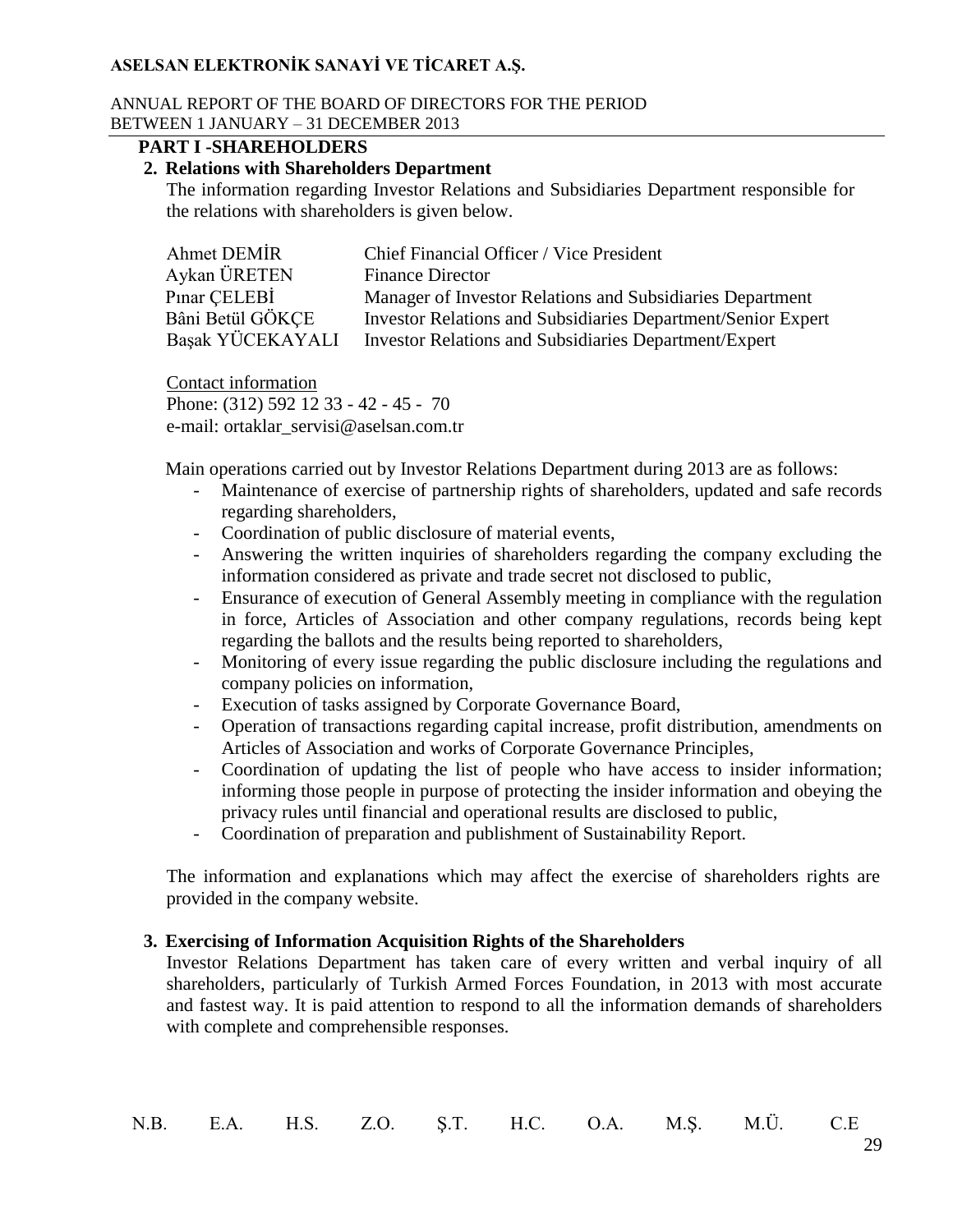#### ANNUAL REPORT OF THE BOARD OF DIRECTORS FOR THE PERIOD BETWEEN 1 JANUARY – 31 DECEMBER 2013

Investor Relations Department has been using the English website [www.aselsan.com](http://www.aselsan.com/) and Turkish website [www.aselsan.com.tr](http://www.aselsan.com.tr/) actively in order to inform the ASELSAN's investors on a timely and accurate basis and has been updating the information given on the web constantly. Full compliance of both Turkish and English chapters on "Investor Relations" on the website with the regulations was achieved.

Within the context of regulations of Capital Market Board, in 2013;

- General Assembly documents were published on the website in Turkish and English within legal deadlines,
- General Assembly minutes and participants list were published on the website in Turkish and English,
- 2012 Annual Report was uploaded to the website in Turkish and English.
- The investor presentations which are updated every 3 months were published on the website in Turkish and English,
- Disclosures of material events made in 2013 were published on the website in Turkish and English and the announcements began to be published on the website in Turkish and English simultaneously after March 2013,
- "Analyst Coverage" page was updated,
- Corrections were made on "Capital Increases" page,
- The missing content in "Dividend Info" page was completed,
- "Compensation Policy" was added to "Policies" page,
- "Investor Presentations" page was published,
- ASELSAN Sustainability Report was published on the website in Turkish and English.

Due to the reason that a regulation is present within the Turkish Code of Commerce (TCC) numbered 6102 according to which the shareholders will be able to request from the General Assembly the assignment of a private auditor for the inspection and disclosure of the financial status of the shareholders and due to the reason that the law and the relevant legislation are considered for the issues not present in the Articles of Association of the Company, there is no respective provision with regard to this issue in the Articles of Association. There was no request of any shareholders with respect to the assignment of a private auditor in 2013.

### **4. General Assembly Meetings**

The agenda and invitation related to the 38<sup>th</sup> Ordinary General Assembly Meeting dated 29.03.2012 with regard to 2012 operations realized at the Company headquarters were duly announced comprising all the necessary information in the Turkish Trade Registry Gazette dated 07.03.2013 along with five daily newspapers in Turkey. Furthermore the invitation was sent to the main shareholders and the shareholders attended to the previous meeting by post two weeks before the General Assembly. The General Assembly was held with the attendance of 106 shareholders, 19 physically, 87 electronically representing 45.015.835.266 shares (450.158.352,66 nominal) of 50.000.000.000 total shares. Media members did not participate in the General Assembly Meeting which was held for the first time simultaneously both physically and electronically.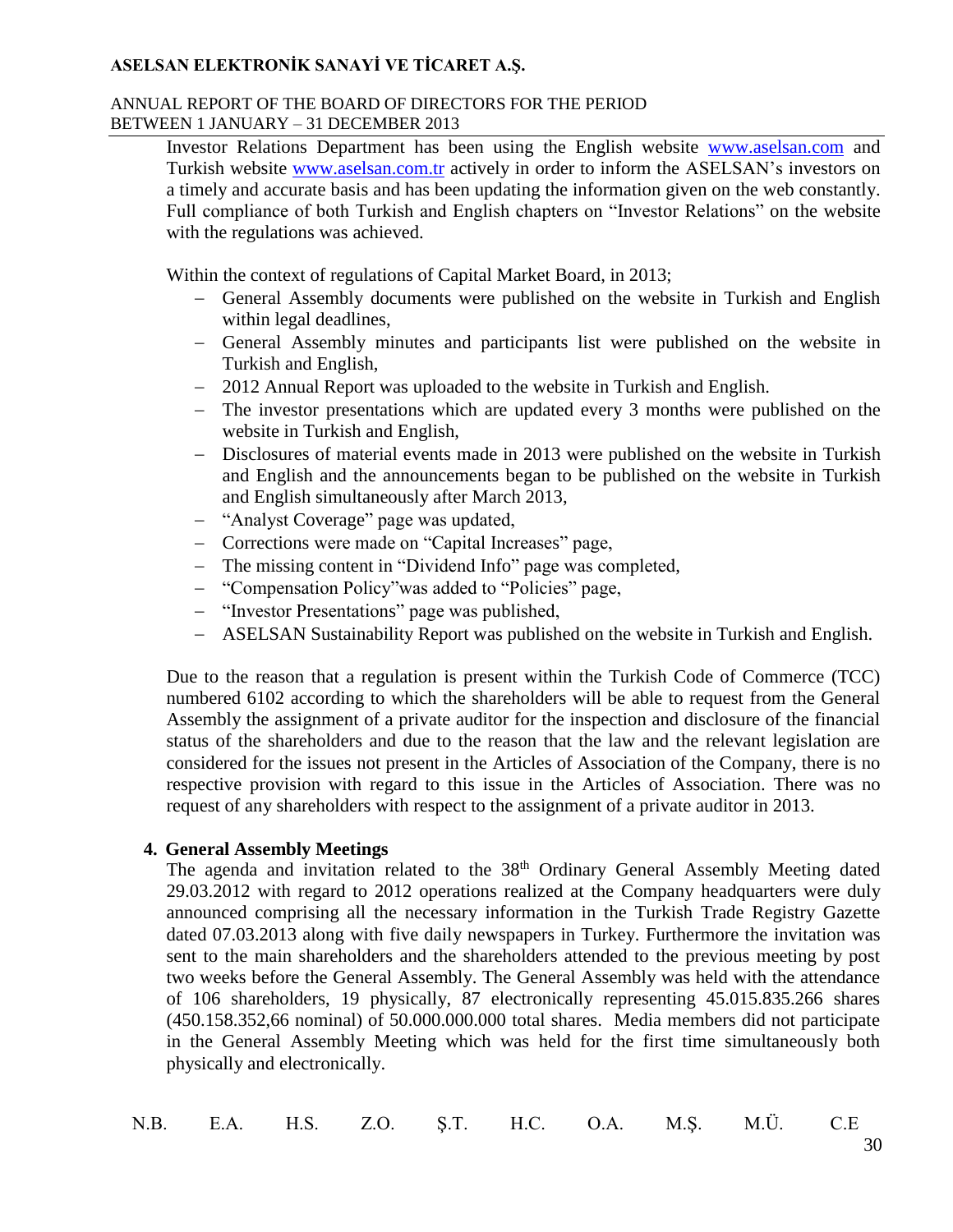#### ANNUAL REPORT OF THE BOARD OF DIRECTORS FOR THE PERIOD BETWEEN 1 JANUARY – 31 DECEMBER 2013

In scope of the Communiqué related to the Determination and Implementation of the Corporate Governance Principles of the CMB, Serial: IV, No:56, three weeks before the Ordinary General Assembly on date 07.03.2013, the Ordinary General Assembly Meeting agenda, place, time, copy of the power of attorney, total number of shares as of 07.03.2013 and the voting rights, the number of shares representing the privileged shares and their voting rights, the reasons for the changes by the election of the members of Board of Directors, which is present in the agenda, the decision of the Board of Directors related to the amendment to the Articles of Association, the old and new versions of the Articles of Association with the approvals of the CMB and the Ministry of Customs and Trade, the list of independent members of the Board of Directors, the proposal of the Board of Directors with respect to the 2012 year profit distribution, the CV's of the independent members of the Board of Directors and their statements of independence were published on our Company website. The annual report was made available for the review of the shareholders at the headquarters 15 days before the General Assembly and handed to the shareholders to participate in the General Assembly and to the ones who made requests.

For the facilitation of physical attendance to General Assembly Meeting in 2013, transportation from central spots to our Company head office was provided for our shareholders, and our shareholders who attended the General Assembly had a site visit.

In the Ordinary General Assembly Meeting in 2013, the shareholders were informed regarding the presence of managing members, all the Board of Directors members and auditors at the meeting. No proposals were set forth by the shareholders during the meeting regarding the agenda. The shareholders exercised their rights to ask questions regarding the topics in the agenda and the answers to the questions took place in the General Assembly Meeting minutes. The minutes of the General Assembly Meeting held in 2013 can be reached from the website of the Company.

In connection with article 1.3.7 of the Communiqué No:56 Serial: IV, a topic was added to the agenda of the Ordinary General Assembly in 2013 and in this scope information was provided to the Board of Directors stating that there was no authorization granted to the ruling shareholders with regard to the Company Management, Members of the Board of Directors, senior executives and to their spouses and relatives up to second degree and kins by marriage for them to perform acts which would cause conflict of interest with the Company or its subsidiaries, or to compete.

No Extraordinary General Assembly Meeting was held during the year 2013.

The shareholders were informed regarding the amount of donations and aids made in 2012 and the beneficiaries with a seperate agenda item. The policy regarding the donations and aids formed in 2013 was submitted to the shareholders in the general assembly meeting in the agenda; a decision was made regarding the upper limit of donations and aids to be made in 2013 and the donation and aid limit was designated as 5 of thousandth (TL 146.000) of net income of consolidated financial statements prepared according to CMB regulations to be valid until general assembly meeting of the Company and group companies that will be held in 2014.

|  |  |  |  |  |  |  |  | N.B. E.A. H.S. Z.O. Ş.T. H.C. O.A. M.Ş. M.Ü. C.E |  |
|--|--|--|--|--|--|--|--|--------------------------------------------------|--|
|--|--|--|--|--|--|--|--|--------------------------------------------------|--|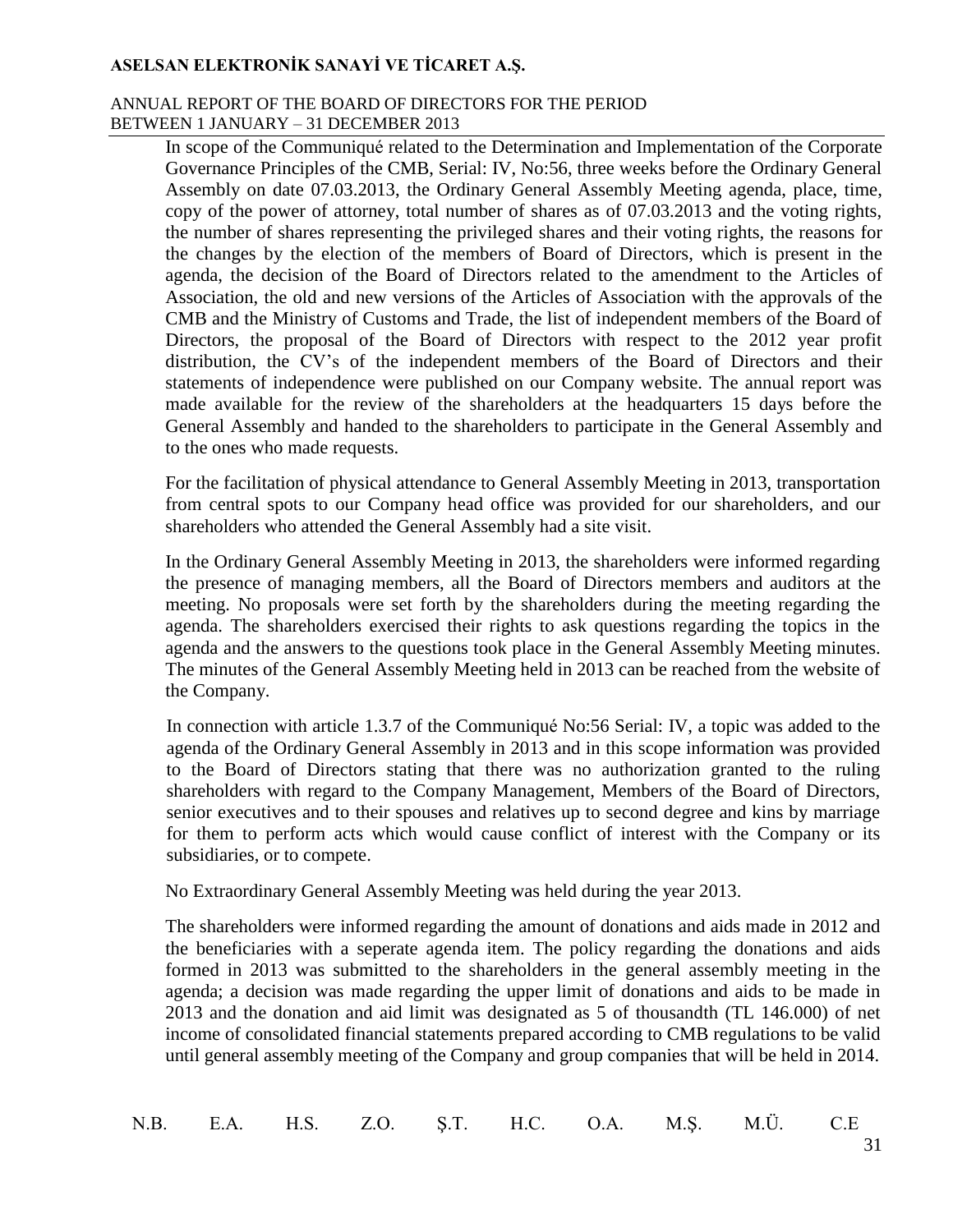#### ANNUAL REPORT OF THE BOARD OF DIRECTORS FOR THE PERIOD BETWEEN 1 JANUARY – 31 DECEMBER 2013

## **5. Right to Vote and Minority Rights**

In article 25 of the Articles of Association titled "Right to Vote", there is a provision stating that "the Shareholders and their representatives who are present at the Ordinary and Extraordinary General Assemblies shall have one right to vote for each share" and there is no privilege or no upper limit pertaining to the numbers of votes. The right to vote arises as soon as the share is acquired and there is no regulation setting forth that the vote shall be used when a certain time passes after the acquisition date of the share.

The regulations regarding the voting of the shareholders through their representatives are followed by; in the event of a legal representation, it is certified and the open proxy rule is applied. In the General Assembly in 2013, the amendment to the Articles of Association regarding the Electronic General Assembly was approved.

Particular attention is paid in exercising the minority rights in our Company and the provisions of Turkish Code of Commerce and the relevant legislation regarding minority rights are applied as is. All shareholders are treated equally in our Company, including the minority and foreign shareholders.

There are no prevailing partners in our Company. In the Articles of Association, there is no provision with respect to the representation of the minority shares in the management and their accumulated casting of votes. Due to the voluntary implementation of this issue regarding the capital market legislation, provision with respect to the current General Assembly quorum is applied.

## **6. Dividend Rights**

There is no privilege with respect to the participation in the profit gained by the Company. The profit distribution policy was revised in 2013 and was submitted to General Assembly meeting. The profit distribution policy published on our website is given below.

"The dividend amounts which shall be calculated considering the sustainable growth rate, market values and cash flows, the company equity, with the relevant legislation and the provisions of the articles of association over the distributable profit amount calculated taking the period profit as the basis which is shown on the financial statements of our Company prepared pursuant to the existing legal regulations (after the compulsory legal reserves are reserved and the taxes, funds and financial liabilities and losses of the previous year, if any, are deducted and the donations are added), The profit distribution proposal which shall be prepared by the Board of Directors in order for the shares which shall be issued by means of adding the cash or the dividend on the capital on the date(s) determined pursuant to the regulations of the Capital Markets Board to be distributed in cash in the defined amounts or as bonus shares or bonus shares in defined amounts, shall be submitted to the approval of the General Assembly. Following the approval of the General Assembly, the determined profit share distribution amounts are distributed to the shareholders within the legal periods on the date determined by the General Assembly.

There is no privilege to participate to the profit of our Company. The profit shares are distributed equally regardless of all the existing shares and their issue and acquiring dates."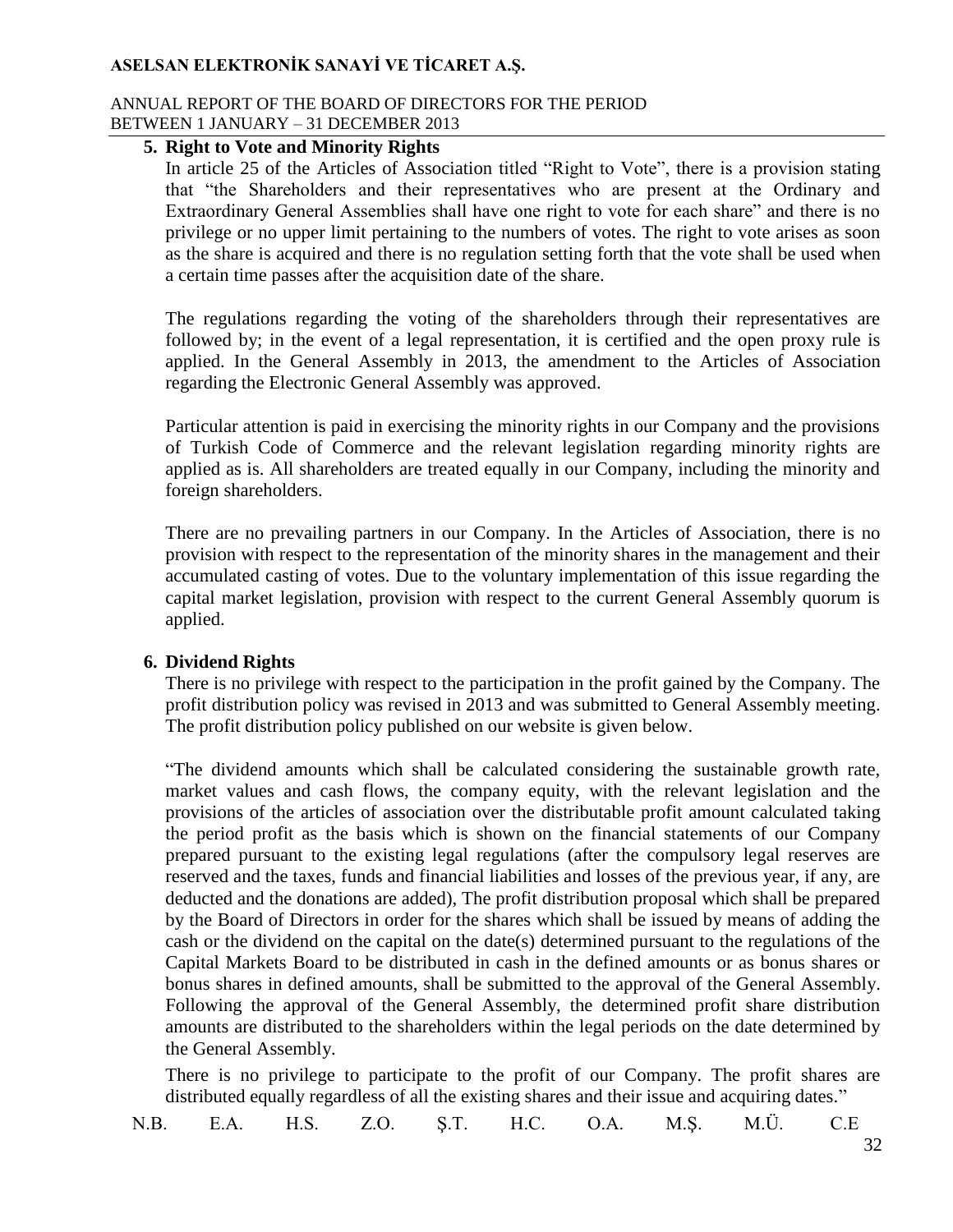#### ANNUAL REPORT OF THE BOARD OF DIRECTORS FOR THE PERIOD BETWEEN 1 JANUARY – 31 DECEMBER 2013

As per the decision taken in the General Assembly pursuant to the provisions of the Articles of Association and to the Capital Market Law and other legal regulations in 2013 and within the legal periods, out of the profit gained from 2012 operations, the gross amount of TL 78.500.000 (TL 0,157 per TL 1 of share, gross 15,7% over the capital) (net TL 66.725.000– TL 0,13345 per TL 1 of share, net 13,345% over the capital) was distributed to our shareholders as cash dividend.

#### **7. Transfer of Shares**

The transfer of the nominated Group A shares representing majority part of the capital and which are not traded in Borsa Istanbul has been restricted with the provision of article 6 of the Articles of Association stating "Group A shares shall not be sold or transferred without the consent of the Board of Directors; in the event that these shares are transferred or sold to third parties partially or completely without the consent of the Board of Directors, the Board of Directors is entitled to abstain from recording this sale in the records without stating a reason". However, in 2013, the amendment of the related Article  $6<sup>th</sup>$  in the following respect "Group A shares shall not be sold or transferred without the consent of the Board of Directors because of the Company's operations in security and defence industry; in the event that these shares are transferred or sold to third parties partially or completely without the consent of the Board of Directors, the Board of Directors is entitled to abstain from recording this sale in the records" will be submitted to the shareholders' approval in General Assembly meeting for which the permissions were attained from Capital Markets Board and Ministry of Customs and Trade.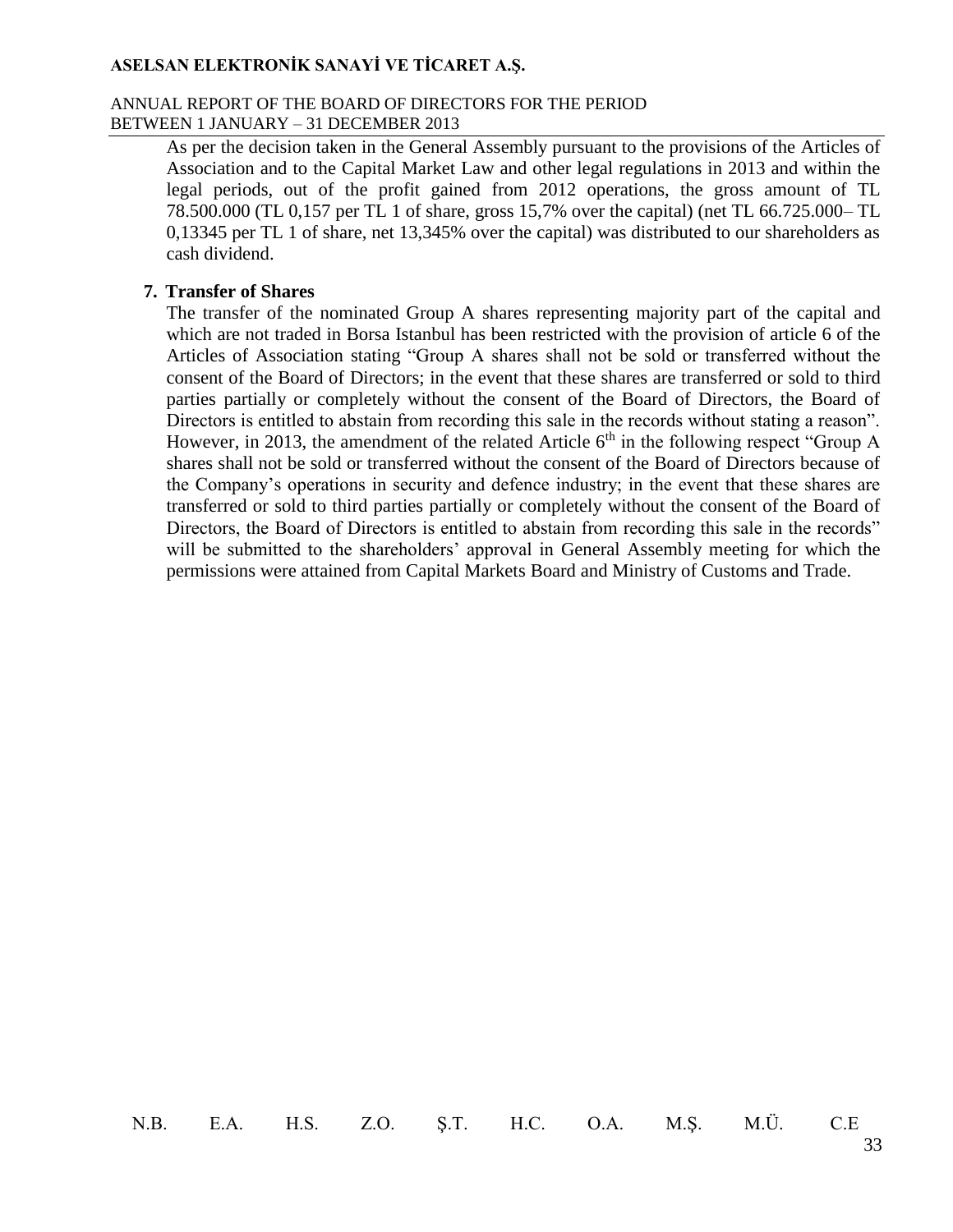#### ANNUAL REPORT OF THE BOARD OF DIRECTORS FOR THE PERIOD BETWEEN 1 JANUARY – 31 DECEMBER 2013

### **PART II - PUBLIC DISCLOSURE AND TRANSPARENCY**

### **8. Disclosure Policy**

The Disclosure Policy of our company was revised in accordance with the Communiqué on Material Events numbered II-15.1 and will be submitted to the shareholders' information in the General Assembly meeting in 2014. The Disclosure Policy of our company is published in the Annual Report of 2013.

In our Disclosure Policy;

- Carrying the relations with capital market participators and following the capital market regulations,
- Exercise of shareholders' right and meeting the information demands of investors and shareholders,
- Regulations related to General Assembly Meetings,
- $-I$ nformation flow including the website

and the coordination of related matters are indicated.

Board of Directors is responsible from forming the Disclosure Policy, its follow-up, evaluation and development. Corporate Governance Committe informs and proposes to Board of Directors on issues regarding Disclosure Policy.

Any question or explanation can be made regarding ASELSAN by:

- Chairman and Members of Board of Directors
- $-$  CEO
- Vice CEO

either verbally or in written form. Personnel other than indicated here are not authorized to answer any written or verbal inquiry demand received from capital market participators. Received information demands are forwarded to Investors Relations and Subsidiaries Department.

The information to be disclosed to the public is submitted in a timely, accurate, complete, comprehensible and interpretable manner, easily accessible with low costs and equally and in a manner to support the beneficiaries to make decisions.

Investor Relations Department personnel have been assigned to pursue and monitor all kinds of issues related to public disclosure. Capital market participators such as investors and financial analysts are directed to this department. Meetings with the capital markets participants are seen as a significant part of developing investor relations for our Company. However, no new information is provided in these meetings but only already disclosed information is updated and ASELSAN does not disclose any insider information which shall affect the value of ASELSAN shares and the decision of the investors and which have not yet been disclosed to the public. The reports and presentations shared with a certain group of investors are also published on the website along with a material event disclosure. In compliance with the transparency principle, accounting policies and activity results are also disclosed to the public in a realistic manner.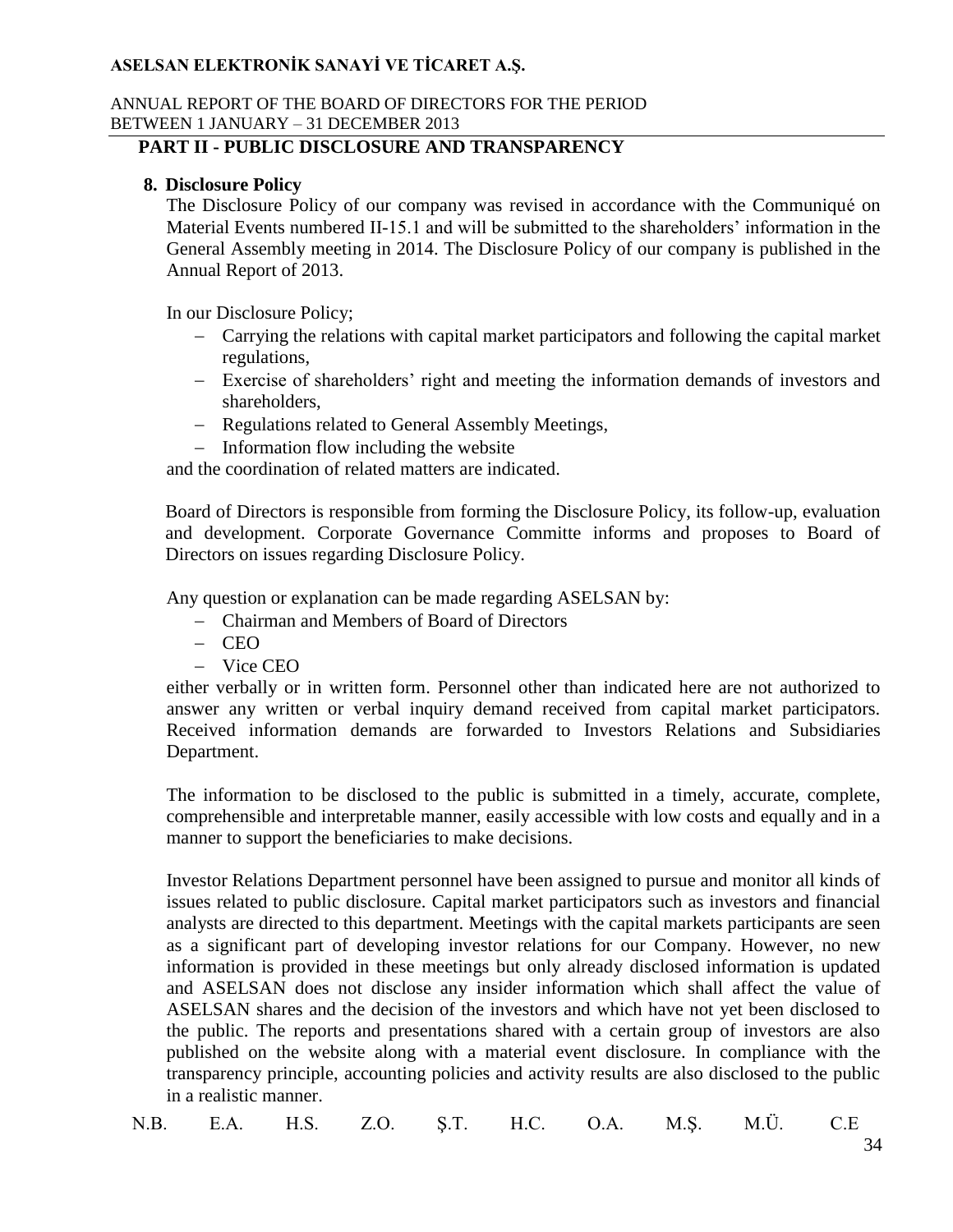#### ANNUAL REPORT OF THE BOARD OF DIRECTORS FOR THE PERIOD BETWEEN 1 JANUARY – 31 DECEMBER 2013

Pursuant to the CMB regulations, 43 material event disclosures were made within 2013 via Public Disclosure Platform. These are made available on our website as well. There were no additional explanation requests by the CMB or by Borsa Istanbul within the year.

During 2014, the disclosures regarding financial statements –except notes- will be declared in English simultaneously with the Turkish version in Public Disclosure Platform. Explanations in English will be prepared in summary in accordance with the Turkish explanation in a precise, direct and comprehensible manner.

Pursuant to the Disclosure Policy of our Company, prospective expectations are also disclosed to the public. Within this context, our expectations for the 2013 consolidated financial results were disclosed on 05.03.2013 and the management evaluation regarding the realization of our expectations are included in article 9 of the Board of Directors Annual Report.

#### **Disclosure of the "People who have Access to Insider Information" to the Public**

The list of people who have access to insider information which has been prepared in accordance with CMB regulations since 2004 was reviewed in accordance with the Communiqué on Material Events dated 23.01.2014 numbered II-15.1 and it has been followed by being loaded to the system of Central Registry Agency.

#### **9. Company Website and its Content**

In order to inform our shareholders in a timely and accurate manner within the context of public disclosure and transperancy; the website of the Company at the address [www.aselsan.com.tr](http://www.aselsan.com.tr/) in Turkish and [www.aselsan.com](http://www.aselsan.com/) in English is actively used and the information published on the web are updated regularly. In 2013, full compliance acquired to related regulations and judgements under "Investor Relations" section in both the Turkish and English versions of our Company's website.

The section "Investor Relations" is included on our website also comprising the issues listed in article 2.2 of the Communiqué Regarding Determination and Implementation of Corporate Governance Principles issued by the CMB, Serial: IV, No: 56 which also includes the judgements noted in 2.1.1. numbered governance principle of Corporate Governance Communiqué numbered II-17.1 issued on 03.01.2014.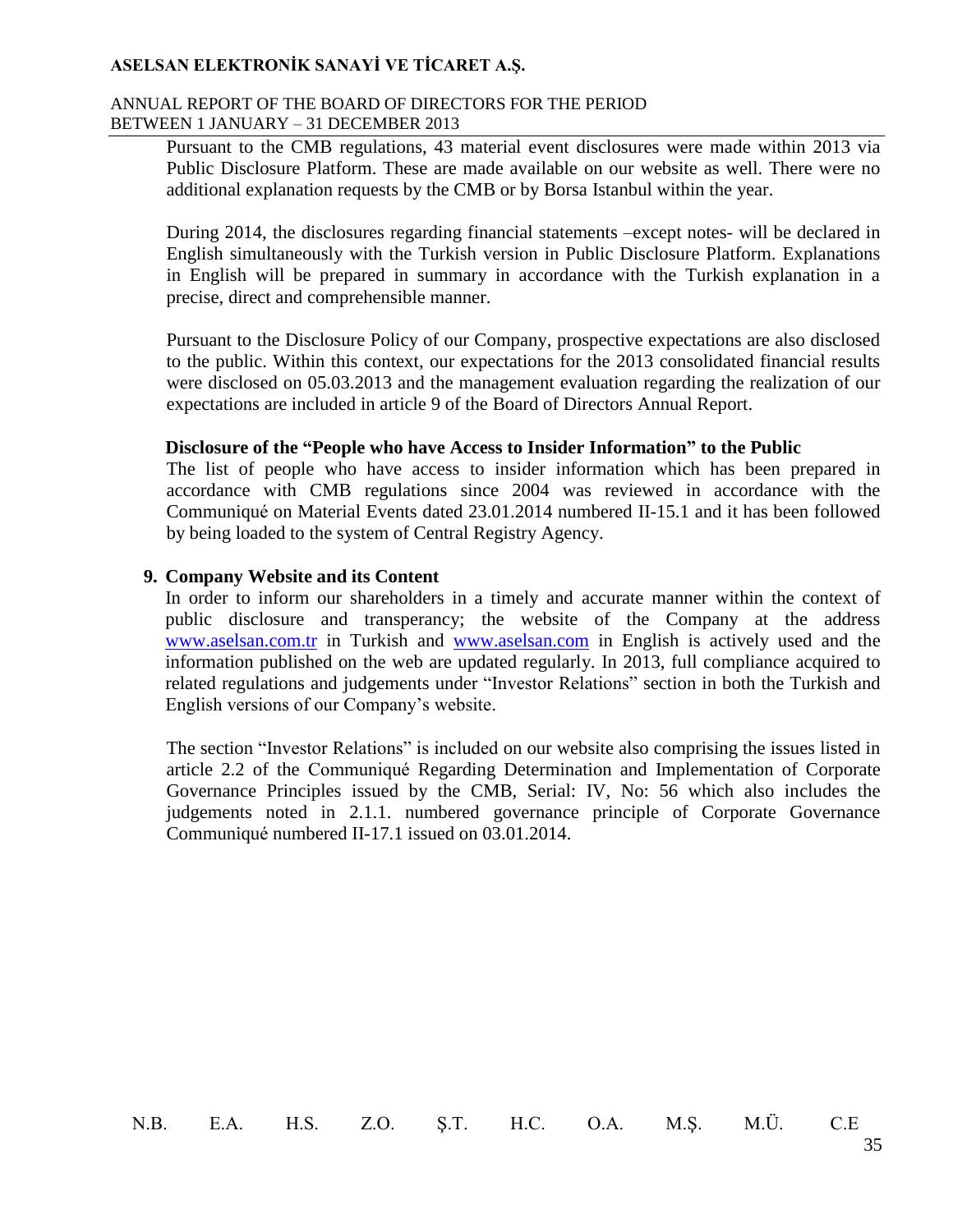#### ANNUAL REPORT OF THE BOARD OF DIRECTORS FOR THE PERIOD BETWEEN 1 JANUARY – 31 DECEMBER 2013

Under "Investor Relations" section;

- 1. Corporate Governance
	- 1.1 Shareholder Structure
		- 1.2 Board of Directors
		- 1.3 Board Committees
		- 1.4 Articles of Association
		- 1.5 Company Profile
		- 1.6 Policies
		- 1.7 Ethical Principles
		- 1.8 General Assembly Meeting
		- 1.9 Compliance with Corporate Governance Principles
		- 1.10 Corporate Governance Rating
- 2. Stock Info
	- 2.1 Stock ID
	- 2.2 Non-Deposit Shares
	- 2.3 Capital Increases
	- 2.4 Dividend Info
	- 2.5 Analyst Coverage
	- 2.6 Registration Statement and Public Offering Circular
- 3. Annual Reports
- 4. Financial Data
	- 4.1 Financial Reports
	- 4.2 Financial Highlights
	- 4.3 Investor Presentations
- 5. BIST Disclosures
- 6. Frequently Asked Questions
- 7. Contact

chapters exist. Necessary records and information are included under these titles. The information given on the Turkish website under "Investor Relations" section is included entirely on the English website.

#### **10. Annual Report**

The Board of Directors prepare the annual report in detail regarding the Company activities and which enable the public to reach complete and accurate information that can be comprehensive. The 2013 annual report of our Company was prepared as per the Turkish Code of Commerce numbered 6102, the Regulation Regarding the Determination of the Minimum Content of the Annual Reports of Companies issued by the Ministry of Customs and Trade, the Communiqué Regarding the Principles Related to Financial Reporting in the Capital Market and the Communiqué Regarding the Determination and Implementation of the Corporate Governance Principles, both issued by the Capital Markets Board.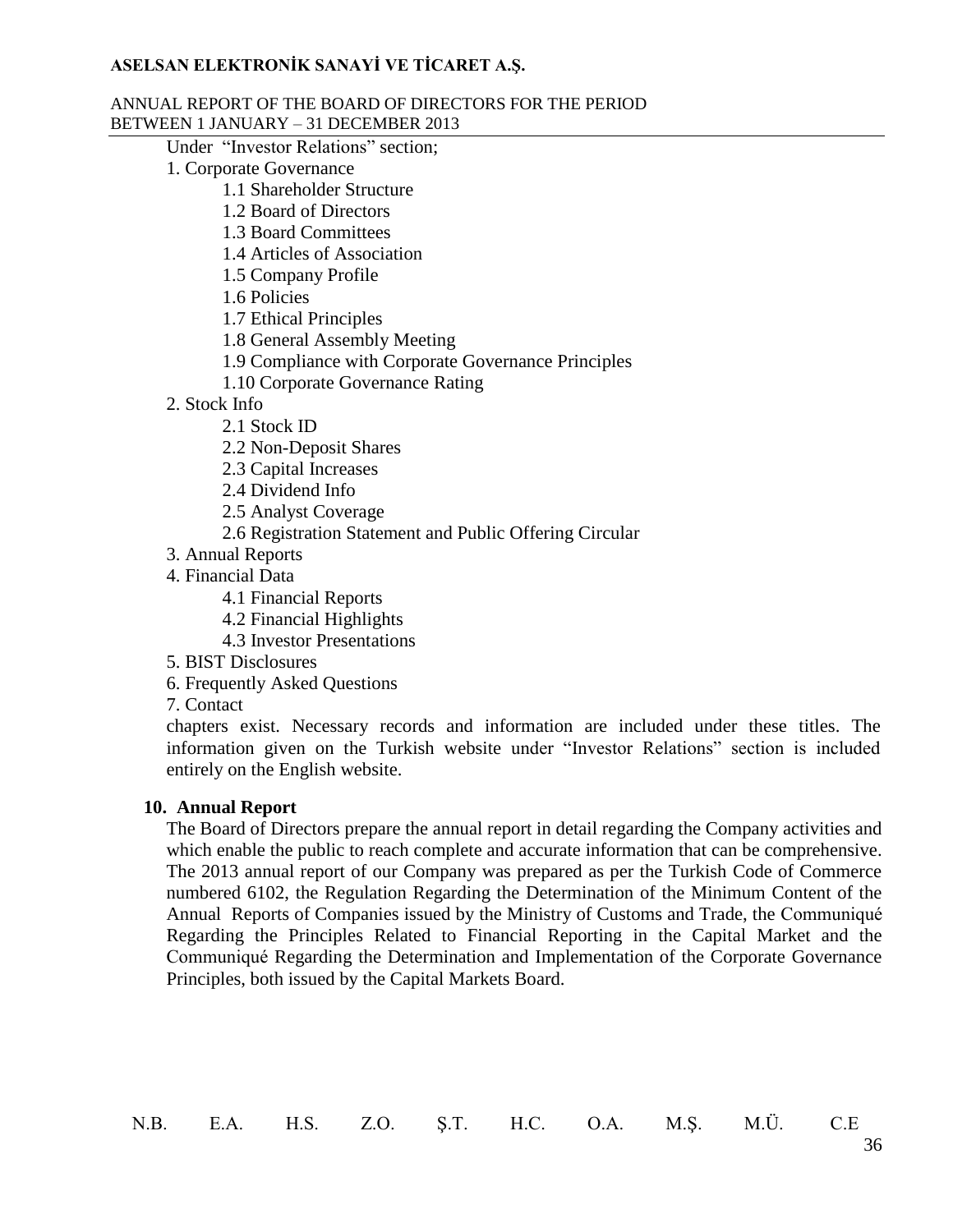#### ANNUAL REPORT OF THE BOARD OF DIRECTORS FOR THE PERIOD BETWEEN 1 JANUARY – 31 DECEMBER 2013

## **PART III - STAKEHOLDERS**

#### **11. Informing the Stakeholders**

The information requests of stakeholders are keenly handled and attention is paid in responding these accurately and in an understandable manner. Our employees are informed with a personnel hand book and informing presentations over the intranet. As for our suppliers, strategic cooperation and certified suppliers policy is followed and our suppliers are informed via internet or e-platforms and face to face meetings are held through visits. The studies are being carried on in order to establish "ASELSAN Suppliers Portal" in order to enrich the content, efficiency and quality of our communication with the suppliers. While web-based electronic purchase platform is already used in the internet, the platform will be upgraded to a more comprehensive content. In the suppliers' portal, it is targeted for the suppliers to reach and govern the information regarding them.

Our Company's main principle is the continuous development, improvement and verification of processes, services and products and to provide its customers with services and products without any defects in order to meet all their requirements. For this purpose, a quality system has been established where the Quality Handbook, directives, quality plans, standards, audit and test directives are documented, exercised and constantly improved.

Our core principle related to customer satisfaction is to deliver products/services meeting the expectations and requirements of the customers. For this purpose, requirements are defined in an accurate and complete manner and products tailored for these requirements are designed and produced and the logistics support is provided accordingly. Customer satisfaction evaluations are open to access of every director within the context of Management Reports and the results and tendencies of customers are evaluated on a yearly basis by the upper management.

Our products are designed and produced in accordance with the military, civil and international standards. Starting with the design phase, these quality standards are fulfilled throughout the life-cycle of our high-end technology products and strict tests and controls are applied in every stage of production starting at the material procurement stage in order to guarantee that all products are produced in the same quality. Our products and services have been certified by internationally accepted standards such as AS9100, ISO 9001, AQAP and CMMI. The conformity of our products and services are approved every year with the audits performed.

To minimize quality problems, the suppliers are subject to commercial, technical and qualitative evaluations in order to assure that, materials and software or related services are supplied from reliable suppliers. The result of the evaluation is submitted to the suppliers and qualified ones are chosen to work with. Within this context, in 2013 orders, half of which were domestic orders, were given to 3.700 suppliers.

The quotations of the suppliers and the written communications are deemed confidential and not disclosed to third parties or unauthorized people. With the directives formed, provision and implementation of unfair benefit with respect to the relations between the customers and the suppliers have been prevented.

|  |  |  |  |  |  |  |  | N.B. E.A. H.S. Z.O. Ş.T. H.C. O.A. M.Ş. M.Ü. C.E |  |
|--|--|--|--|--|--|--|--|--------------------------------------------------|--|
|--|--|--|--|--|--|--|--|--------------------------------------------------|--|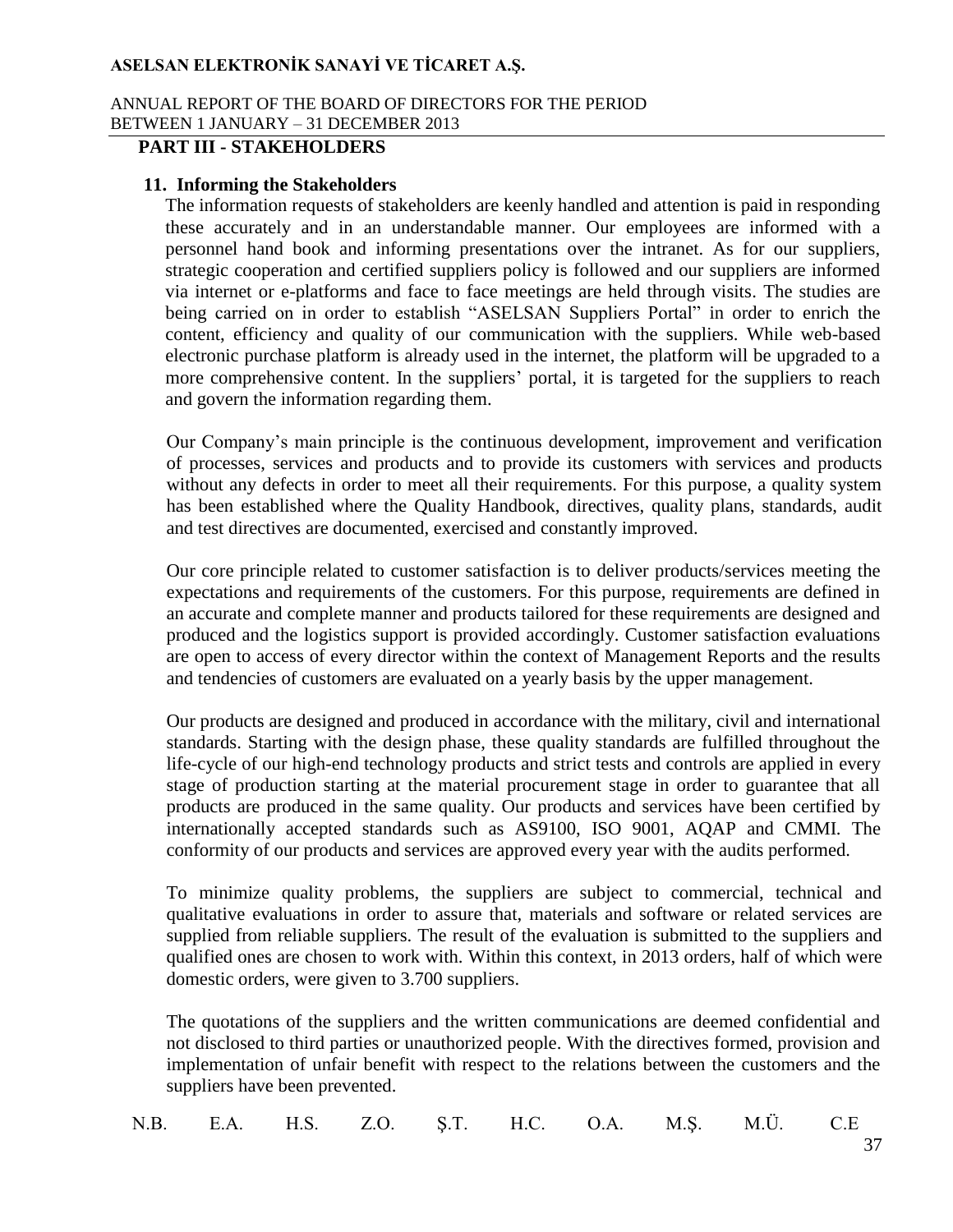#### ANNUAL REPORT OF THE BOARD OF DIRECTORS FOR THE PERIOD BETWEEN 1 JANUARY – 31 DECEMBER 2013

ASELSAN Magazine published every 4 months provides information regarding the activities, technical issues and up-to-date social events. Hardcopies of ASELSAN Magazine is delivered to the end users of ASELSAN products, shareholders who participated to the General Assembly Meeting, company employees and other related parties and uploaded to the website right after it is published.

The Compensation Policy can be accessed from our company's website under Corporate Governance title.

The members of the Board of Directors and the executives do not perform any activities that may cause shareholders to incur losses or may diminish the Company assets.

It is resolved that the actions to be taken with regard to the article of Corporate Governance Principles "The company builds the necessary mechanisms through which the stakeholders may inform the corporate governance committee or audit committee about the transactions of the company which are in contradiction with the related regulation and are ethically inappropriate." shall be coordinated by the Audit Committee and the studies regarding this issue are carried on.

#### **12. Participation of Stakeholders in the Management**

In the Articles of Association, there are no provisions regulating the participation of the stakeholders in the management. However, their participation to management shall be supported provided that it does not corrupt the Company activities.

The corporate governance structure of the Company gives the opportunity to all stakeholders including the employees and representatives to convey their worries with regard to transactions which are inappropriate in terms of legality and ethics.

The Company employees have the opportunity to convey their expectations and requests through the representatives. The Company employees are informed about their financial and social rights over the intranet. Besides, there is an Employee Representative Agency in the Company where 40 representatives are present and which is formed by the Company personnel to enable the contact between the Company personnel and the management.

The periodical meetings held with the employee representatives are the platforms where employers and employees exchange their wishes, requests and opinions regarding the implementations. The meeting minutes formed as the result of these meetings are announced to all personnel through the employee representatives page on the intranet. The presidency of the employee representative is performed by Yasin Zengin and the coordinator role is carried out by Mert Kovuk. The duties and authorizations of the Employee Representative Agency is to convey the wishes, proposals and problems of the group personnel represented and to share the received opinions with the group personnel and to pay efforts to provide an open and efficient communication between the personnel and the management.

|  |  |  |  |  |  |  |  | N.B. E.A. H.S. Z.O. Ş.T. H.C. O.A. M.Ş. M.Ü. C.E |  |
|--|--|--|--|--|--|--|--|--------------------------------------------------|--|
|--|--|--|--|--|--|--|--|--------------------------------------------------|--|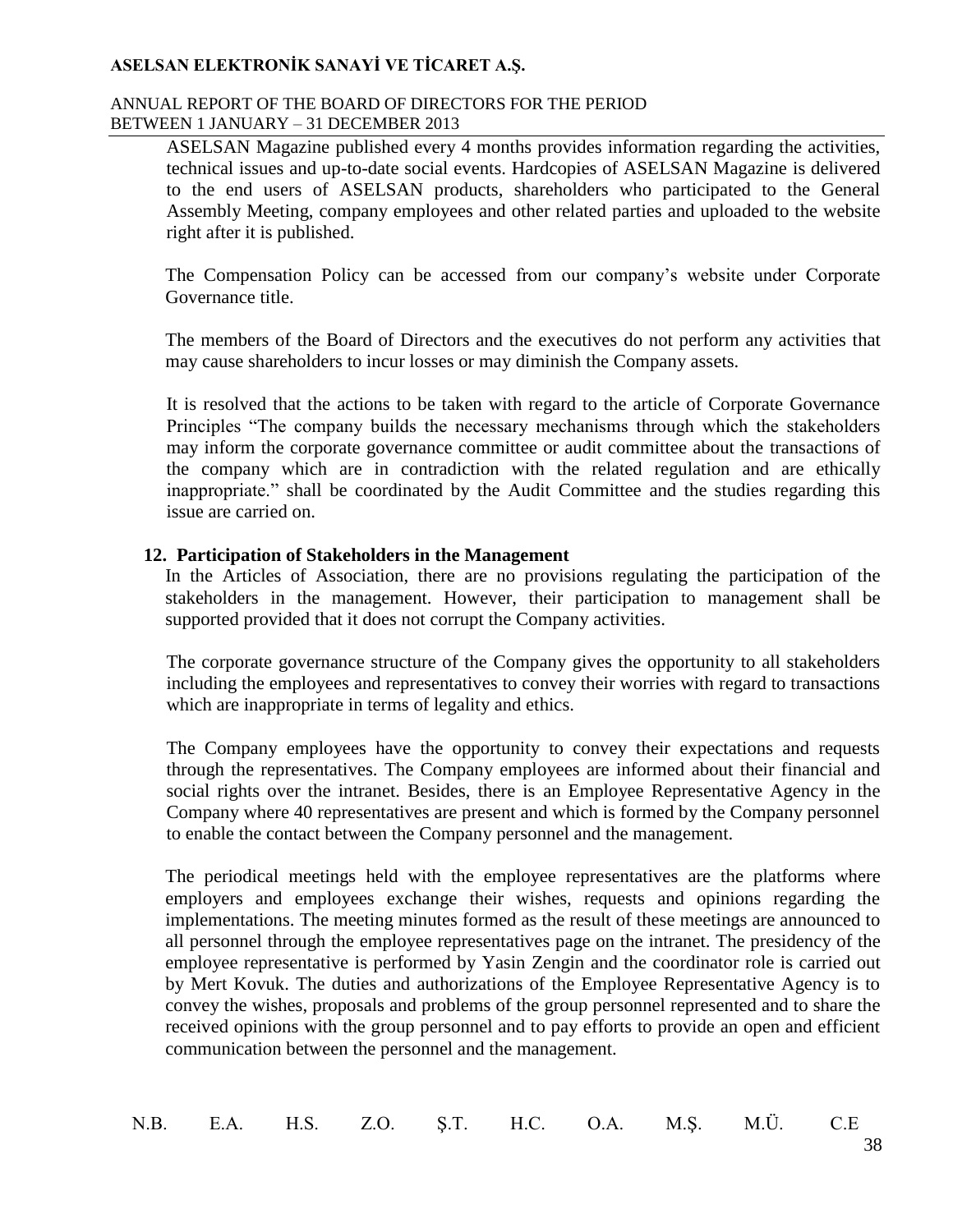#### ANNUAL REPORT OF THE BOARD OF DIRECTORS FOR THE PERIOD BETWEEN 1 JANUARY – 31 DECEMBER 2013

In addition, since the beginning of 2013, parallel to the mission, vision, aims and sustainable succuess strategy of ASELSAN, idea management system was put into force which promotes innovation, constant improvement and efficiency. The ideas chosen to be realized by ASELSAN Idea Evaluation Committee are awarded.

#### **13. Human Resources Policy**

The human resources policy of our Company is to adopt an understanding which adds successful and dynamic talents to ASELSAN family required pursuant to the vision of ASELSAN, which contributes to the sustainable success of ASELSAN with employee oriented approaches, adds value and which takes side of its employee at all times.

Within this scope and pursuant to the vision, mission and the principles of the Company, regulations have been set out pertaining to the working conditions of the personnel, their qualifications, recruitment, promoting, remuneration, rewarding, dismissal, disciplinary treatments, rights, tasks and liabilities and other personal rights.

55% of our employees stand for the engineering group, 32% for the technician group 7% for the administrative group, 3% for the office personnel and 3% of the worker group.

Among the company personnel, there are 2 leaders, 1 chief, 10 personnel representing the engineers, 21 personnel representing the technicians, 2 personnel representing the bureau personnel and 4 personnel representing the workers, which make up a total of 40 personnel representatives.

There were no complaints related to discrimination from the employees in 2013. Performance and rewarding policies are announced to all of our employees through Company directives.

### **14. Ethical Rules and Social Responsibility**

The ethical rules of our Company have been written and were published on our website. Furthermore, in order to integrate and develop the ethical rules with the implementations, an Ethical Committee was established to meet the evaluation, direction, consulting and recommendation requirements and create shared knowledge.

"Ethical Principles and Behaviour Rules" document is announced to all ASELSAN personnel with all its exhibits and the personnel makes a written commitment that s/he acknowledges the information and ethical values. When an amendment or an update is made on this document, the changes are made known to all the personnel and training programs about these changes are organized if seen neccessasry.

Ethical Committee comprises of nine members and the secretariat is handled by Human Resources Manager. Other members are the representatives indicated by divisions; the Law Department and Procurement Department charged by the CEO. If there are no changes in the organization, the Ethical Committee members serve at least for five years.

Etchical Committee meets 4 times a year unless an application or disobedience is present. CEO or any member of the committee can call a meeting. Beyond intervening in applications and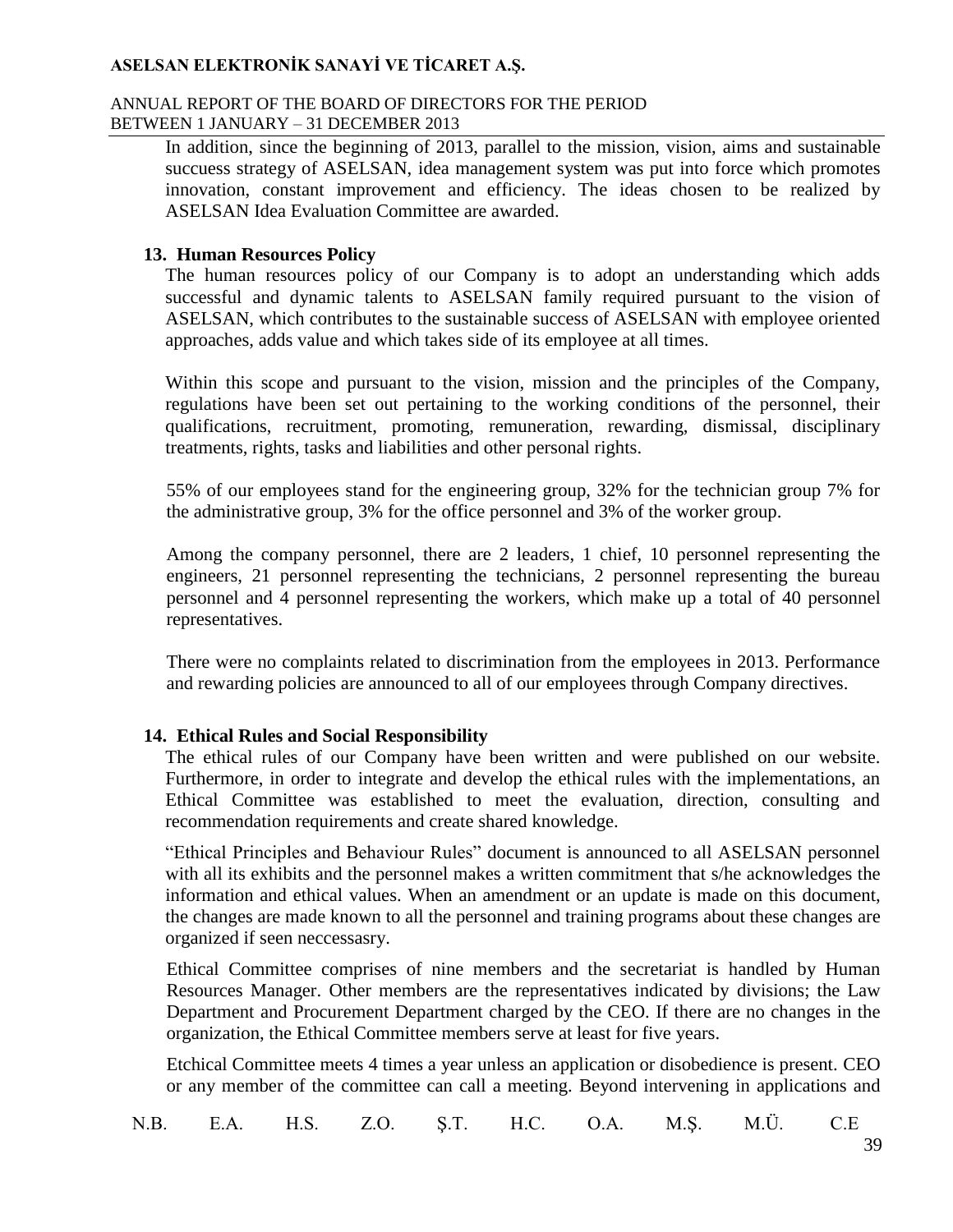#### ANNUAL REPORT OF THE BOARD OF DIRECTORS FOR THE PERIOD BETWEEN 1 JANUARY – 31 DECEMBER 2013

disobedience, Ethical Committe represents reason and conscience of ASELSAN and works to increase the awareness in ASELSAN family. When there is an application, required research conclusions and necessary documents are forwarded to Ethical Committee. Committee Chairman presents these to the CEO and a parallel investigation is carried out. At the end of this investigation, necessary steps are taken in accordance with relative law and ASELSAN regulations. The applications and disobedience is reported periodically in Board of Directors meeting.

Audit Committee is responsible for establishing the mechanism where the complaints regarding the unethical behaviours and acts against the regulations are evaluated, concluded and operated confidentially. The Committee is expected to complete its studies on this matter during 2014.

A British institution, Carbon Disclosure Project (CDP) which reports how the risks of climate changes are managed by the companies announced the 2012 results of the Turkey Carbon Transparency Project. Our Company, applied to the project for the first time, was ranked in the "highest" category. ASELSAN, being proud to work to leave a better world for the future generations, shall continue to take place in the national and international platforms with respect to sustainability and climate change matters with its leading applications.

Our Company is sensitive on the social activities which are supported in favour of the public in general and are respectful towards its environment. The greenhouse gas emissions of our Company are calculated by taking the TS ISO 14064 and Green House Protocol as the reference and are monitored all the time. We have certifications for ISO 14001 Environmental Management System and OHSAS 18001 Work Health and Safety Integrated Management System. In addition, since 2013 for each new personnel recruited a new tree is planted.

Our company has supported the competition "New Ideas New Jobs" organized by METU and METU Teknokent in 2013 in Defence Industry category.

### **PART IV – BOARD OF DIRECTORS**

### **15. Structure and Formation of Board of Directors**

3 members of 9 members of Board of Directors are independent members. The duties of Nomination Committee are executed by Corporate Governance Committee. In 2012 General Assembly Meeting, Independent Members of Board of Directors elected for 1 year of service were nominees for 2013 membership. The report on evaluation of list of Independent Members of Board of Directors prepared by Corporate Governance Committe on 05.03.2013 was presented to Board of Directors on the same date and the CV's and independence declarations of 3 nominees were announced on our website to public on 05.03.2013. As a result of the voting at the General Assembly Meeting on 29.03.2013, 3 nominees were elected as Independent Members of Board of Directors. There is a female member among Independent Members of Board of Directors. There were no cases to eliminate the independency of the Independent Members of the Board of Directors in 2013.

N.B. E.A. H.S. Z.O. Ş.T. H.C. O.A. M.Ş. M.Ü. C.E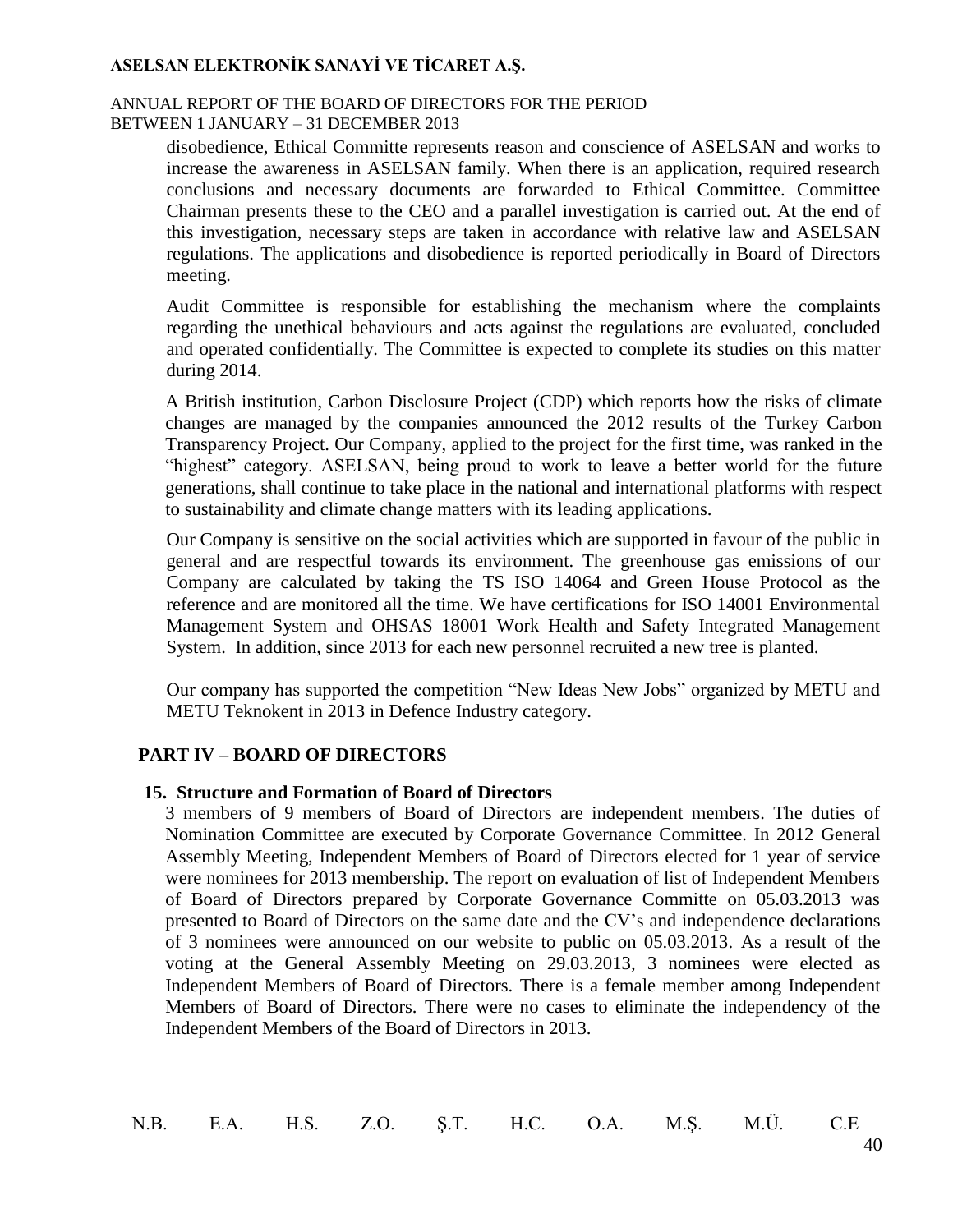#### ANNUAL REPORT OF THE BOARD OF DIRECTORS FOR THE PERIOD BETWEEN 1 JANUARY – 31 DECEMBER 2013

The CVs of the Members of the Board of Directors are included in the 2013 annual report and the information with respect to their duty terms is provided in the below table.

| <b>Name</b><br><b>Surname</b>     | <b>Duty</b>                           | <b>Election</b><br><b>Date</b>       | <b>Termination</b><br><b>Date</b>               | <b>Responbilities</b><br>other than the<br>Company                               |
|-----------------------------------|---------------------------------------|--------------------------------------|-------------------------------------------------|----------------------------------------------------------------------------------|
| Necmettin<br><b>BAYKUL</b>        | Chairman /<br>Managing<br>Member      | March 2013                           | March 2014                                      |                                                                                  |
| Erhan<br><b>AKPORAY</b>           | Vice Chairman<br>/ Managing<br>Member | March 2011                           | March 2014                                      | $\overline{a}$                                                                   |
| Halil<br><b>SARIASLAN</b>         | Independent<br>Member                 | March 2013                           | March 2014                                      | Başkent<br>University<br>International<br>Trade<br>Department<br>Chairman        |
| Lamia Zeynep<br><b>ONAY</b>       | Independent<br>Member                 | March 2013                           | March 2014                                      | <b>METU Business</b><br>Administration<br>Depatment<br>Lecturer                  |
| <b>Cumhur Sait</b><br>Şahin TULGA | Independent<br>Member                 | March 2013                           | March 2014                                      | Mentoro Ltd. Ști.<br>Founding<br>Partner, Director                               |
| Hasan<br><b>CANPOLAT</b>          | Member                                | <b>BoD</b> Decision<br>on 16.05.2013 | <b>First General</b><br><b>Assembly Meeting</b> | Consultant to<br>Ministry of<br><b>National Defence</b>                          |
| Mustafa Murat<br><b>SEKER</b>     | Member                                | <b>BoD</b> Decision<br>on 16.05.2013 | <b>First General</b><br><b>Assembly Meeting</b> | Head of<br>Department in<br>Undersecretariat<br>for Defence<br><b>Industries</b> |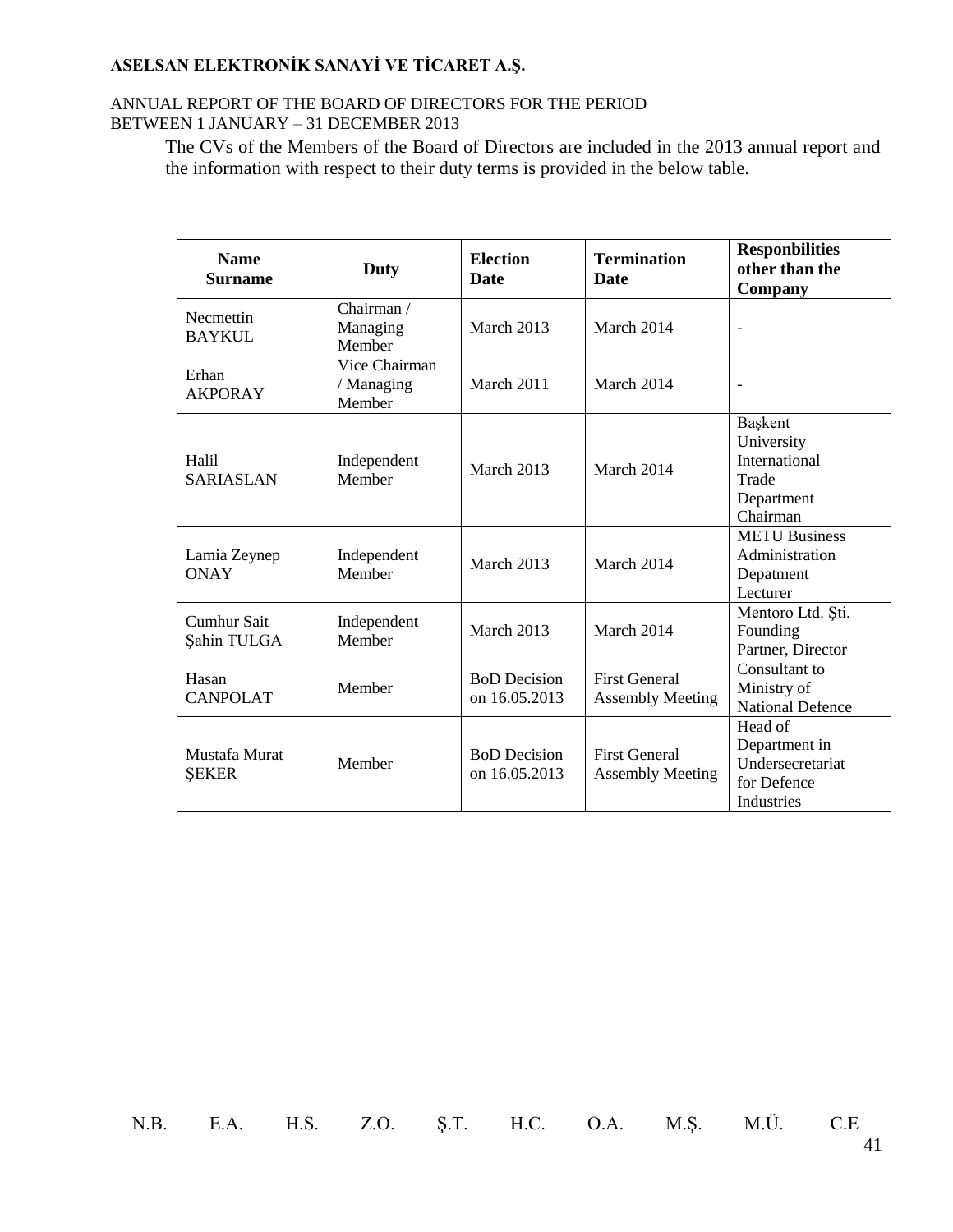### ANNUAL REPORT OF THE BOARD OF DIRECTORS FOR THE PERIOD BETWEEN 1 JANUARY – 31 DECEMBER 2013

| Orhan AYDIN<br>Murat | Member | 16.05.2013 | <b>First General</b><br><b>Assembly Meeting</b><br><b>First General</b> | Chairman of<br>Board of<br>Directors in;<br>OSTİM Org.<br>Industry Region,<br><b>OSTIM</b><br>Industrial Invest.<br>And<br>Management<br>LTD, OSTİM<br>Middle East<br>Industry and<br>Commerce<br>Centre R&D<br>Educ. And<br>Support Inst.,<br><b>OSTİM Small</b><br><b>Industry Cite</b><br>Cooperative<br>Building House,<br>Kızılcahamam<br>Aksaya<br>Investment<br>Const.<br>Management<br>LTD and OSTİM<br>Finance and<br><b>Business Centre</b><br>Construction<br><b>Real Estate</b><br>Electronic<br>Production LTD.;<br>Ankara<br>Development<br><b>Agency Member</b><br>of Board of<br>Directors, Aydın<br>Insurance LTD<br>Partnet and<br>Manager, Ankara<br>Chamber of<br>Industry<br>Discipline<br>Committe<br>Member |
|----------------------|--------|------------|-------------------------------------------------------------------------|------------------------------------------------------------------------------------------------------------------------------------------------------------------------------------------------------------------------------------------------------------------------------------------------------------------------------------------------------------------------------------------------------------------------------------------------------------------------------------------------------------------------------------------------------------------------------------------------------------------------------------------------------------------------------------------------------------------------------------|
| ÜÇÜNCÜ               | Member | 16.05.2013 | <b>Assembly Meeting</b>                                                 |                                                                                                                                                                                                                                                                                                                                                                                                                                                                                                                                                                                                                                                                                                                                    |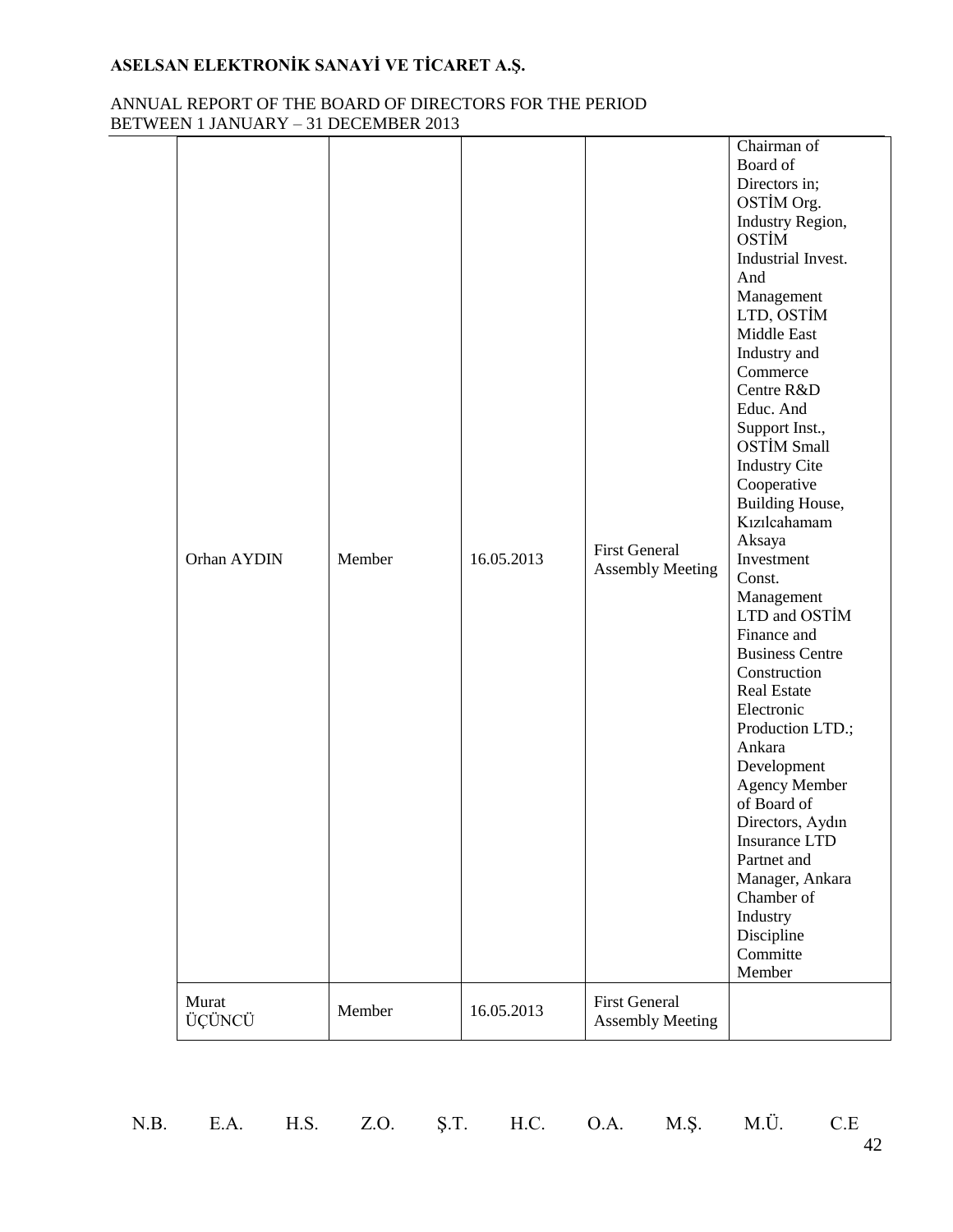#### ANNUAL REPORT OF THE BOARD OF DIRECTORS FOR THE PERIOD BETWEEN 1 JANUARY – 31 DECEMBER 2013

| Cengiz<br><b>ERGENEMAN</b> | <b>CEO</b> | January<br>2006 | <b>IGG ASELSAN</b><br>Integrated Sys.<br>LLC Board of<br>Directors Vice<br>Chairman, |
|----------------------------|------------|-----------------|--------------------------------------------------------------------------------------|
|                            |            |                 | SASAD Board of<br><b>Directors</b>                                                   |
|                            |            |                 | Chairman                                                                             |

In article 13 on the Articles of Association titled "Duties and Authorization of the Board of Directors", the duties and authorization of the Board of Directors have been defined and the amendment to the Articles of Association with regard to the compliance of these with the corporate governance principles was approved in 2013 General Assembly Meeting. Besides, the Board of Directors Working Directive also describes the Duties and Authorization of the Board of Directors. With the article 14 of the Articles of Association titled "Assignment of the Authorization to the CEO", the assignment of the authorization of the Board of Directors to the CEO has been set out. The duties and authorization of the executives are described in the "Duties and Responsibilities Directive" formed within the Company.

The duties of the Members of the Board of Directors and of the CEO carried out outside the Company, information regarding the term of office and the statements of the board of members with respect to their independencies:

- There are no members of Board of Directors carrying out an executive duty.
- The statements of independence of the Independent Members of the Board of Directors have been provided at the end of the Compliance Report.
- The Members of the Board of Directors fulfill their duties without any interest or benefit and pursuant; to the liabilities and authorizations undertaken by the Board of Directors and to the regulations of the Turkish Code of Commerce and Capital Markets Board.
- Members of the Board of Directors are liable not to enter into any commercial treatments directly or indirectly with the Company that coincides with the Company objectives, on their behalf or on behalf of others without the consent of the General Assembly.

## **16. Principles of Activity of Board of Directors**

Board of Directors carries out its duties and responsibilities determined with reference to Turkish Commercial Code, Capital Market Law and Articles of Association. In this context, the basis of duties and operations are indicated in details in ASELSAN Board of Directors Operation Directives.

The agenda of the Board of Directors meetings is formed with the proposals of the Members of the Board of Directors and the committees and the CEO, it is afterwards evaluated by the Board of Directors Chairman and finalized. The subjects emerged as urgent and which are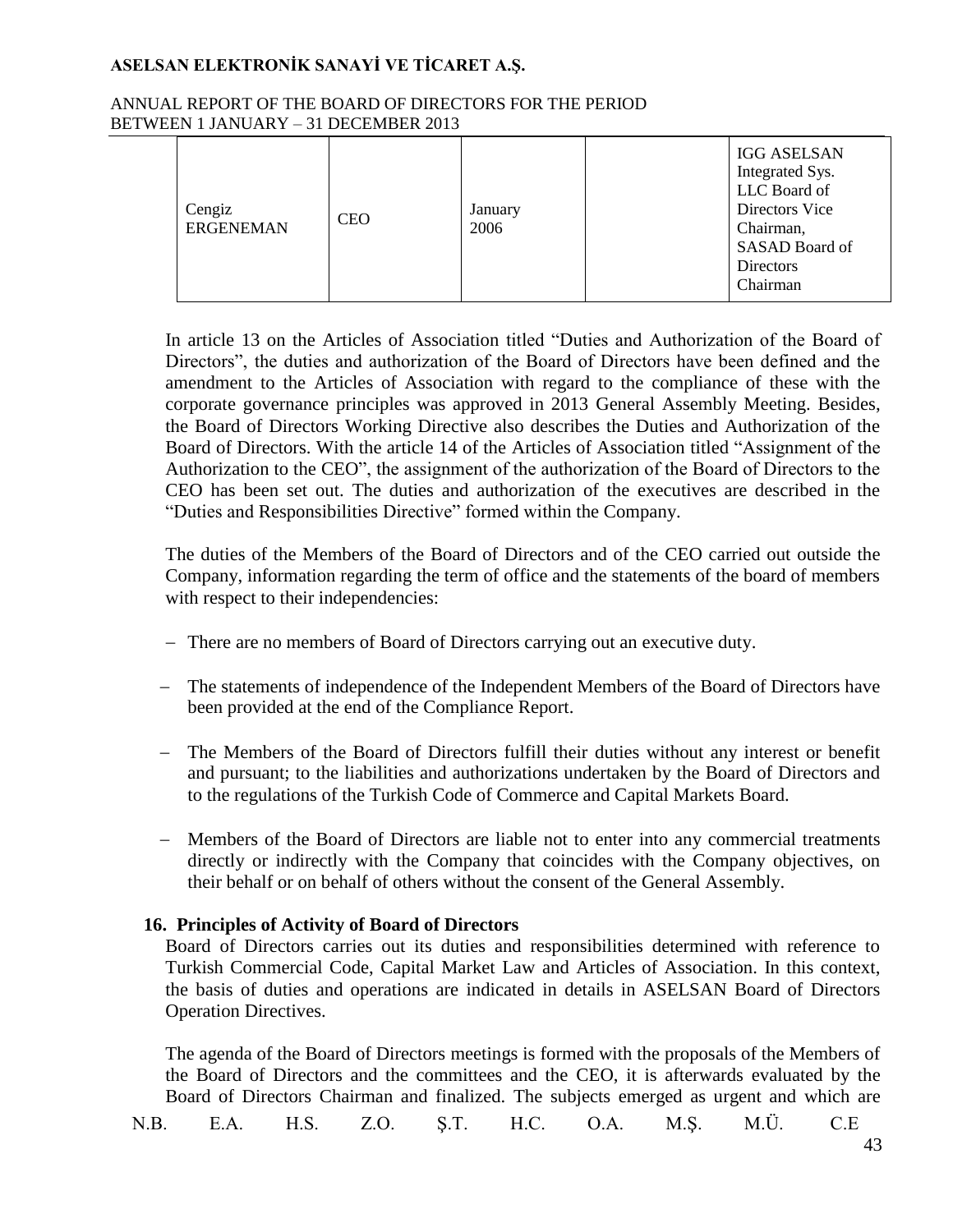#### ANNUAL REPORT OF THE BOARD OF DIRECTORS FOR THE PERIOD BETWEEN 1 JANUARY – 31 DECEMBER 2013

considered worthwhile to discuss may be added to the agenda during the Board of Directors meeting.

As per article 10 of the Articles of Association, the Board of Directors assemble when required and at least once a month. The number of Board of Directors Meetings in 2013 was 41 (27 decision in 41 meeting are interim decisions). All of the Members of the Board of Directors attended 20 meetings.

The place, date, time and agenda of the next meeting is decided at the Board of Directors Meetings. Documents pertaining to the meeting agenda are sent to the members of Board of Directors at least 3 work days before the meeting by the General Management.

The Members of the Board of Directors attend the meetings and fulfill their duties as per their authorization and responsibilities. The members who do not attend the meetings submit their excuses.

There is a secretary available for informing and enabling the communication of the Members of the Board of Directors. Additionally, there is a reporter to carry out required tasks.

During recording the meeting resolutions to the Board of Directors Resolution Book, the Board of Directors Reporter acts as per the articles 64, 65 and 390 of Turkish Code of Commerce regulated with respect to the liability to keep books, the method of keeping books and the decisions of the Board of Directors, respectively.

According to this, the reporter enables, the date and number of the decision, names and surnames of the attendants, the names and surnames of the members of Board of Directors who did not attend the meeting and their excuses, if any, the agenda of the meeting, proposals and negotiations regarding the agenda, the decision, dissenting opinons, if any, and the signatures of the attendants to be recorded in the book.

All members have one right to vote, including the chairman. If the numbers of votes are equal, the vote of the chairman does not change the result. Abstaining is not possible, either rejection or acceptation is voted. The vote of the abstaining member is considered as a rejecting vote. The member casting a reject vote states the ground for this in the meeting minutes and undersigns it. According to the article 11 of the Articles of Association titled "Quorum of Meeting and Decision Making"; "The provisions of the Turkish Commercial Code, Capital Market Law, regulations of the Capital Markets Board in connection with corporate governance and other relevant legislation are taken into account with respect to the meetings and decision making quorums of the Board of Directors as well as with respect to any Board of Directors members assuming duties and positions outside the Company. Any action and resolutions taken by the board of Directors without complying with the Corporate Governance Principles, which are made obligatory as to be complied by the Capital Markets Board, are invalid and considered as in contrary to the Articles of Association". There were no related party transactions or any other significant issue which had to be submitted to the approval of

|  |  |  |  |  |  |  |  | N.B. E.A. H.S. Z.O. Ş.T. H.C. O.A. M.Ş. M.Ü. C.E |  |
|--|--|--|--|--|--|--|--|--------------------------------------------------|--|
|--|--|--|--|--|--|--|--|--------------------------------------------------|--|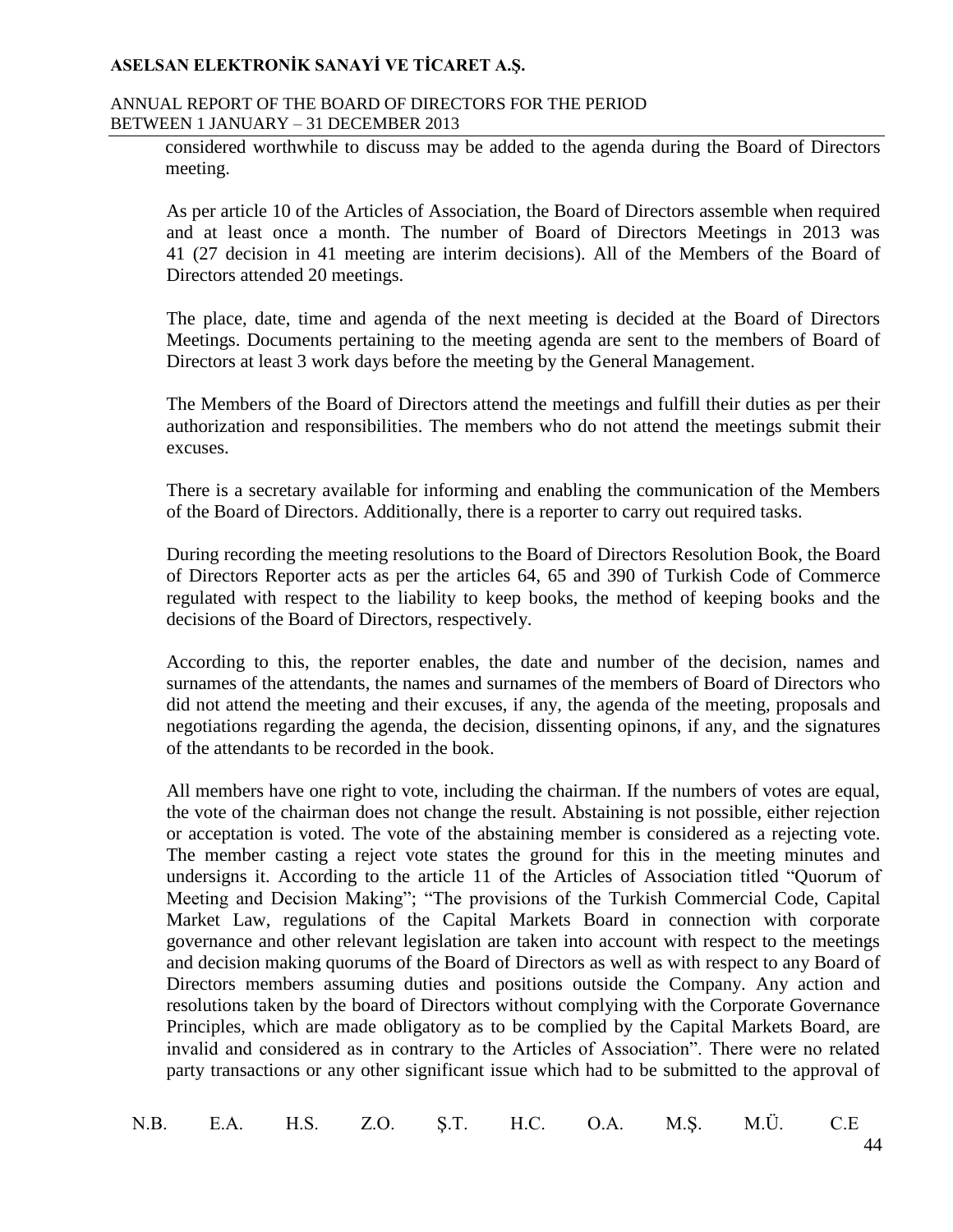#### ANNUAL REPORT OF THE BOARD OF DIRECTORS FOR THE PERIOD BETWEEN 1 JANUARY – 31 DECEMBER 2013

the general assembly since they were not approved by the Independent Members of the Board of Directors.

The signed decisions are made available to the follow up of the Members of the Board of Directors and Executive Committee Members in the electronic environment.

### **17. Number of Committees Formed in the Board of Directors with Their Structures and Independency**

As per the title "Committees Formed Within the Board of Directors" in the Communiqué Regarding Determination and Implementation of Corporate Governance Principles by the Capital Markets Board, our Company's Board of Directors, in the meeting dated 10.04.2012, formed an Audit Committee, Corporate Governance Committee and Early Detection and Management of Risk Committee and announced this to the public. There are no Nomination and Remuneration Committees within the Board of Directors and the duties of these are carried out by the Corporate Governance Committee.

The directives of Audit Committee, Corporate Governance Committee and Early Detection and Management of Risk Committee are made available at the website of our Company. The Independent Members of the Board of Directors and four members of the Board of Directors have duties in more than one committee. This is because it is obligatory that all members of the Audit Committee and the chairman of the other committees should be Independent Members of the Board of Directors.

Boards of Directors have made the annual evaluation of the committees composed under its structure and the evaluation report is available in 2013 Annual Report.

#### **AUDIT COMMITTEE**

| Halil SARIASLAN         | Chairman / Independent Member of Board of Directors |
|-------------------------|-----------------------------------------------------|
| Lamia Zeynep ONAY       | Member / Independent Member of Board of Directors   |
| Cumhur Sait Şahin TULGA | Member / Independent Member of Board of Directors   |

The main duties of the Audit Committee that were set out in the "ASELSAN Audit Committee Work Directives" regulating the working principles of Audit Committee are as follows:

- To enable the disclosure of the financial data of ASELSAN, to pursue the operation and efficiency of the accounting system, independent audit, internal audit and internal control system of the company,
- To assemble at least every 3 months, to share the meeting minutes with the Board of Directors.

Meetings were held by Audit Committee on dates 05.03.2013, 16.05.2013, 22.08.2013 and 11.11.2013 regarding the financial statements with the participation of the relevant independent audit company in 2013.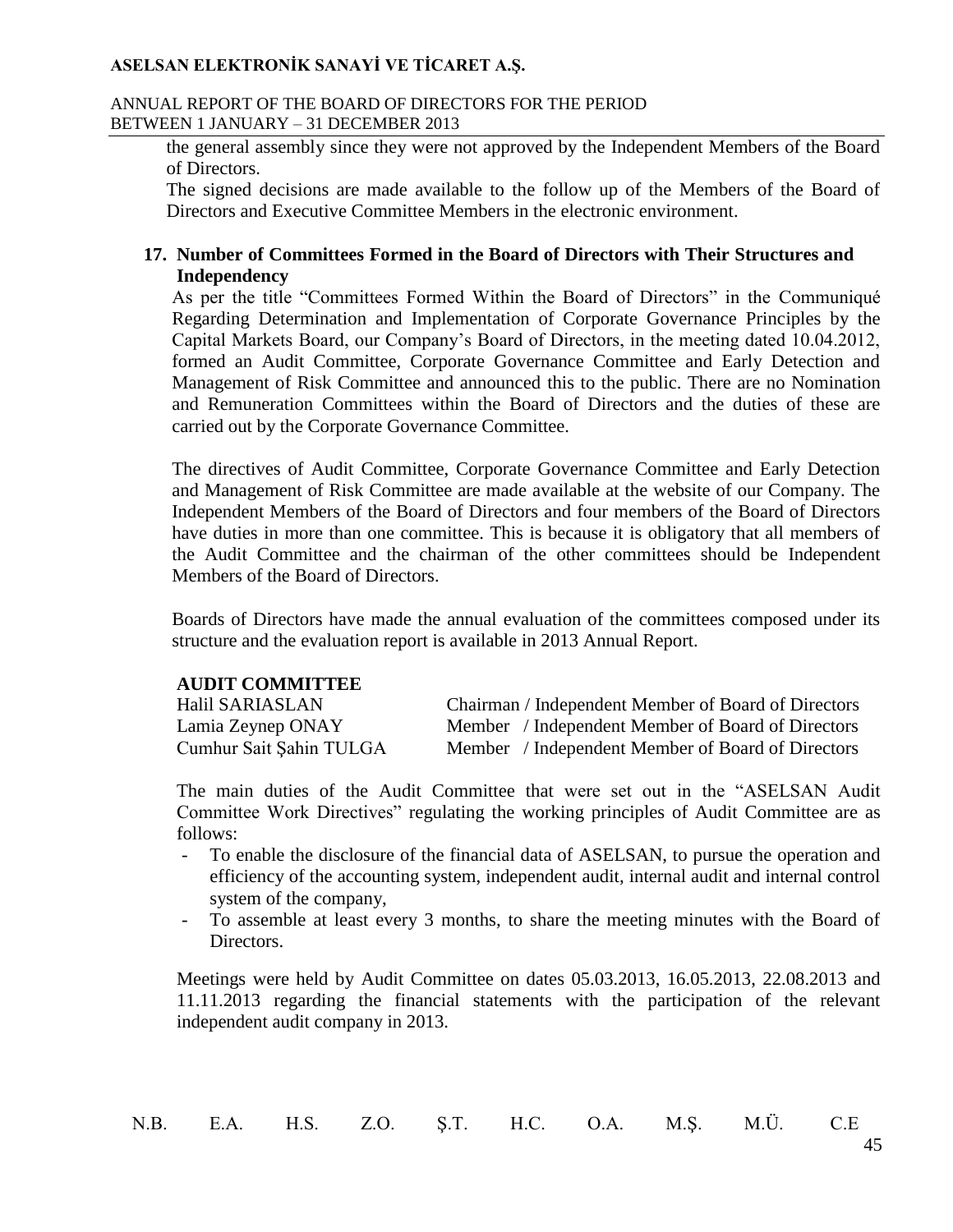#### ANNUAL REPORT OF THE BOARD OF DIRECTORS FOR THE PERIOD BETWEEN 1 JANUARY – 31 DECEMBER 2013

In order to maintain the efficiency of internat audit, attention was paid to strengthen the cooperation with Internal Audit and Assessment Board (IAAB) and to the supervisison of internal audit activities, direct and continuous communication was established between Audit Committee and IAAB. A dimension of this communication; Audit Committee-IAAB coordination meetings, were held four times on dates 27.02.2013, 15.05.2013, 17.09.2013 and 12.12.2013. Audit Committee was informed about the IAAB activities in these meetings.

The Committee was active in two main topics in 2013:

#### **i. Independent Audit Activities and Works Regarding the Audited Financial Statements:**

"Communiqué on Financial Reporting in Capital Markets" Serial: II, 14.1 regulated the preparation of financial reports and their basis, principles of presentation to the relavant parties. December 2012 and March 2013 financials were prepared in accordance with the communiqué numbered Serial: XI, No:29 while June 2013 and September 2013 financials and annual report was prepared according to the communiqué numbered Serial: II, 14,1, and submitted to Board of Directors by Audit Committee and presented to the public via Public Disclosure Platform.

As a result of the evaluation of independent audit firm for 2014, the decision making of DRT Bağımsız Denetim ve Serbest Muhasebeci Mali Müşavirlik A.Ş. to give the service was handled by Procurement Department and the purchasing decision was submitted for approval on Board of Directors meeting in 2014 January to be discussed in 31 March 2014 General Assembly Meeting.

#### **ii. Internal Audit and Assessment Committee Activities:**

Within the scope of the internal audit activities of the Company, the relations between the Presidency of Internal Audit and Assessment Board (IAAB) and the Board of Directors have been carried out through Audit Committee. A direct and continuous contact between Audit Committee and IAAB is present.

## **CORPORATE GOVERNANCE COMMITTEE**

| Committe Members (2013 January - May)                 |
|-------------------------------------------------------|
| Chairman/Independent Member of the Board of Directors |
| Member/Member of the Board of Directors               |
| Member/Member of the Board of Directors               |
| Member/Member of the Board of Directors               |
| Member/Member of the Board of Directors               |
|                                                       |

Committe Members (2013 May - December)

Cumhur Sait Şahin TULGA Chairman/Independent Member of the Board of Directors Erhan AKPORAY Member/Vice Chairman of the Board of Directors Hasan CANPOLAT Member/Member of the Board of Directors Orhan AYDIN Member/Member of the Board of Directors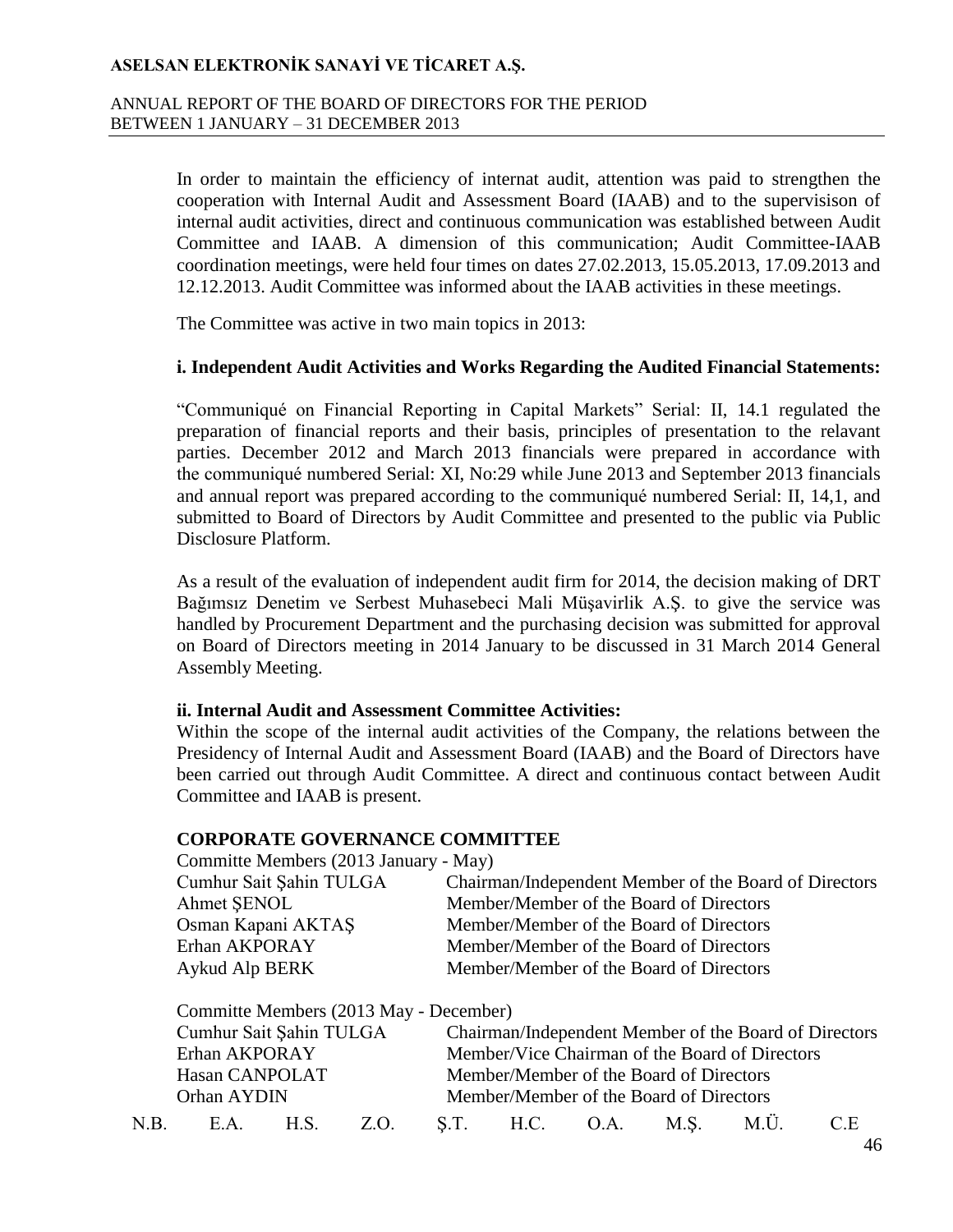#### ANNUAL REPORT OF THE BOARD OF DIRECTORS FOR THE PERIOD BETWEEN 1 JANUARY – 31 DECEMBER 2013

| Mustafa Murat ŞEKER | Member/Member of the Board of Directors |
|---------------------|-----------------------------------------|
| Murat ÜÇÜNCÜ        | Member/Member of the Board of Directors |

The main duties of the Corporate Governance Committee were set out in the "ASELSAN Corporate Governance Committee Work Directives" as follows:

- To carry out studies for the implementation of Corporate Governance Principles in the Company,
- To observe whether the Corporate Governance Principles have been implemented or not and if not implemented to determine the grounds for this and the conflicts of interest arising due to not complying with these principles and to make proposals for improving the status,
- To monitor the studies of the Investor Relations Department,
- Corporate Governance Committee assembles every 3 months and in every situation when necessary. The meeting minutes are submitted to the Board of Directors.

The Corporate Governance Committee assembled four times within the activity year 2013 on dates 29.01.2013, 05.05.2013, 22.08.2013 and 28.11.2013. The meeting minutes of the Committee may be reached on our website. The committee was active in three respective tasks in 2013:

## **i. Operations of Investor Relation Department:**

Until December 2013, the responsibilities and duties of investor relations were carried out by Investor Relations and Subsidiaries Unit under Treasury and Fund Department; since December 1<sup>st</sup> of 2013, Investor Relations has been structured as a seperate Department. The representative of this department have attended the meetings of corporate governance committee and informed the committee on the operations periodically.

The duty of monitoring the operations of Investor Relations Department was given to Corporate Governance Committee with reference to the Communiqué. The applications for amendment in Articles of Association, organization of General Assembly meeting for 2013, concluding the record of physical stakes and payments made to Central Registry Agency, material events disclosure with reference to Capital Markets Board declarations, analyst and investors meetings and the update of "Investor Relations" section of our website performed by Investor Relations in 2013 were reviewed.

### **ii. Corporate Governance Rating:**

The evaluation of corporate governance rating performed by SAHA Corporate Governance and Ranking Services LTD on 13.12.2012 were concluded during the last quarter of 2013. According to the review, the score of 13.12.2013 8,77 out of 10 was revised as 9,07 out of 10. The scores are respectively as follows; for shareholders 80,90, for Public Disclosure and Transparency 99,19, for Stakeholders 94,85 and for Board of Directors, 89,87 out of 100. In this context, our share remained in the same index since 14.12.2012. The report can be accessed on our website.

|  |  |  |  |  |  |  |  | N.B. E.A. H.S. Z.O. Ş.T. H.C. O.A. M.Ş. M.Ü. C.E |  |
|--|--|--|--|--|--|--|--|--------------------------------------------------|--|
|--|--|--|--|--|--|--|--|--------------------------------------------------|--|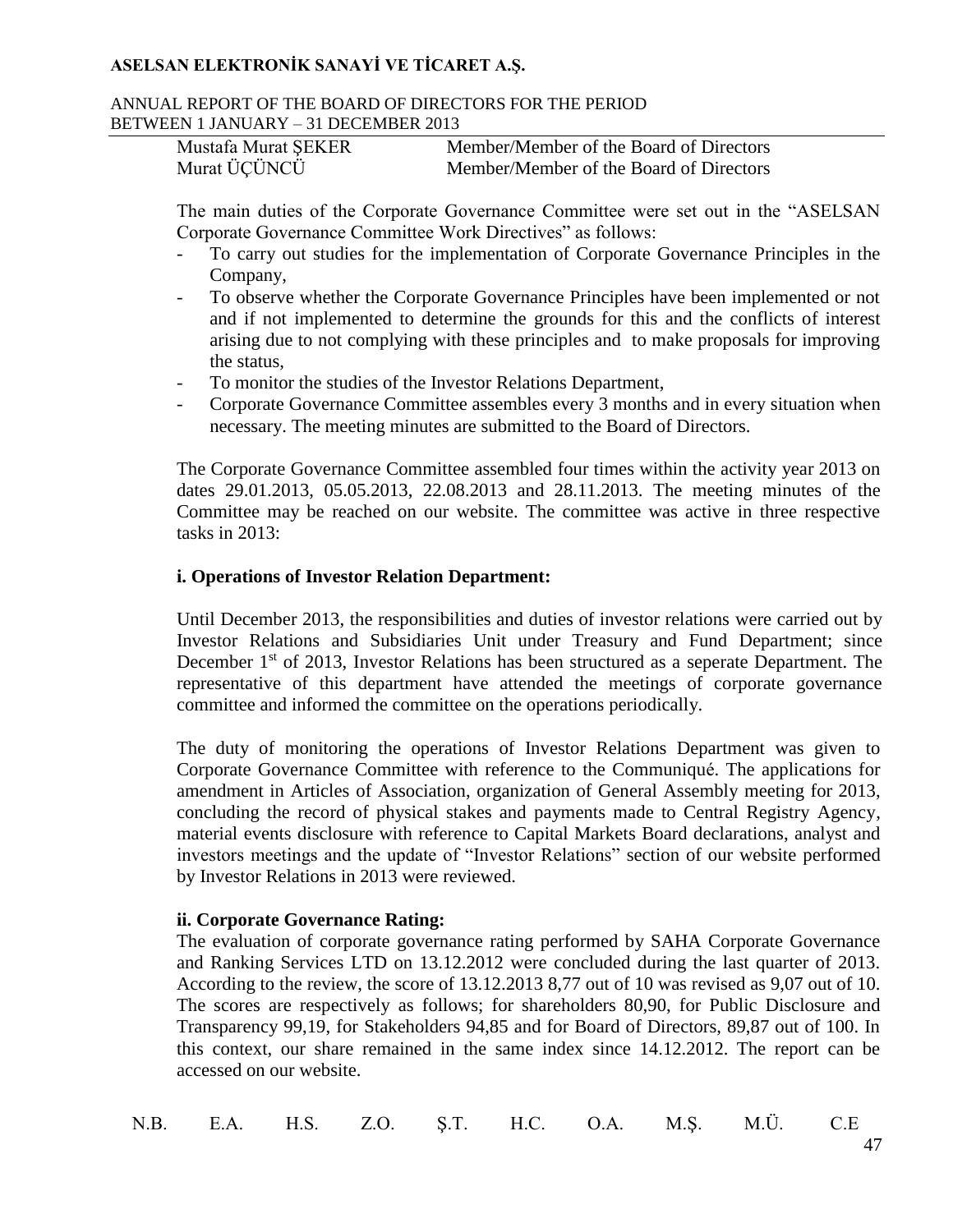#### ANNUAL REPORT OF THE BOARD OF DIRECTORS FOR THE PERIOD BETWEEN 1 JANUARY – 31 DECEMBER 2013

#### **iii. Election of Independent Board Members**

As given by Corporate Governance Principles, the responsibility of evaluating and reporting the nominations and their independency status is given to the Nomination Committee, in companies where this committee is not formed because of the structure of the Board of Directors, the responsibility is given to Corporate Governance Committee. Within this context, the evaluation of nominations which were made until the end of February 2013 was carried on by the Committee and the resulting nominee list was presented at the Board of Directors meeting on 05.03.2013. The list was proposed to shareholders' voting on General Assembly Meeting on 29.03.2013 and as a result Cumhur Sait Şahin TULGA, Lamia Zeynep ONAY and Halil SARIASLAN were elected as independent members to serve for 1 year.

### **EARLY DETECTION AND MANAGEMENT OF RISK COMMITTEE**

"Early Detection and Management of Risk Committee", which was established with the resolution of ASELSAN Board of Directors on 10.04.2012, 720/1 executes its operations within the framework of regulation ASY-01-066.

The member number of the committee which was working with 3 Board of Directors members and 2 consultant members until May 2013, was increased to 6 with 767/1.c. numbered ASELSAN Board of Directors resolution. The members are listed below:

Committee Members (2013 January - May)

| Lamia Zeynep ONAY | Chairman / Independent Member of the Board of Directors |
|-------------------|---------------------------------------------------------|
| Birol ERDEM       | Member / Board of Directors Vice Chairman               |
| Erhan AKPORAY     | Member / Member of the Board of Directors               |

Committee Members (2013 May - December)

| Lamia Zeynep ONAY   | Chairman / Independent Member of the Board of Directors |
|---------------------|---------------------------------------------------------|
| Erhan AKPORAY       | Member / Member of the Board of Directors               |
| Hasan CANPOLAT      | Member / Member of the Board of Directors               |
| Murat ÜÇÜNCÜ        | Member / Member of the Board of Directors               |
| Mustafa Murat SEKER | Member / Member of the Board of Directors               |
| Orhan AYDIN         | Member / Member of the Board of Directors               |
|                     |                                                         |

In order to support the Corporate Risk Governance System development operated by the committee, Chief Financial Officer and Strategic Management Director were involved in the committee as consultants. In addition, the secretary duties are operated by Strategic Management Directorate.

The committee continues its studies in determining the risks which may prevent ASELSAN from reaching its goals; governing these risks in accordance with the company's risk handling profile, its reporting; consideration through decision mechanisms and establishment of internal control. In this respect, in 2013, the committee held 8 meetings on 10.01.2013, 24.01.2013 20.03.2014, 18.04.2013, 12.06.2013, 30.07.2013, 24.10.2013 and 25.12.2013. Committee's works are summarized below.

|  |  |  |  |  |  |  |  | N.B. E.A. H.S. Z.O. Ş.T. H.C. O.A. M.Ş. M.Ü. C.E |  |
|--|--|--|--|--|--|--|--|--------------------------------------------------|--|
|--|--|--|--|--|--|--|--|--------------------------------------------------|--|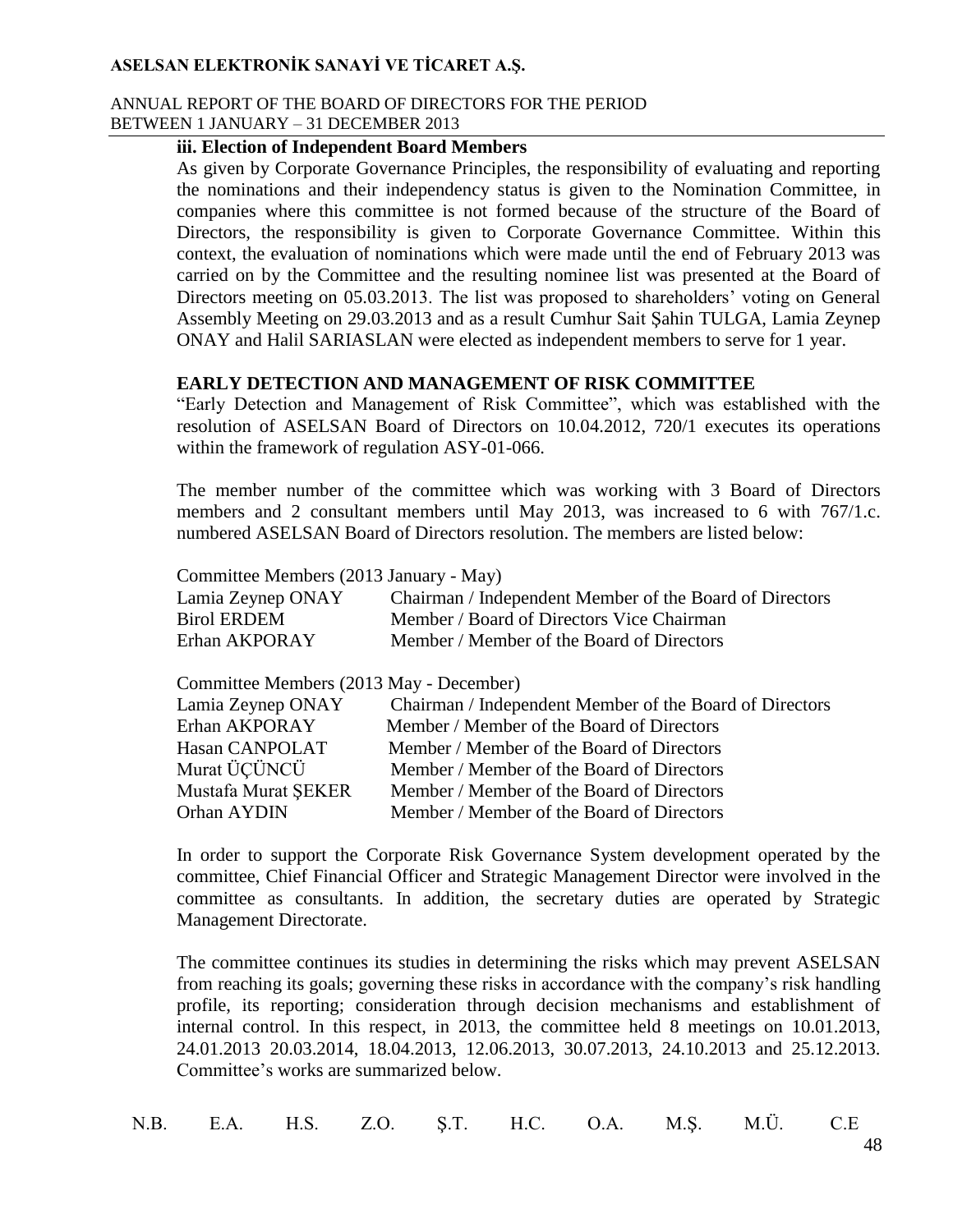#### ANNUAL REPORT OF THE BOARD OF DIRECTORS FOR THE PERIOD BETWEEN 1 JANUARY – 31 DECEMBER 2013

**i.** "ASELSAN Risk Map" and "ASELSAN Risk Inventory Report" were completed in January 2013 and submitted to Board of Directors' information and approval.

**ii.** "2012 Evaluation Report" was prepared and submitted to Board of Directors' information on February 2013.

**iii.** As a result of legal obligations, the risks to be placed in the annual report were indicated and the evaluations of risks were included in "ASELSAN Annual Report".

**iv.** "Corporate Risk Evaluation Report" was completed and has been submitted to Board of Directors with a 2 months period since April 2013. Within the context of the operations followed with the report;

- Important risks beared by ASELSAN were identified and risk classification, explanation, rating, strategy, owner, present operations and relevant indicators were included in the report.
- In order to follow the risk developments, for adoptable risks, the utilization of indicators was embraced. In this respect, relevant indicators were evaluated, alternative indicators were investigated and necessary indicators were selected with detailed explanations. The surveillance of risks began with the determination of responsible people about relevant data.
- Warning benchmarks for risk indicators were determined and it was targeted to draw the attention of Board of Directors to the risks which go beyond the benchmark at the end of the report.
- In the meetings held by the committee, present developments regarding the risks began to be evaluated. In order to increase the operation of Corporate Risk Governance System and reducing present risks to minimum, Committee suggestions and proposals are shared with related departments.

## **18. Risk Management and Internal Audit Mechanism**

Internal audit operations and corporate governance are facilitated via risk management and development of efficiency of internal audit procedures in ASELSAN.

The most important role of internal audit operations is assuring the Audit Committee and Board of Directors that the risks are being managed effectively. Annual audit plan and work programs are prepared on a risk basis and audit results are reported periodically to Audit Committee. Harmonization with legal and firm regulations, the status of application of ethical principles and risk riddling off is evaluated by internal audit department.

## **19. Strategic Objectives of the Company**

The Board of Directors is the top level body to make strategic decisions and to execute and represent. As per the Articles of Association of the Company, the Board of Directors is responsible to determine the strategic plans and control their implementations.

Strategic governance process is a part of Corporate Governance and is managed by Strategic Governance Committee formed by the members of Board of Directors and Strategic Management Director. Reaching ASELSAN's long term goals and sustaining success can be achieved through environment friendly strategies.

|  |  |  |  |  |  |  |  | N.B. E.A. H.S. Z.O. Ş.T. H.C. O.A. M.Ş. M.Ü. C.E |  |
|--|--|--|--|--|--|--|--|--------------------------------------------------|--|
|--|--|--|--|--|--|--|--|--------------------------------------------------|--|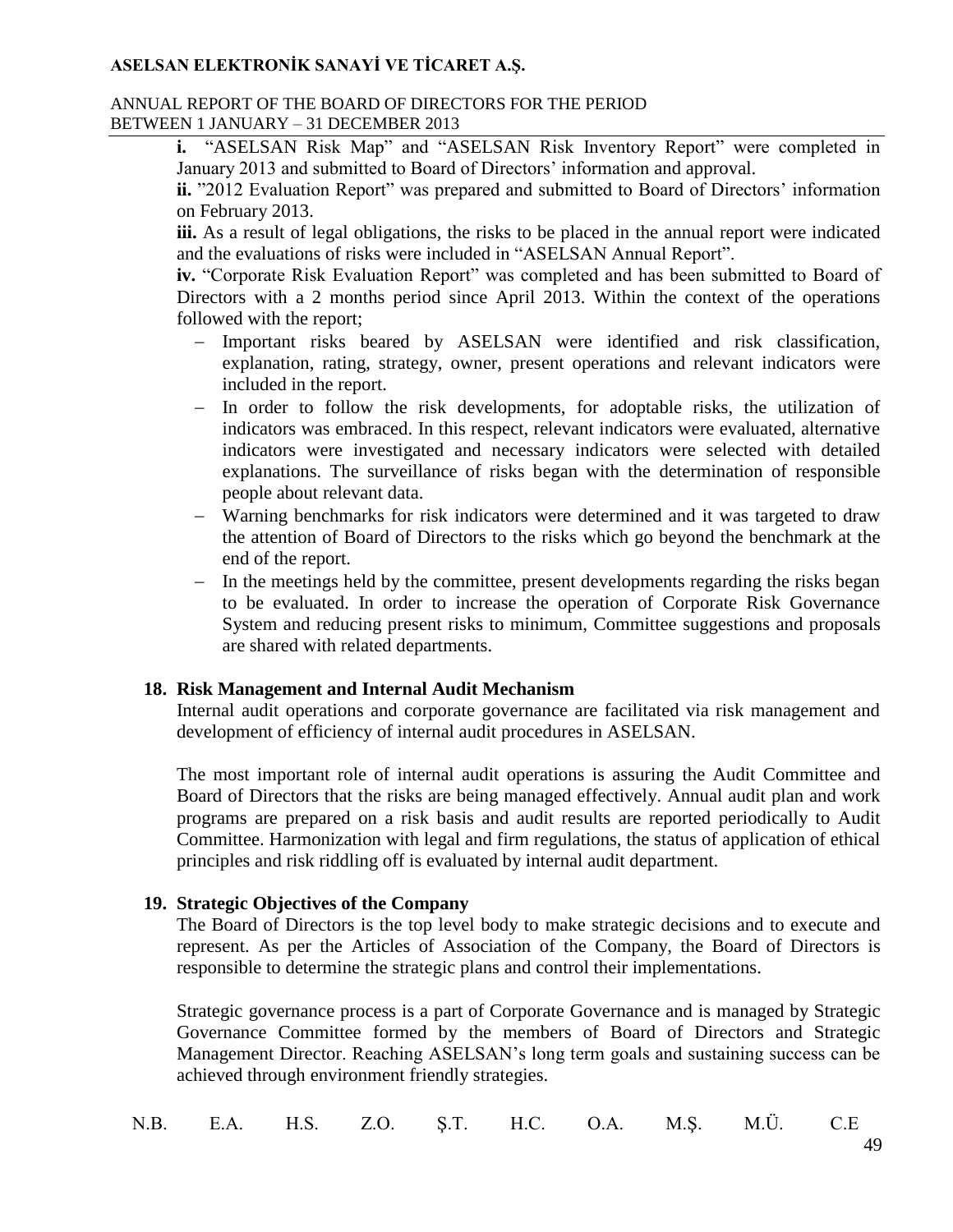#### ANNUAL REPORT OF THE BOARD OF DIRECTORS FOR THE PERIOD BETWEEN 1 JANUARY – 31 DECEMBER 2013

ASELSAN's vision is to become one of the biggest 50 defence industry companies. In this respect, perspective plans looking beyond 10 years, 5 year plans updated every year and 3 year budget plans are prepared. With this methodology, short and middle term targets are specified by considering long term goals. The operations to be carried out for these targets are executed by Company Divisions and performance evaluations are made based on Balanced Scorecard.

### **20. Financial Rights**

Monthly remunerations provided to our Members of the Board of Directors are determined by the General Assembly and no other benefits are granted apart from the monthly remuneration. Pursuant to the resolution taken at the 38th Ordinary General Assembly held on 29.03.2013, the Members of the Board of Directors are paid TL 2.200 per month. As for the determination of the financial rights of the board members, no reward system is applied to reflect the Company performance and which is based on the performance of the Members of the Board of Directors.

No Member of the Board of Directors or executives has been provided with loans or credits by our Company.

The remuneration principles for the Board of Directors and the Senior Managers of the Company have been formed and the shareholders were provided with this information at the Ordinary General Assembly Meeting held in 2012 and it was announced to the public through our website. As an obligation of the Corporate Governance Communiqué numbered II-17.1 published in 2014, the remuneration policy was reviewed and it will be submitted to the information of shareholders during General Assembly Meeting of 2014 where 2013 operations will be discussed.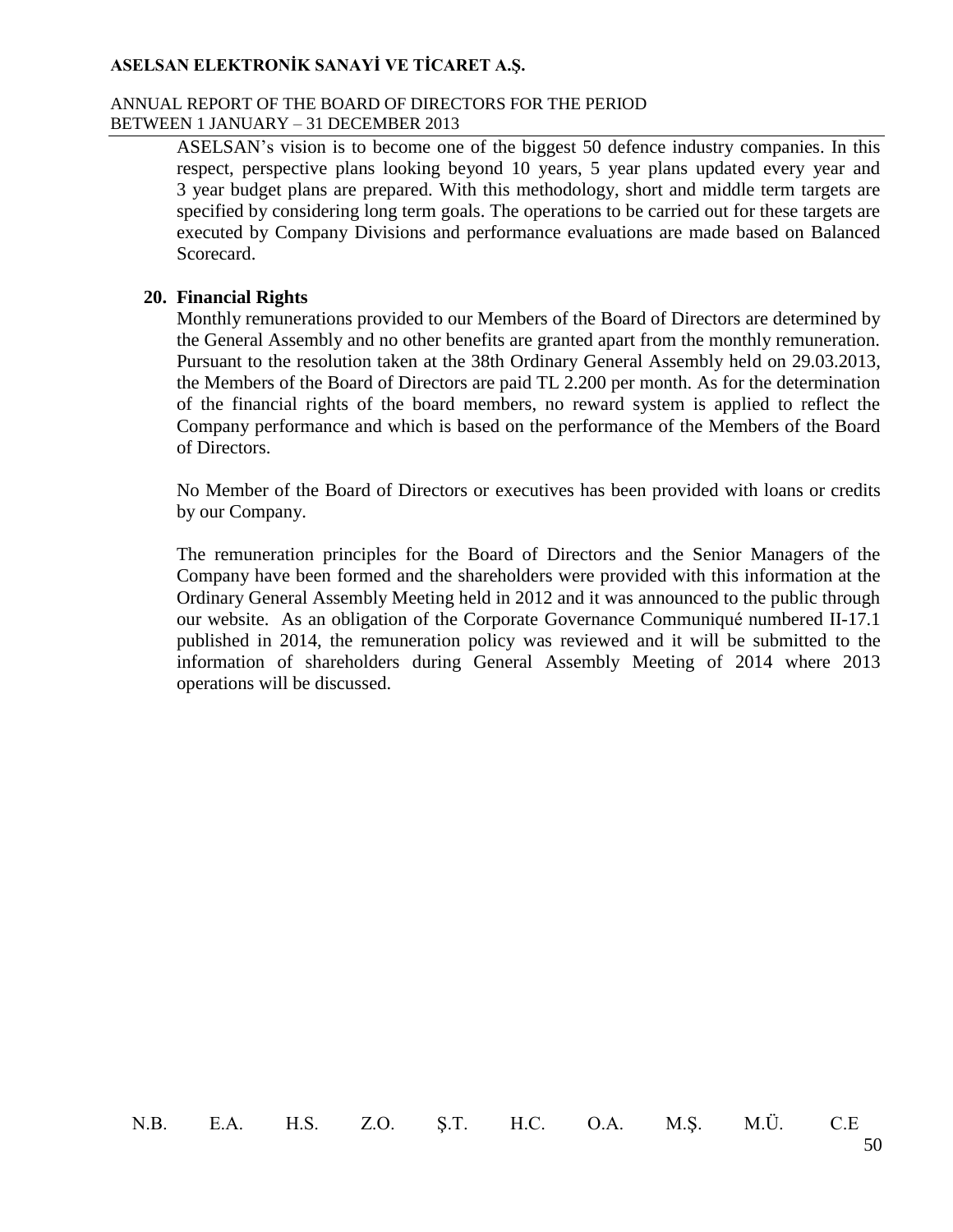#### ANNUAL REPORT OF THE BOARD OF DIRECTORS FOR THE PERIOD BETWEEN 1 JANUARY – 31 DECEMBER 2013

#### **Statement of Independence**

To the Board of Directors of ASELSAN Elektronik Sanayi ve Ticaret A.Ş.;

I hereby agree, represent and undertake that I comply with the regulations of the Capital Market Board related to Independence Board Membership and with the criteria determined for Independence Board Membership within the scope of Corporate Governance Principles.

I hereby submit this to the knowledge of the Board of Directors, shareholders and all relevant parties.

Sincerely yours,

Prof. Dr. Halil SARIASLAN

atalililan

27.02.2013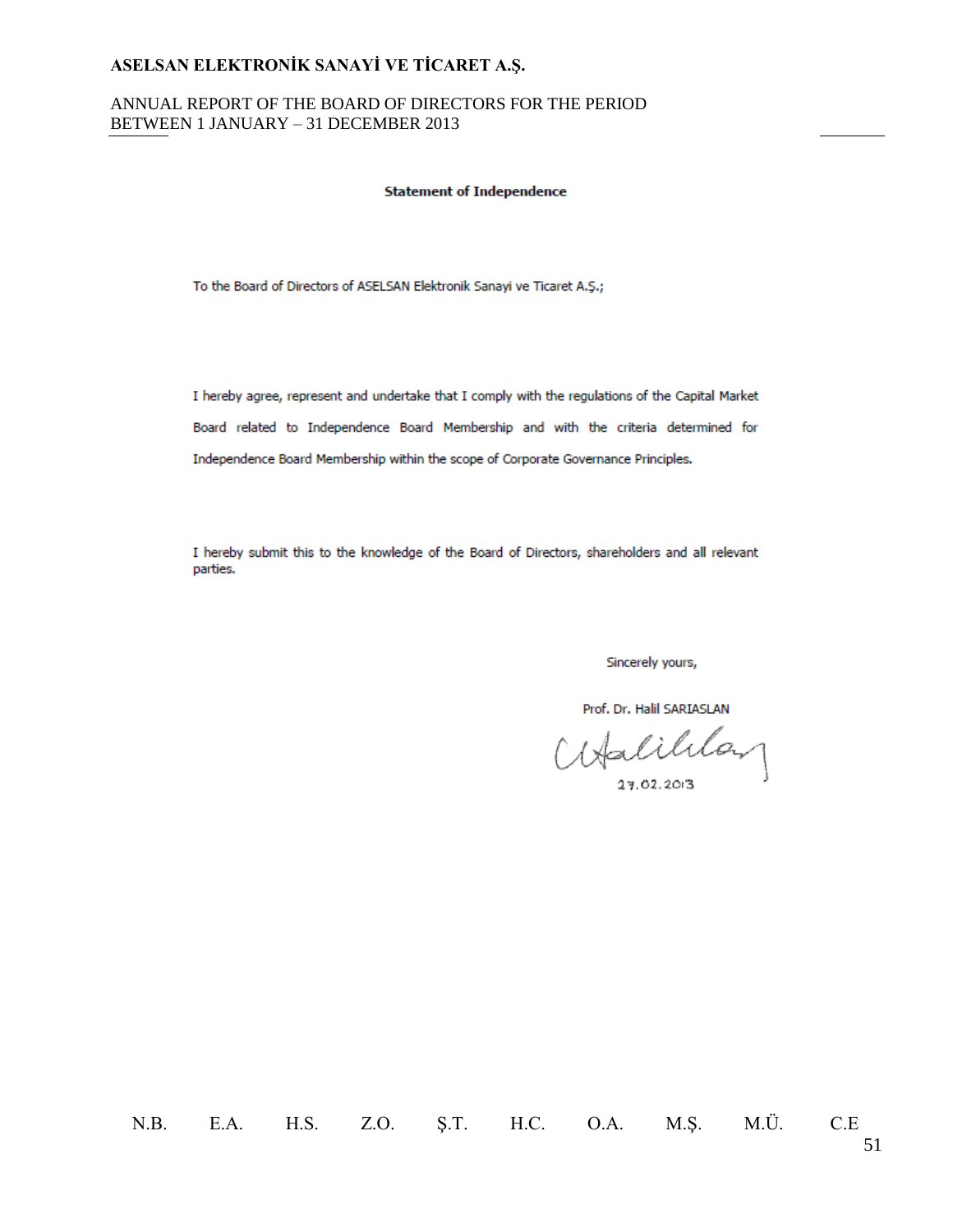#### ANNUAL REPORT OF THE BOARD OF DIRECTORS FOR THE PERIOD BETWEEN 1 JANUARY – 31 DECEMBER 2013

#### **Statement of Independence**

To the Board of Directors of ASELSAN Elektronik Sanayi ve Ticaret A.Ş.;

I hereby agree, represent and undertake that I comply with the regulations of the Capital Market Board related to Independence Board Membership and with the criteria determined for Independence Board Membership within the scope of Corporate Governance Principles.

I hereby submit this to the knowledge of the Board of Directors, shareholders and all relevant parties.

Sincerely yours,

Assoc. Prof. Dr. Lamia Zeynep ONAY

Judith Barry

27.02.2013

N.B. E.A. H.S. Z.O. Ş.T. H.C. O.A. M.Ş. M.Ü. C.E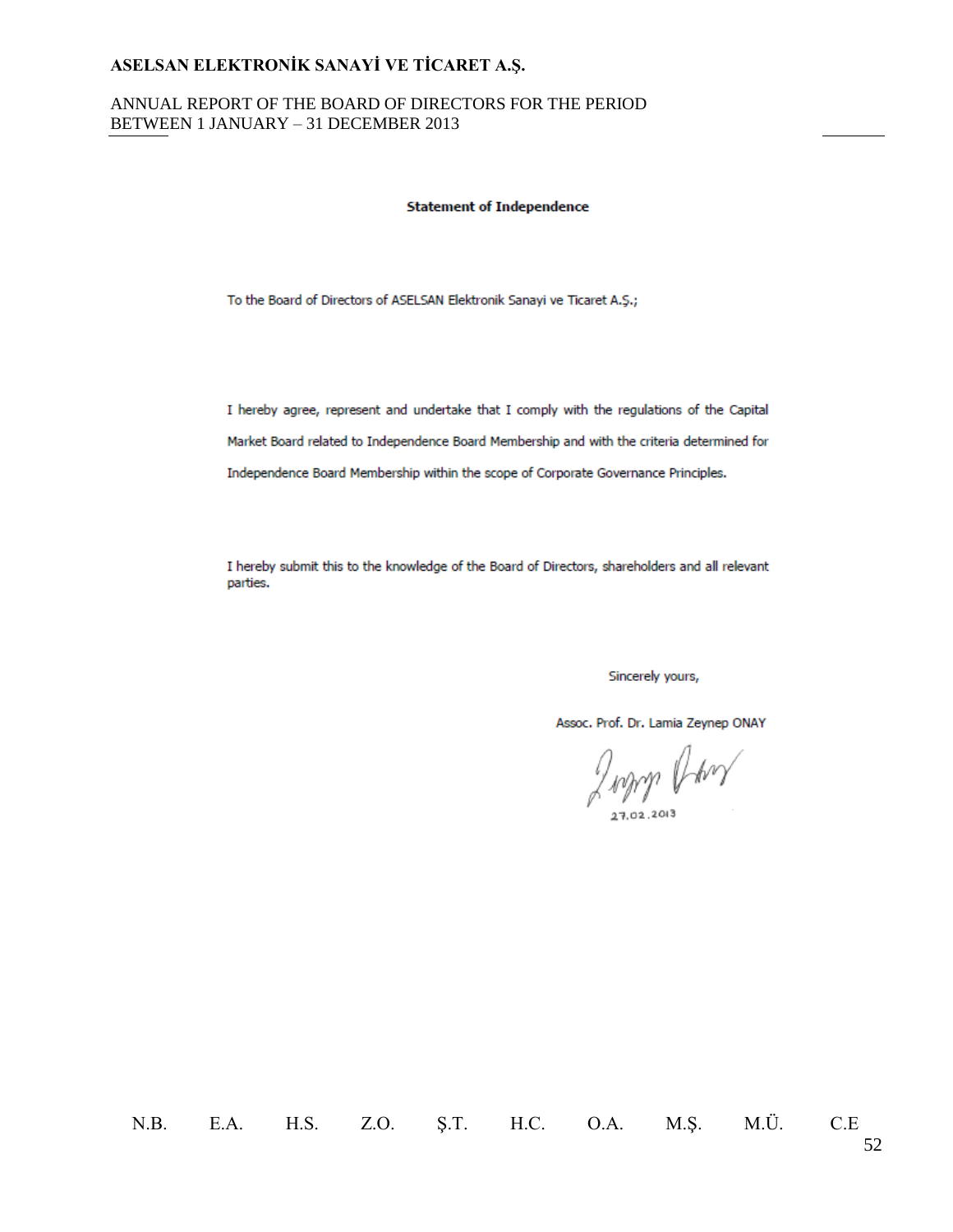#### ANNUAL REPORT OF THE BOARD OF DIRECTORS FOR THE PERIOD BETWEEN 1 JANUARY – 31 DECEMBER 2013

#### **Statement of Independence**

To the Board of Directors of ASELSAN Elektronik Sanayi ve Ticaret A.Ş.;

I hereby agree, represent and undertake that I comply with the regulations of the Capital Market Board related to Independence Board Membership and with the criteria determined for Independence Board Membership within the scope of Corporate Governance Principles.

I hereby submit this to the knowledge of the Board of Directors, shareholders and all relevant parties.

Sincerely yours,

Cumhur Sait Şahin TULGA

27.02.2013

N.B. E.A. H.S. Z.O. Ş.T. H.C. O.A. M.Ş. M.Ü. C.E